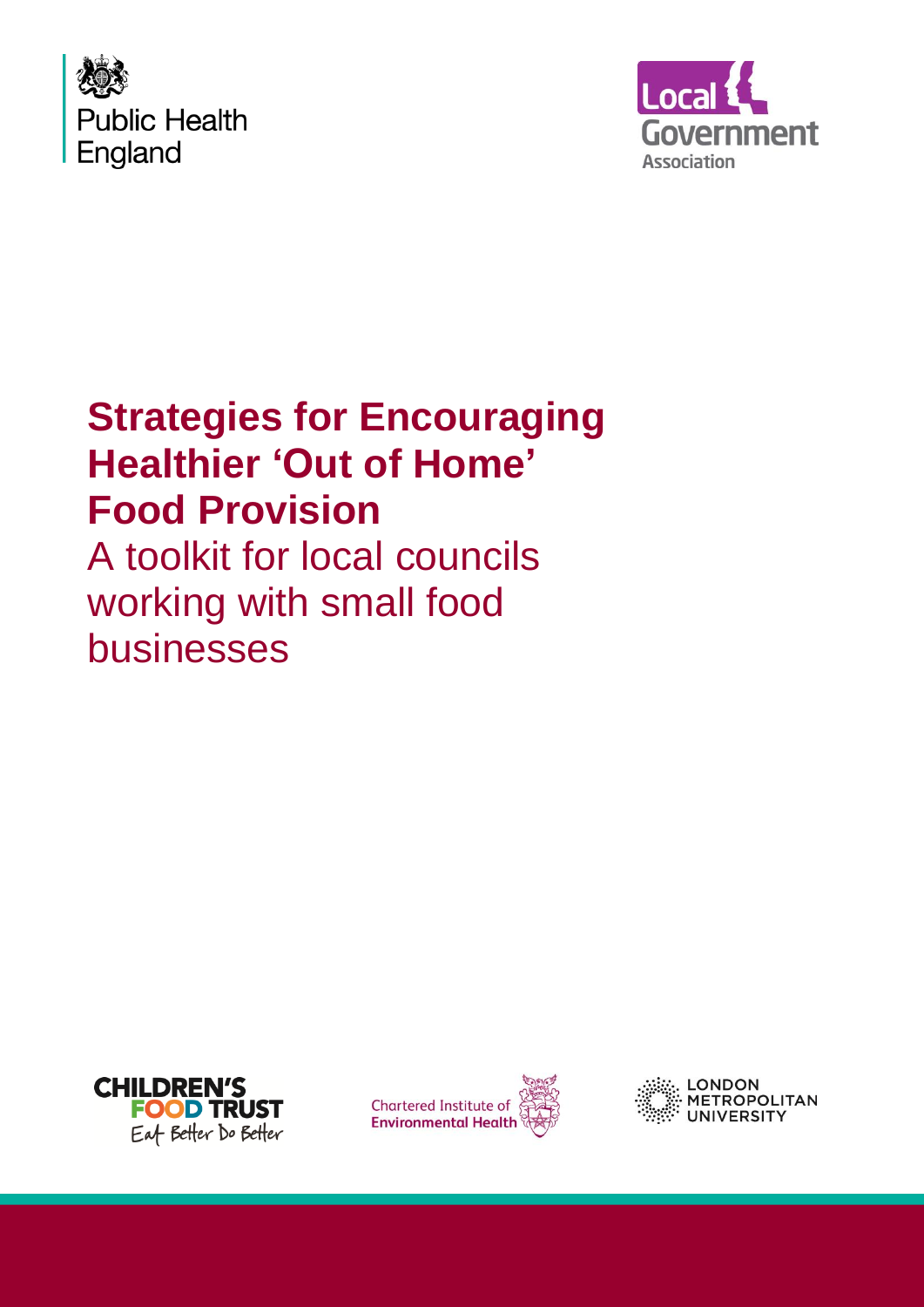Strategies for Encouraging Healthier 'Out of Home' Food Provision: A toolkit for local councils working with small food businesses

# <span id="page-1-0"></span>About Public Health England

Public Health England exists to protect and improve the nation's health and wellbeing, and reduce health inequalities. We do this through world-class science, knowledge and intelligence, advocacy, partnerships and the delivery of specialist public health services. We are an executive agency of the Department of Health, and are a distinct delivery organisation with operational autonomy to advise and support government, local authorities and the NHS in a professionally independent manner.

Public Health England Wellington House 133-155 Waterloo Road London SE1 8UG Tel: 020 7654 8000 [www.gov.uk/phe](http://www.gov.uk/phe) Twitter: [@PHE\\_uk](https://twitter.com/PHE_uk) Facebook: [www.facebook.com/PublicHealthEngland](http://www.facebook.com/PublicHealthEngland)

This toolkit has been co-produced working with partners, including local authorities and was prepared by the Chartered Institute of Environmental Health, London Metropolitan University, Children's Food Trust and Local Government Association, which were commissioned by PHE.

Prepared by PHE's diet and obesity team in partnership with CIEH, CFT and LMU. For queries relating to this document, please contact: [phe.enquiries@phe.gov.uk](mailto:phe.enquiries@phe.gov.uk)

#### © Crown copyright 2017

You may re-use this information (excluding logos) free of charge in any format or medium, under the terms of the Open Government Licence v3.0. To view this licence, visit [OGL](https://www.nationalarchives.gov.uk/doc/open-government-licence/version/3/) or email [psi@nationalarchives.gsi.gov.uk.](mailto:psi@nationalarchives.gsi.gov.uk) Where we have identified any third party copyright information you will need to obtain permission from the copyright holders concerned.

Published March 2017 PHE publications **PHE** supports the UN



gateway number: 2016705 Sustainable Development Goals

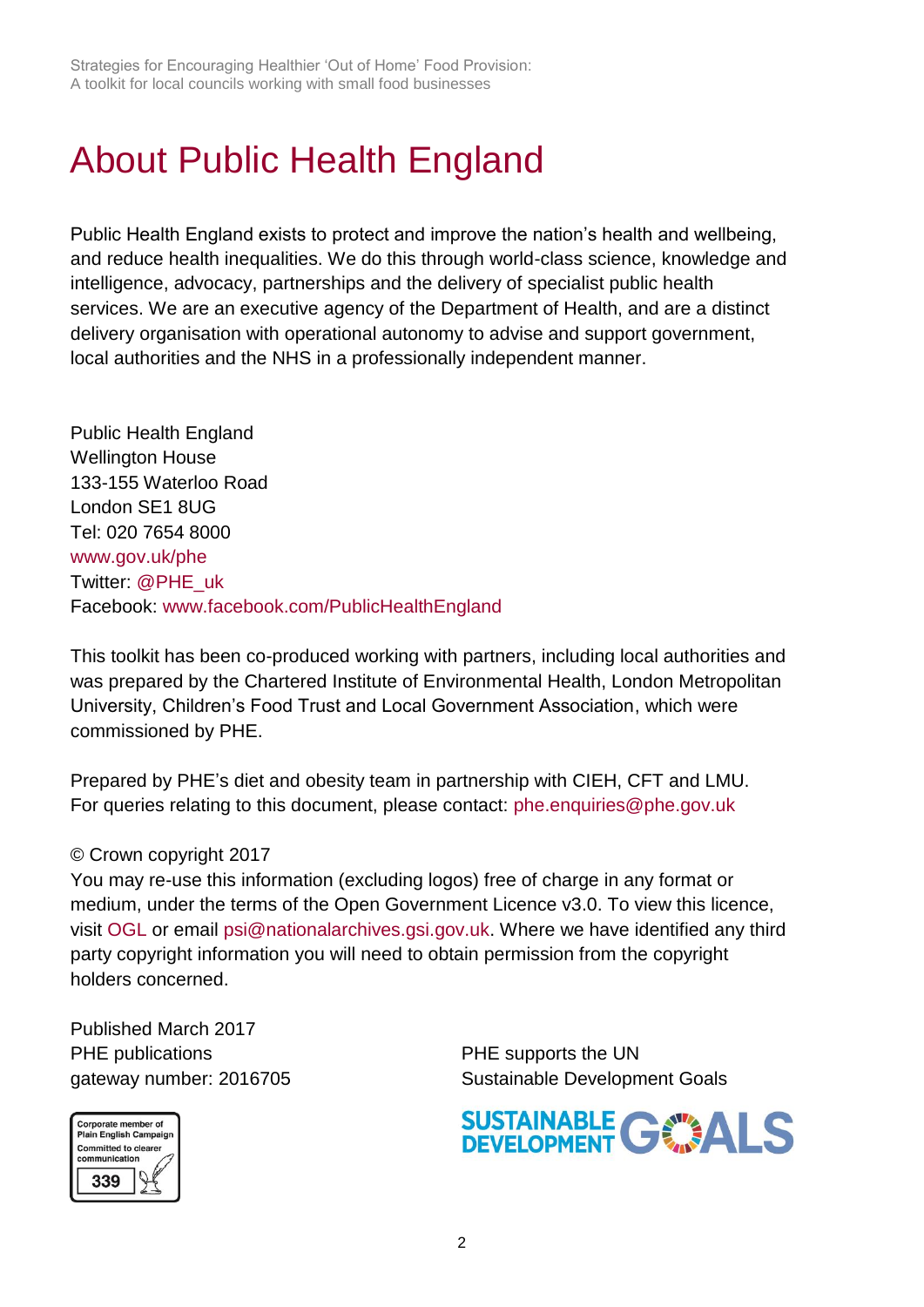Strategies for Encouraging Healthier 'Out of Home' Food Provision: A toolkit for local councils working with small food businesses

# **Contents**

|                | About Public Health England                                      | $\overline{2}$ |
|----------------|------------------------------------------------------------------|----------------|
| Foreword       |                                                                  | $\overline{4}$ |
|                | Introduction to the toolkit                                      | 6              |
| The road map   |                                                                  | 9              |
| A              | Making the case for local action                                 | 10             |
| A1             | Key findings from published evidence                             | 10             |
| A2             | Government policy and strategy                                   | 11             |
| A3             | Understanding the local out-of-home food environment             | 13             |
| A4             | Developing a strategy                                            | 19             |
| B              | Choosing interventions                                           | 23             |
| <b>B1</b>      | Using the planning system, leases and licenses                   | 26             |
| <b>B2</b>      | Healthier catering schemes                                       | 33             |
| B <sub>3</sub> | Advice and training initiatives                                  | 37             |
| B4             | Using 'nudge' strategies to influence behaviour change           | 44             |
| B <sub>5</sub> | Working with local schools                                       | 47             |
| B <sub>6</sub> | Working with local communities                                   | 50             |
| <b>B7</b>      | Working with the supply chain to encourage healthier procurement | 52             |
| С              | Monitoring and evaluation                                        | 56             |
| References     |                                                                  | 59             |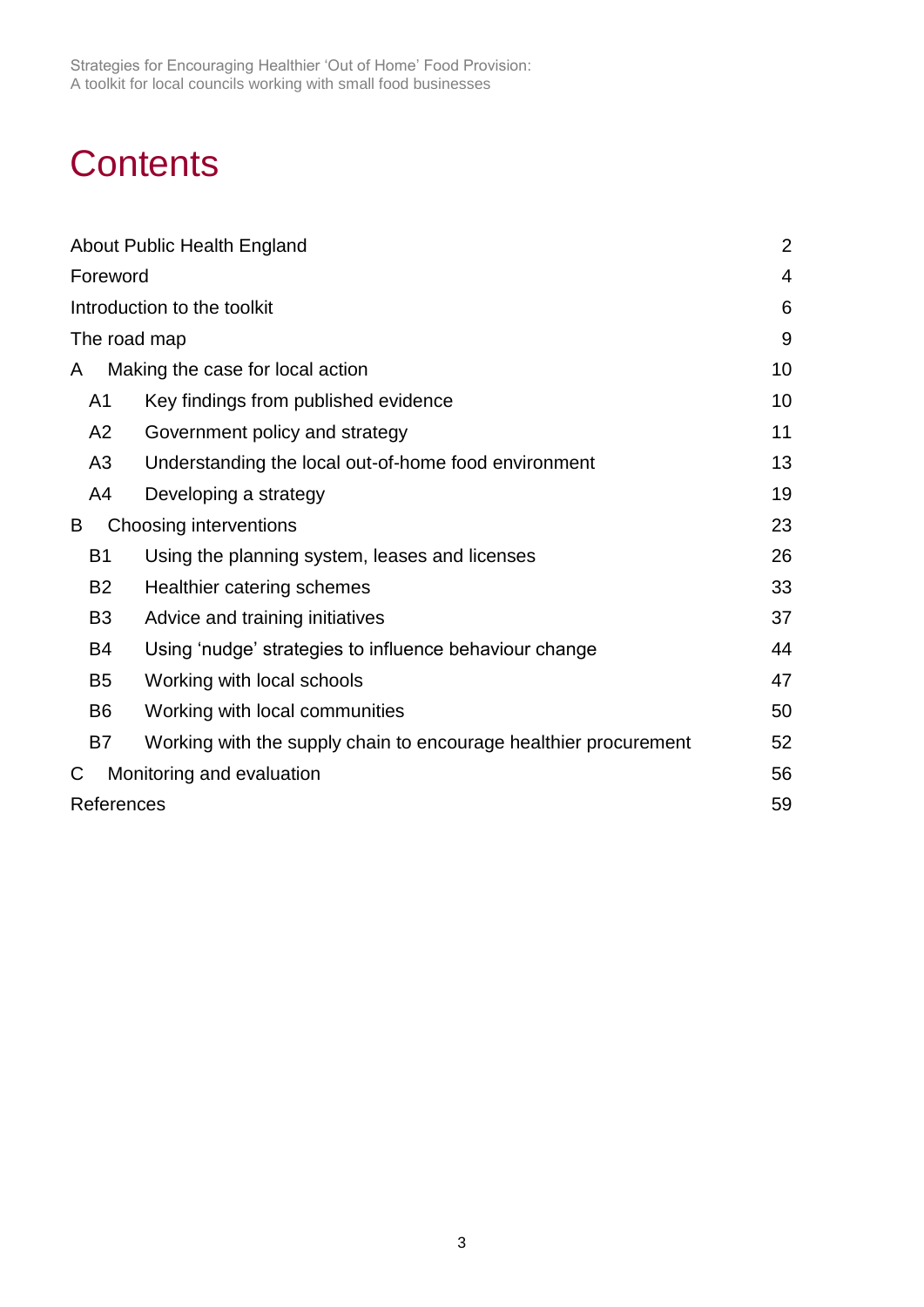# <span id="page-3-0"></span>Foreword

Obesity is a global and national concern. Its causes are complex and it is considered one of the most serious public health challenges of the 21st century. Among the noncommunicable disease risk factors, obesity is particularly concerning as it limits health and life chances, negating many of the health benefits that have contributed to increased life expectancy. It is therefore vital that we do all we can to support individuals, in particular our children and young people, to develop healthy eating habits at an early age.

The evidence base for eating a healthy diet is compelling, and ignoring this advice puts us at greater risk of cancer, stroke, heart, respiratory and liver disease, but we still find it difficult to eat healthily. This is primarily because we are living in an obesogenic environment that encourages weight gain and obesity.

The increasing consumption of out-of-home meals has been identified as an important factor contributing to rising levels of obesity. One fifth of children eat food from out-ofhome food outlets at least once a week. These meals tend to be associated with higher energy intake; higher levels of fat, sugar, and salt, and lower levels of micronutrients.

We need to support children and their families to make healthier choices and we all have a responsibility, to ensure that the healthy choice is the easy choice. The challenge is therefore to fundamentally change the food environment in which children and their families become overweight and obese. Influencing the food environment so that healthier options are accessible, available and affordable can only be accomplished through a collaborative approach, effective partnerships and coordinated action at a local level across the public, private and voluntary sectors, with councils taking this forward through their leadership.

Local councils and food businesses (such as fast food takeaways, restaurants, cafes, mobile food vendors, market stalls, corner shops, convenience stores, leisure centres and children's centres) have great influence over the lives of their local community. By working together and in partnership with the local community they can positively influence the food environment, to promote and make healthier food choices, enabling us all to live longer, healthier lives.

A number of public and private sector initiatives to promote healthier food behaviours have been developed, and the limited evidence available indicates that they have the potential to promote healthier choices among consumers.

This toolkit summarises the evidence base, types of interventions, and emerging local practice, to help those responsible within local councils (councillors, health and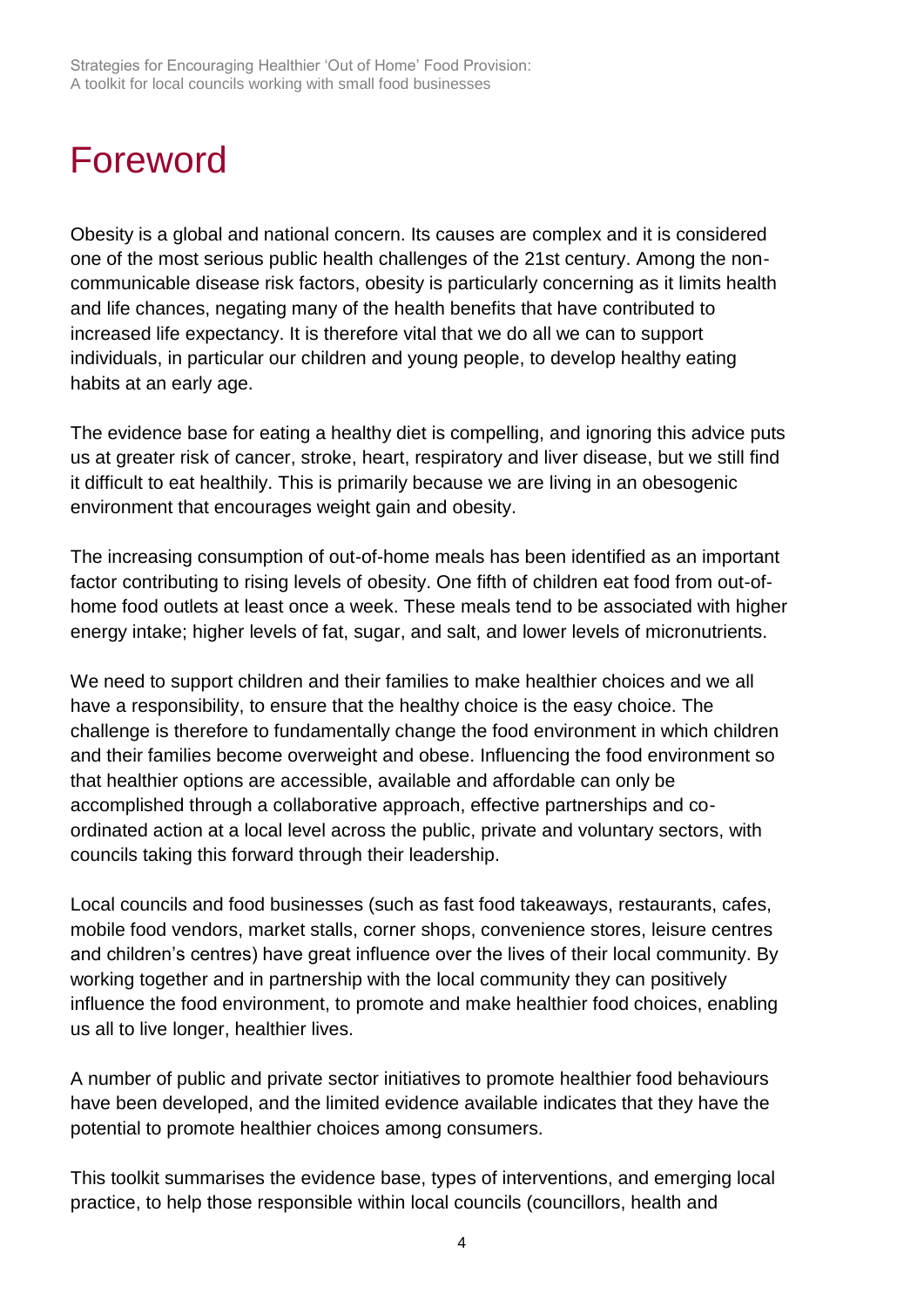wellbeing boards, planners, public health and environmental health), to think about how working in a systems approach, they might bring together a coalition of partners to improve the food environment for children and families.

Informed by an expert group, the road map illustrates there is considerable scope for action, acknowledging that one size does not fit all, and that local authorities need a variety of interventions to support a diverse range of local circumstances. The local practice examples illustrate emerging local practice which is having a positive impact on the offer of healthier food and drink, and outline the practical steps taken to effectively implement them with a wide range of partners.

We hope this toolkit will inspire local councils to take action, and build on what they are already doing, to encourage independent food businesses to implement simple changes that will make it easier for children and families to choose healthy food. By improving everyone's access and to healthier food drink choices, and embedding them in the local community, we can help improve the quality of life for future generations.

Keiner A. Jallono

**Professor Kevin A. Fenton Executive director, health and wellbeing, PHE**

**Linda Cregan Chief executive, Children's Food Trust**

John Ratter

**John Raftery Vice chancellor, London Metropolitan University** 

*Jm* 

**Anne Godfrey Chief executive, Chartered Institute of Environmental Health**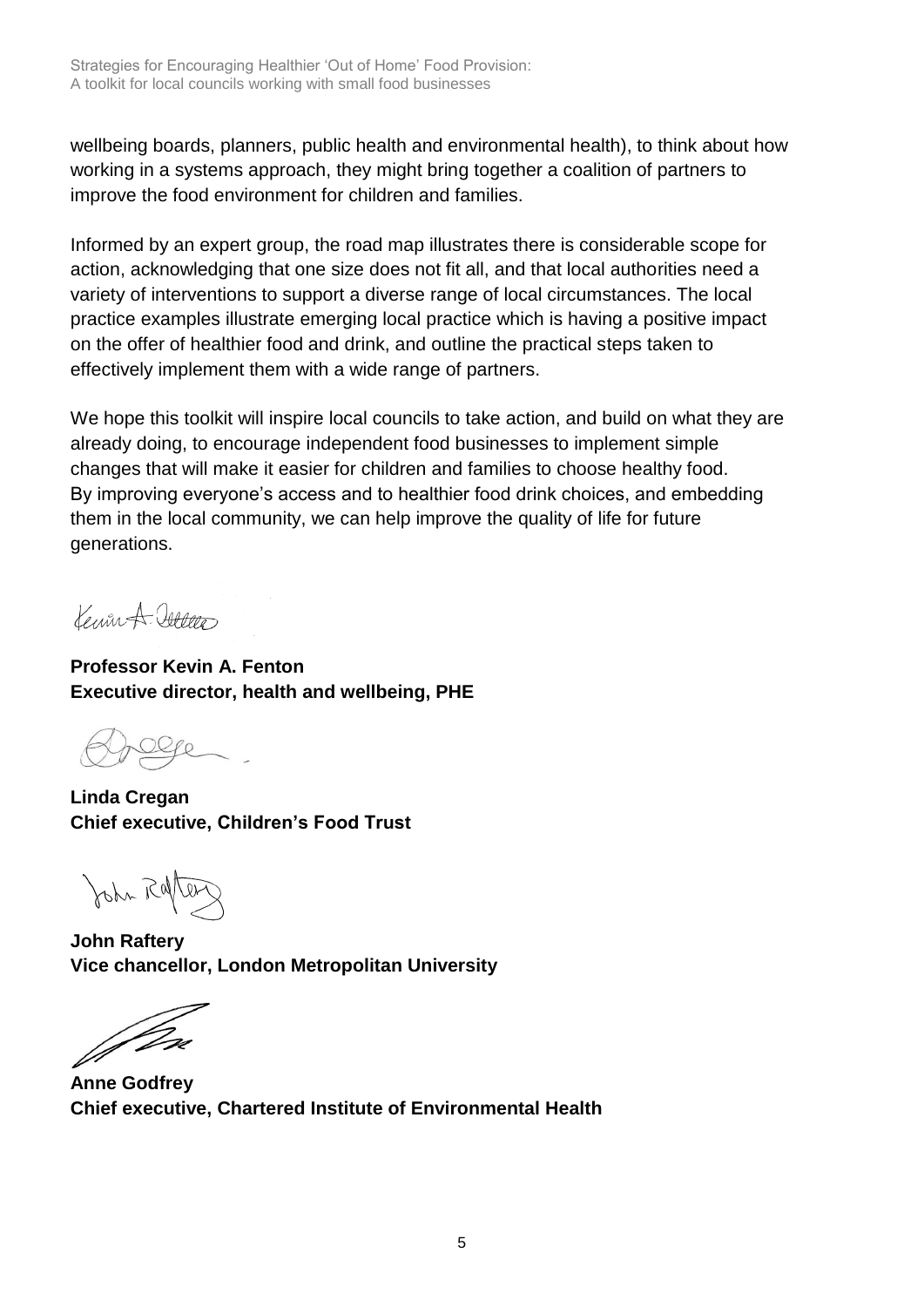# <span id="page-5-0"></span>Introduction to the toolkit

### The increased prevalence of obesity and its links to food eaten outside the home

In England, over one third of children, two thirds of adult men, and just over half of adult women are either overweight or obese.(1) Obesity is a global and national concern.(2) Its causes are complex, and it is considered one of the most serious public health challenges of the 21st century. Tackling childhood obesity is fundamental in realising a child's right to a healthy life.(3) The economic costs of obesity are also significant. The NHS in England spent an estimated £6.1 billion on overweight- and obesity-related illhealth in 2014/15.(4) Councils are estimated to spend at least £352 million on obesity related social care costs. Given the scale and cost of obesity, and the significant burden on families, the health and socialcare system, employers, and society as a whole, prevention of childhood obesity is a high priority.

The increasing consumption of out-of-home meals has been identified as an important factor contributing to rising levels of obesity.(5) Meals eaten outside of the home tend to be associated with higher intakes of energy, fat, and salt.(6)

To change the situation, action is required at national and local levels. At local levels there are many examples of councils working with outlets to create a healthier food environment.

This toolkit has been developed to encourage more local intervention that will further increase the opportunities for communities to access healthier out of home food. It outlines opportunities to both manage new business applications and work with existing food outlets to provide healthier food.

## Who is this toolkit for?

This toolkit has been created to help local authorities across England work with smaller food outlets such as takeaways, restaurants, bakers, mobile traders, market stalls, corner shops, leisure centres, children's centres and private nurseries – to help businesses offer healthier food and drinks. Although chain outlets are not the focus of this toolkit, some of the principles may equally apply.

Its focus is on outlets serving children, young people and their families, with a view to helping address concerns about childhood obesity.

The toolkit's primary audience is environmental health, trading standards and public health teams within local councils. Other important players who may find it useful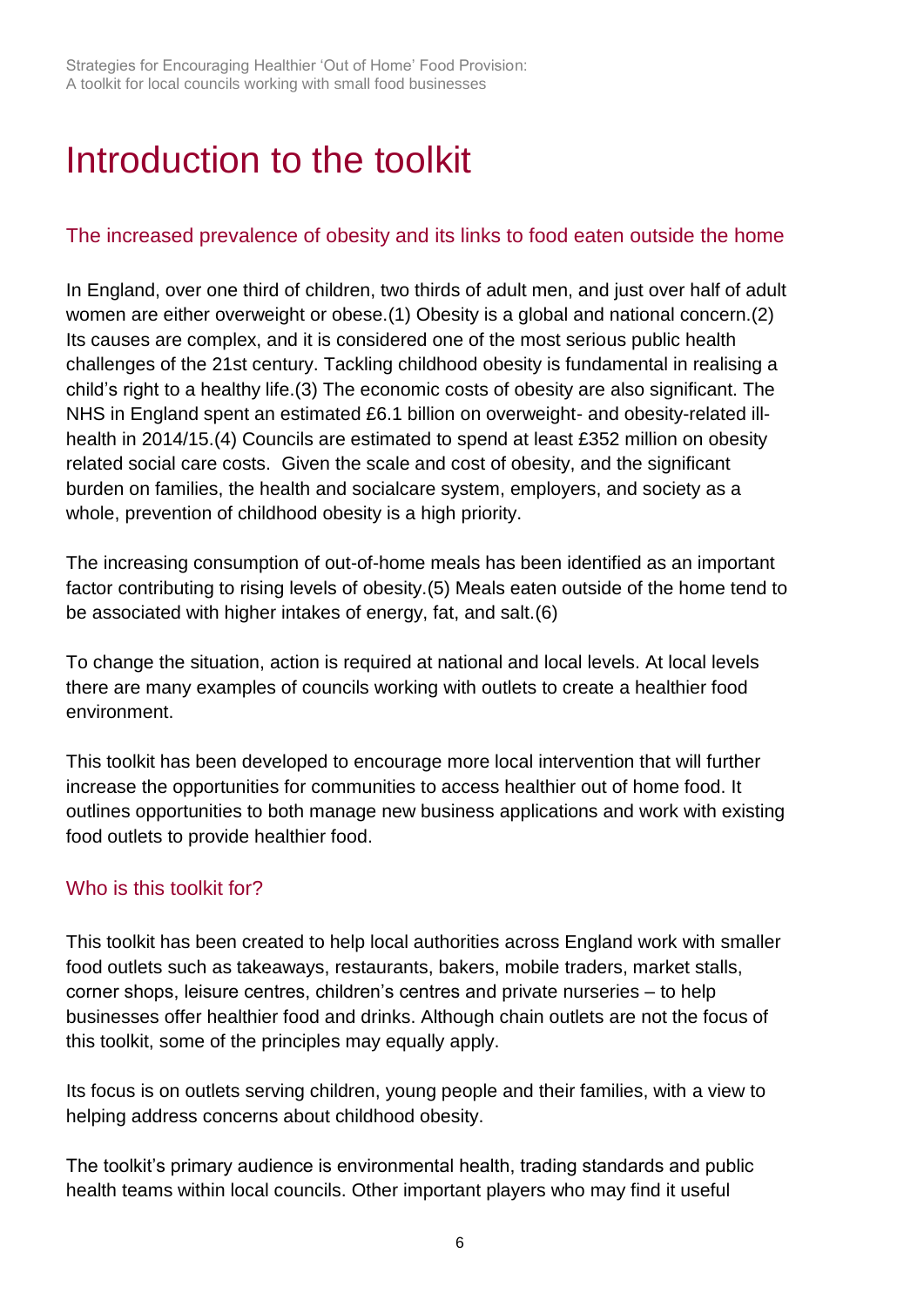include; health and wellbeing boards, local councillors, planners, and economic development teams.

## What is the toolkit designed to do?

The toolkit is a resource to help local councils and partners to:

- understand the links between the food and drink environment and consumption patterns
- identify where interventions to improve the local food and drink environment are required
- develop a strategy to tackle the issues identified
- select suitable interventions
- monitor progress and evaluate outcomes

## Toolkit layout

The toolkit contains four sections. Each of which is sub-divided to focus on a particular issue or approach.

**Section A** covers information that supports the need for intervention and, where necessary shows how to tailor material to fit the local context.

**Section B** covers different types of intervention, to assist in the selection of approaches that best meet local requirements and resources.

**Section C** covers monitoring and evaluation.

**Section D** is a detailed resource that supplements material in the previous sections and provides local practice examples of local authority practice.

Sections A, B and C:

- begin with key evidence on the topic ,obtained from the literature review (See Section D1 for full details)
- highlight key learnings, (with links to full documents)
- provide links to tools and resources
- give examples of local authority practice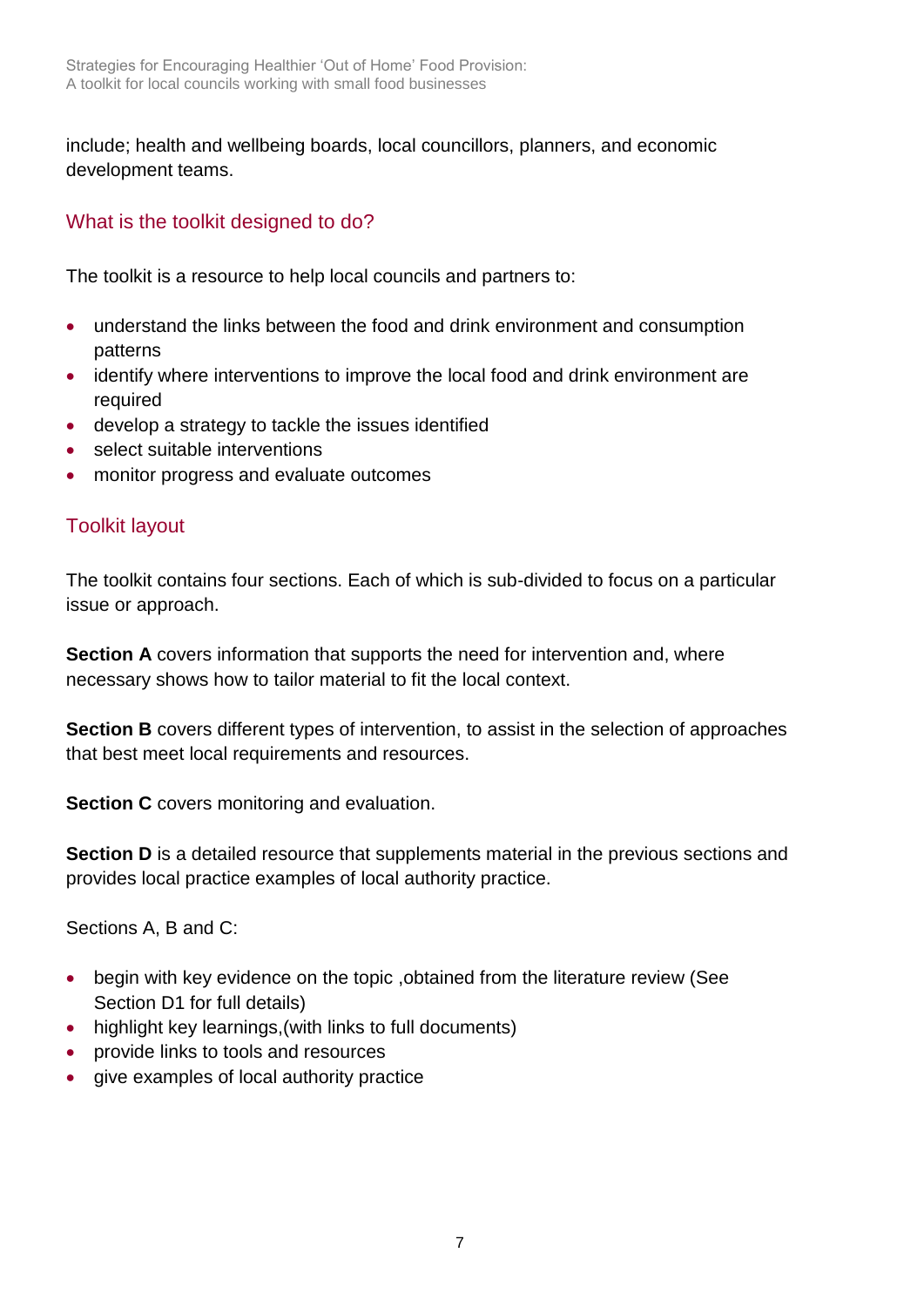Strategies for Encouraging Healthier 'Out of Home' Food Provision: A toolkit for local councils working with small food businesses

Section D is a detailed resource that includes:

- key findings from the literature review (the evidence base)
- national and local government policy documents that support intervention
- practical menu tips to assist with interventions
- local practice examples
- useful guidance and tools
- the methodology that underpins the toolkit

#### How to use the toolkit

Users will have different requirements when planning and choosing interventions. These will vary according to the local context, available resources (both financial and human), knowledge of the issues and expertise in working with partners to create healthier food and drink outlets.

The toolkit is designed so that that each section can be used independently. To assist in moving to the relevant sections the [road map](#page-8-0) that follows provides a quick way to navigate through the toolkit.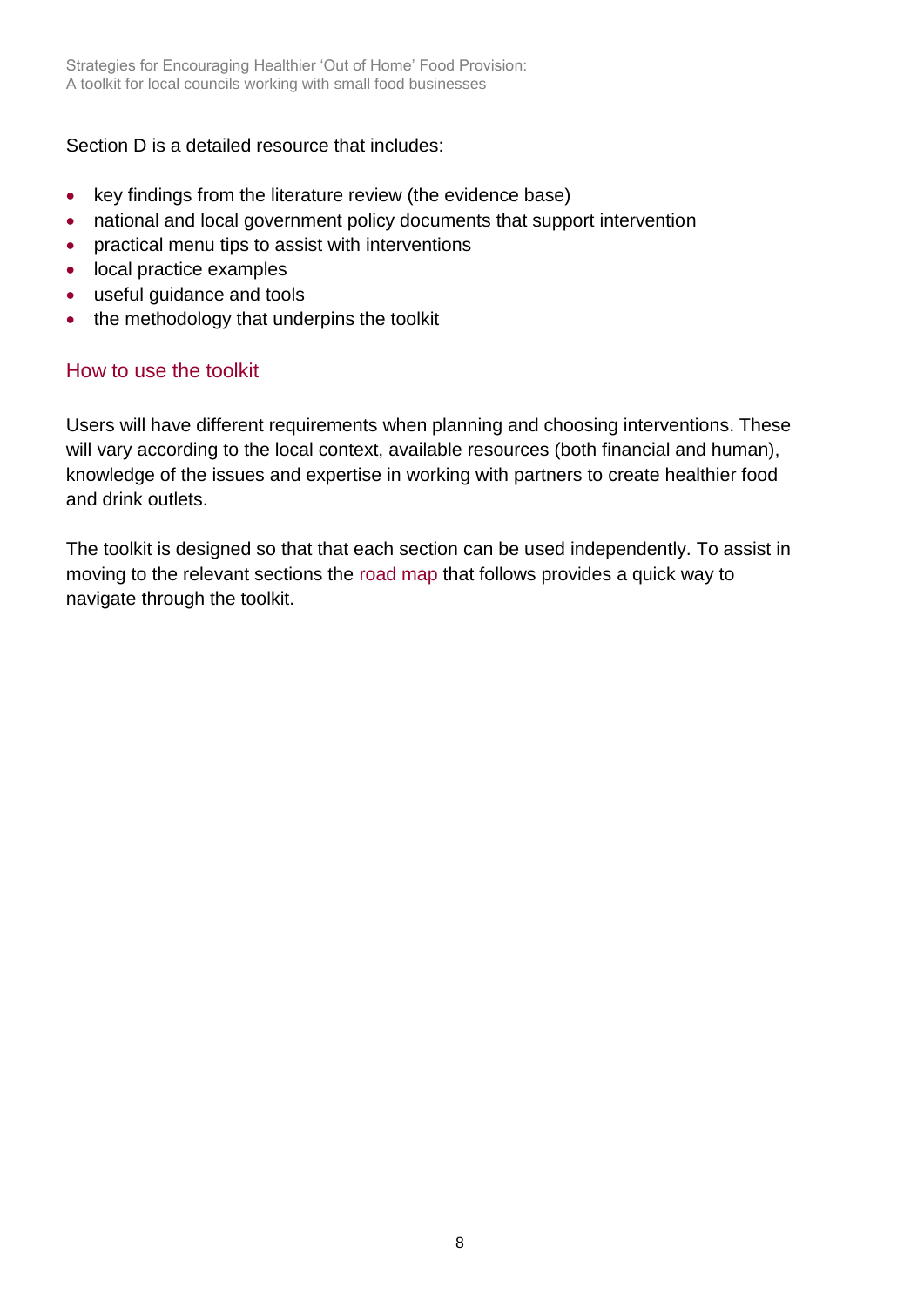# <span id="page-8-0"></span>The road map

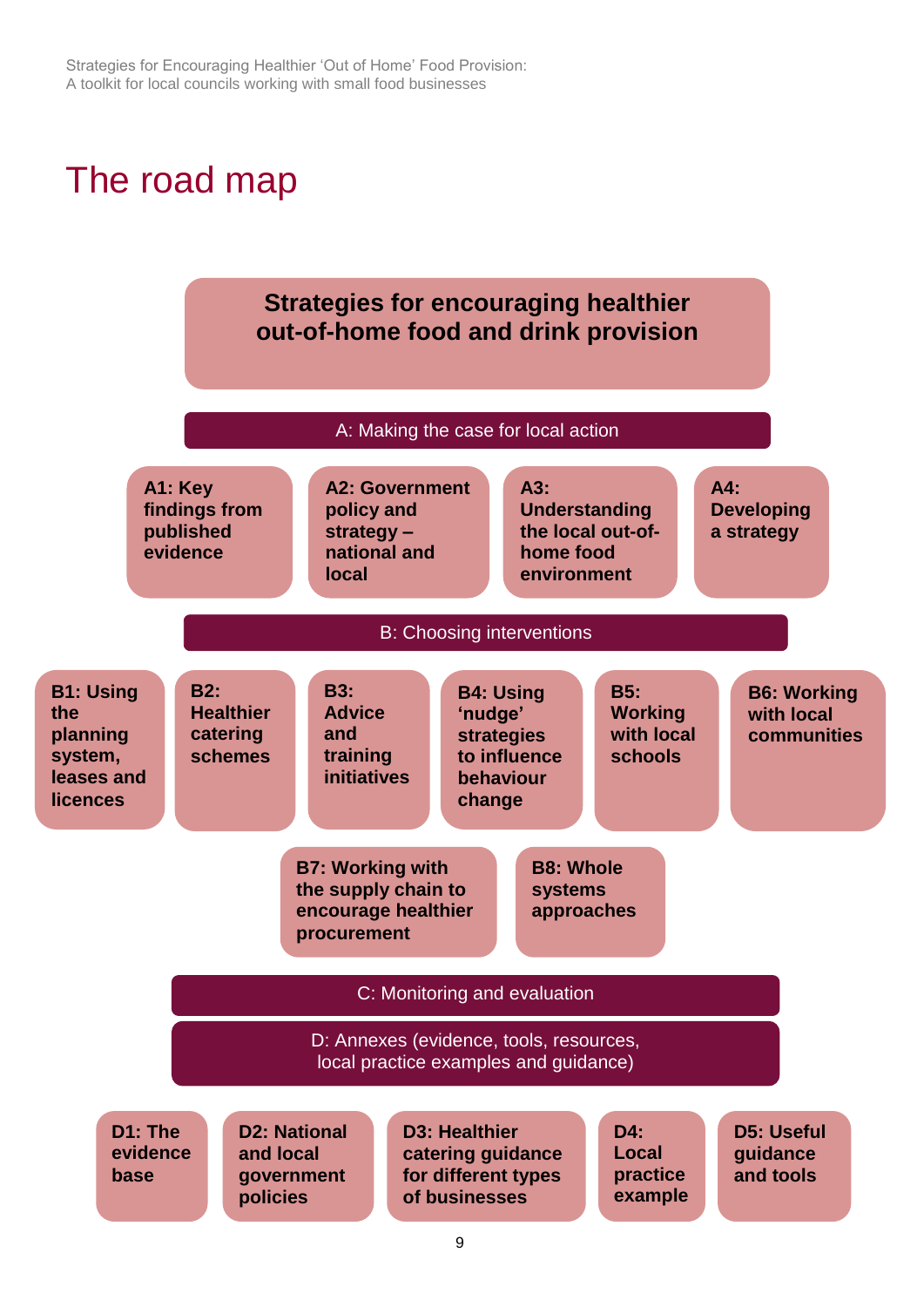# <span id="page-9-0"></span>A Making the case for local action

This section provides information that can assist in developing a case for local action. It gives links to supporting data, tools and guidance. The depth of evidence required to make a case will vary depending on the local context and will be for the user to determine.

# <span id="page-9-1"></span>A1 Key findings from published evidence

## A1.1 Links between the food and drink environment and consumption patterns

- One fifth of children eat food from out of home food outlets at least once a week.
- Meals and snacks eaten outside the home are often high in calories, salt, and fat.
- School children make purchases from a variety of food outlets in the school fringe at lunchtime (if there is a no stay on site policy), and during their journeys to and from school.
- Popular purchases include confectionery, sugar sweetened drinks, and hot food takeaways. Many outlets have price promotions on these items particularly targeted at children and young people.
- Food outlets, particularly grocers, takeaways and convenience stores, increasingly cluster around schools. However, it is not only the food environment around schools that influences food purchases and consumption patterns, the whole journey environment needs to be considered.
- A number of studies, prevalence of and mapping exercises suggest that there is a greater number of hot food takeaways and obesity in deprived areas.

## A1.2 The effectiveness of interventions

- Planning policies designed to restrict the opening of new takeaways are more likely to be successful if these are clearly linked to local evidence-based policies to promote health and wellbeing and town centre vitality.
- The local council can use its leasing and licensing powers to influence the provision of healthier food in outlets operating from sites it owns or controls.
- Information and education are solid foundations for improving diet, however, a growing body of evidence suggests that more structural changes are needed to achieve sustained behavioural change. These could include reducing the price of healthier foods, increasing the availability of healthier options, reducing pack size, and portion control.
- There is limited evidence concerning the impact of interventions such as healthier catering schemes and advice and training programmes for outlets. In part this is due to absence of, or insufficient, evaluation.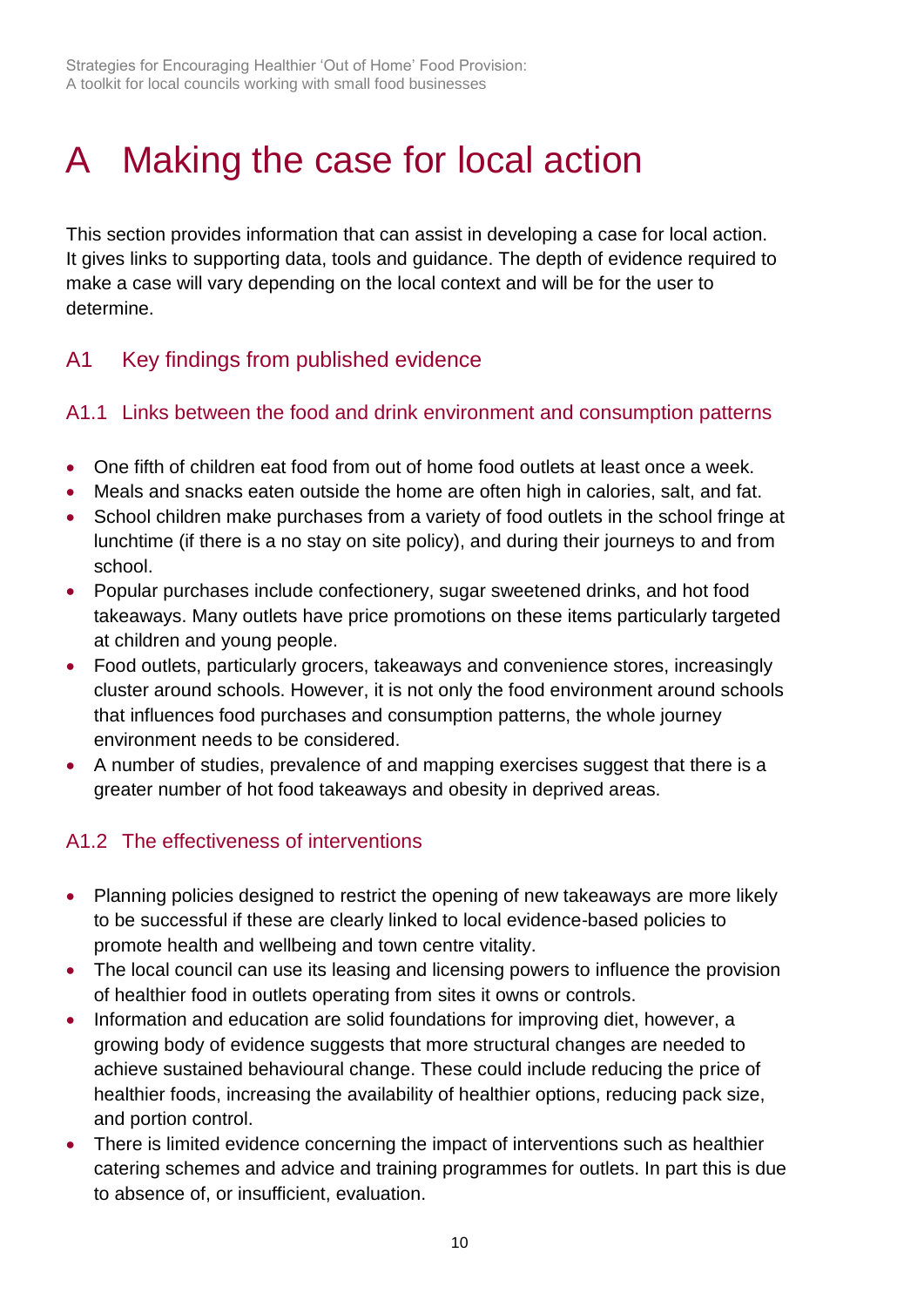- Some local practice examples suggest that outlets will make small changes to menus and catering practices when they can see clear business benefits.
- Nutritional training and guidelines for childcare centres and private nurseries have been found to increase the knowledge, skills and confidence of staff to provide healthier meals.
- Interventions with convenience stores and market stall holders designed to improve store layout and achieve a healthier food offer have been most successful when linked to financial incentives (for example, grants to outlets for chiller cabinets and food vouchers for customers).
- Outlets can use a range of 'nudge' strategies to influence consumers to make healthier choices (for example, using lower fat milk in hot beverages unless people specify otherwise). However, the effectiveness of these strategies appear to be context specific.
- Working with local partners such as schools, the community and the supply chain (as part of a whole systems approach) is most likely to encourage change.

More detailed evidence can be found in Annexe D1.

# <span id="page-10-0"></span>A2 Government policy and strategy

This section identifies government documents that provide key information concerning links between obesity and food and drink environments, and the opportunities for local authorities to take action. These may be useful in making a case for intervention.

More detailed information can be found in Annexe D2.

## A2.1 National government documents

- The government's plan to curb childhood obesity (Childhood Obesity: a plan for [action, 2016\)](https://www.gov.uk/government/publications/childhood-obesity-a-plan-for-action)
- The role of the food and drink environment in contributing to obesity (Foresight [Tackling Obesities, 2007\)](https://www.gov.uk/government/publications/reducing-obesity-future-choices)
- The link between obesity, deprivation and health inequalities [\(Marmot Review, 2010\)](https://www.gov.uk/dfid-research-outputs/fair-society-healthy-lives-the-marmot-review-strategic-review-of-health-inequalities-in-england-post-2010)
- The importance of local government leadership in public health (including tackling obesity) [\(NHS England, Five Year Forward View,](https://www.england.nhs.uk/ourwork/futurenhs/) 2014)

Identify opportunities for local government to influence the nature of the food and drink environment through:

 use of the planning system to limit the growth of hot food takeaways [\(Healthy Lives](https://www.gov.uk/government/publications/healthy-lives-healthy-people-our-strategy-for-public-health-in-england)  [Healthy People, 2011](https://www.gov.uk/government/publications/healthy-lives-healthy-people-our-strategy-for-public-health-in-england) and [Obesity and the environment: regulating the growth of fast](https://www.gov.uk/government/publications/obesity-and-the-environment-briefing-regulating-the-growth-of-fast-food-outlets)  [food outlets, 2013\)](https://www.gov.uk/government/publications/obesity-and-the-environment-briefing-regulating-the-growth-of-fast-food-outlets)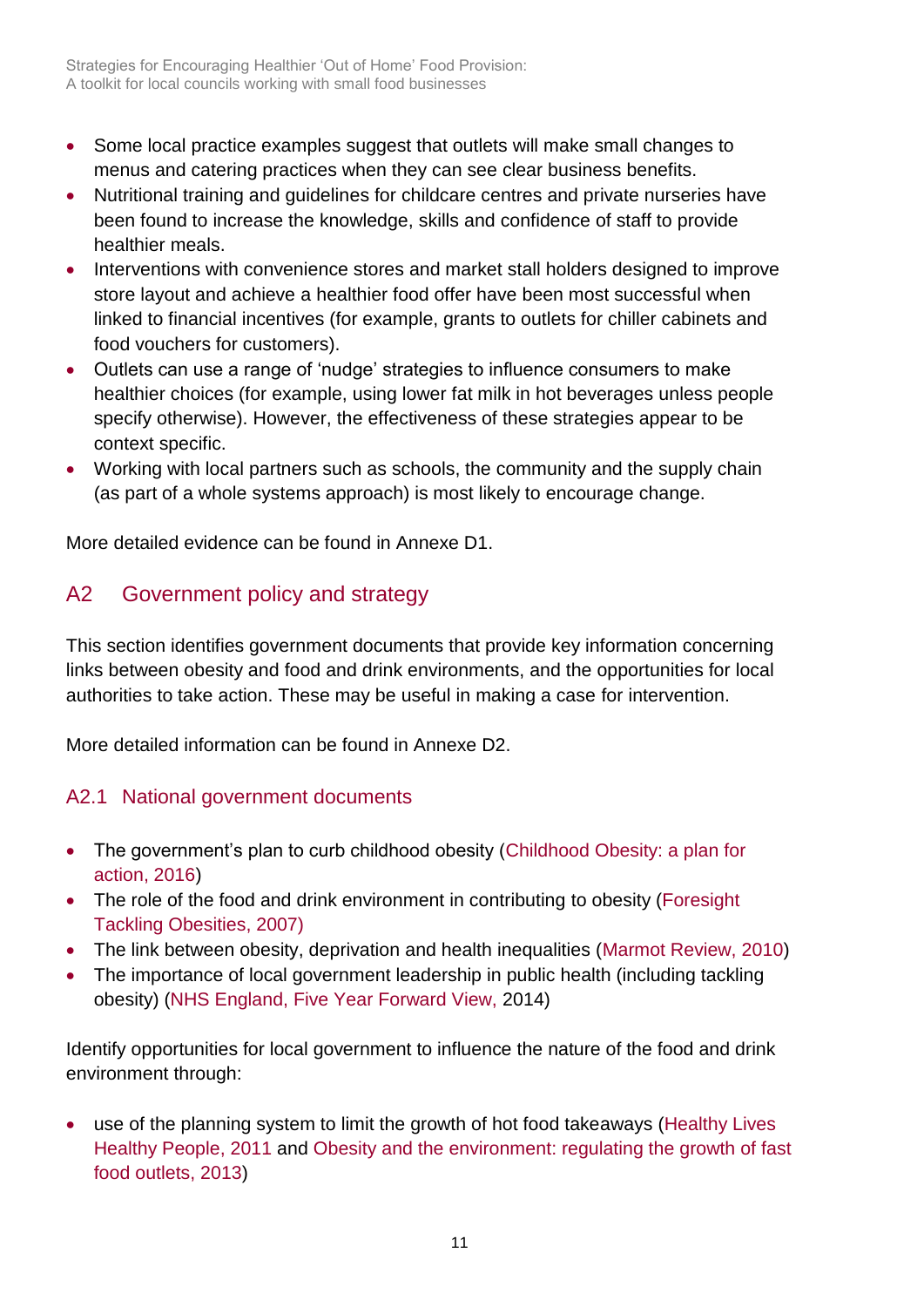- the role for local outlets and others to improve access to healthier food and drink choices [\(Healthy Lives Healthy People, 2011\)](https://www.gov.uk/government/publications/healthy-lives-healthy-people-our-strategy-for-public-health-in-england)
- development of a planning framework that includes clear objectives for planning and health, such as the promotion of healthy communities [\(National Planning Policy](https://www.gov.uk/government/publications/national-planning-policy-framework--2)  [Framework, 2012\)](https://www.gov.uk/government/publications/national-planning-policy-framework--2)
- [guidance on creating healthier weight environments](http://www.local.gov.uk/documents/10180/7632544/L16-6+building+the+foundations+-+tackling+obesity_v05.pdf/a5cc1a11-57b2-46e3-bb30-2b2a01635d1a) [\(Building the foundations:](http://www.local.gov.uk/documents/10180/7632544/L16-6+building+the+foundations+-+tackling+obesity_v05.pdf/a5cc1a11-57b2-46e3-bb30-2b2a01635d1a)  [Tackling obesity through planning and development\)](http://www.local.gov.uk/documents/10180/7632544/L16-6+building+the+foundations+-+tackling+obesity_v05.pdf/a5cc1a11-57b2-46e3-bb30-2b2a01635d1a)
- catering guidance that offers practical advice on how to make catering affordable, healthier and more sustainable. [\(Healthier and more sustainable catering\)](https://www.gov.uk/government/publications/healthier-and-more-sustainable-catering-a-toolkit-for-serving-food-to-adults)
- [Eatwell Guide,](https://www.gov.uk/government/uploads/system/uploads/attachment_data/file/528193/Eatwell_guide_colour.pdf) Public Health England, 2016
- Example Menus for Early Years Settings in England that support early years settings to provide meals and snacks in line with current government dietary recommendations for infants and children aged six months to four years. (it is anticipated these will be published in 2017 on gov.uk)
- the [Government Buying Standards for Food and Catering Services](https://www.gov.uk/government/publications/sustainable-procurement-the-gbs-for-food-and-catering-services) (GBSF) can be used as a starting point to assess the availability, procurement, price and prominence of healthier ingredients, food products and catering practices

## A2.2 Local government specific documents

Identify mechanisms to influence the out of home food environment by use of:

- [local plans,](http://planningguidance.communities.gov.uk/blog/guidance/local-plans/) that outline 15-year, long-term visions and aspirations for local areas and set reference points, linked to health impacts, for consideration of new planning applications
- [joint strategic needs assessments \(](https://www.gov.uk/government/publications/jsnas-and-jhws-statutory-guidance)JSNA) that provide evidence of current and future community health issues, including obesity
- [joint health and wellbeing strategies t](https://www.gov.uk/government/publications/jsnas-and-jhws-statutory-guidance)hat identify necessary actions to address needs identified in the JSNA
- [supplementary planning documents](http://planningguidance.communities.gov.uk/blog/guidance/local-plans/adoption-monitoring-and-supplementary-planning-documents/) (SPDs) are designed to support local plan policies and can be used, for example, to restrict planning permission for new hot food takeaways
- [sustainability and transformation plans \(STPs\)](https://www.england.nhs.uk/ourwork/futurenhs/deliver-forward-view/stp/) are designed to help ensure that health and care services are built around the needs of local populations
- [Health in all policies](https://www.gov.uk/government/publications/local-wellbeing-local-growth-adopting-health-in-all-policies) (HiAP) is a manual for local government to improve the health of all people by incorporating health considerations into decision-making across sectors and policy areas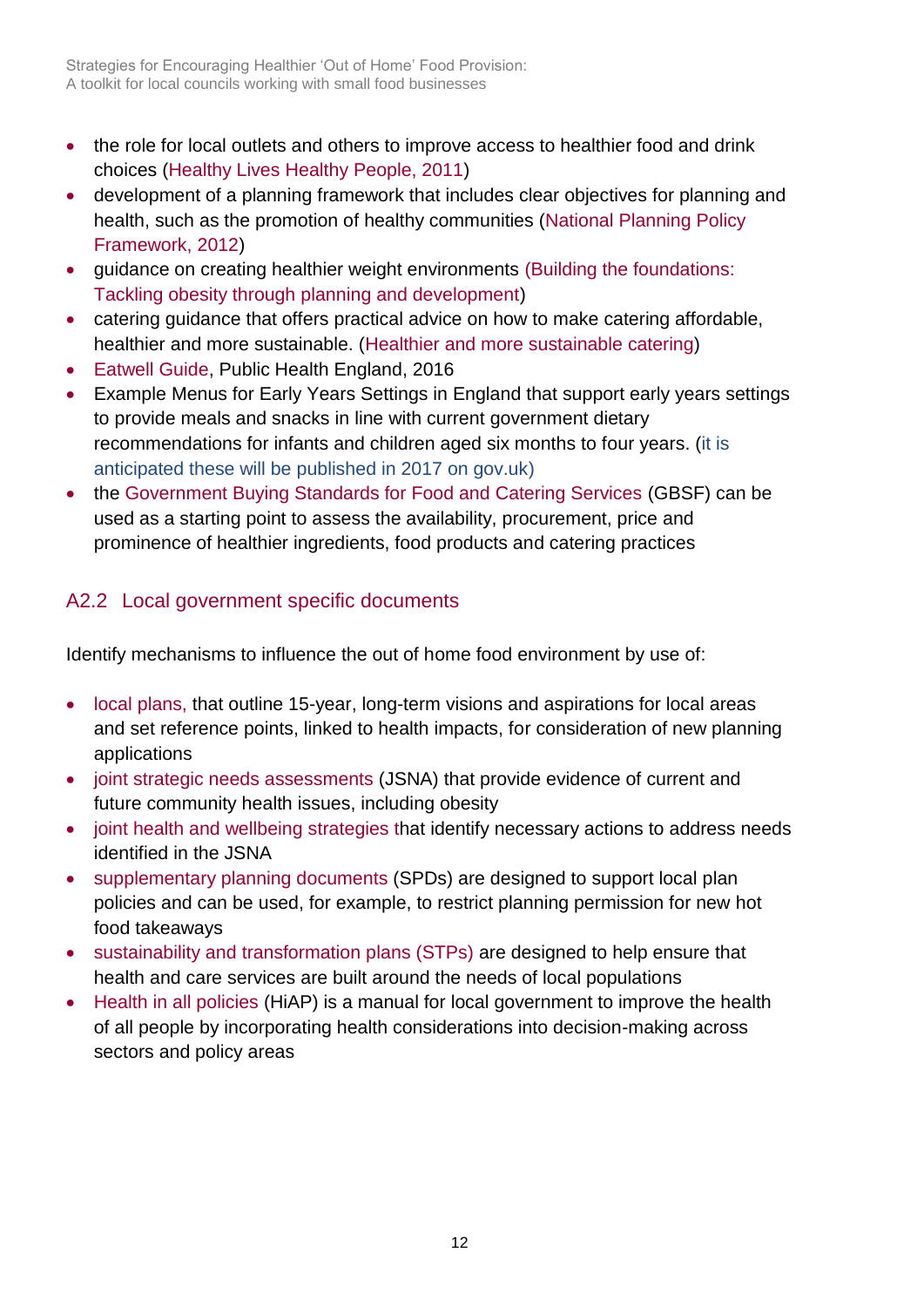# <span id="page-12-0"></span>A3 Understanding the local out-of-home food environment

A good understanding of the makeup of the local food and drink environment will be important in determining intervention focus. There are two elements to consider:

- $\bullet$  the community food environment<sup>1</sup>, which is the type, availability and accessibility of food outlets
- the consumer food environment, which is the availability, prices, promotions and nutritional quality of products (healthier options) available within outlets

**Note:** The extent to which users will need to address these elements must be a local decision. In some cases, there will be sufficient local knowledge to inform good intervention focus, in others a more detailed investigation may be necessary.

**Tip:** it's worth asking other colleagues within the local authority, such as environmental health, trading standards, planning and more widely, for help such as sharing data and lessons learned from related activities.

A key resource that may assist is the [Public Health England Obesity website](https://www.noo.org.uk/) which has a local authority section, as well as wider data sets and useful tools**.**

More detailed information can be found in section A4.2

## A3.1 Mapping and measuring the local food and drink environment

## **The community food environment**

l

The local authority Food Premises Register is a good starting point for building up knowledge of local food outlets. This is a register of all outlets (public or private), involved in any stage of production, processing and distribution of food, that local authorities are required to maintain. It is usually managed by the environmental health or trading standards team. However, it may need to be supplemented with online searches using sources such as Yell and Google Maps to improve coverage and data reliability.(7)

Geographical information systems (GIS) can be used to map outlet locations and show proximity to schools, leisure centres and other sites frequented by children and young people.

<sup>1</sup> The terminology community nutrition environment and consumer nutrition environment are commonly used in the literature, but 'food' has been used here for ease of comprehension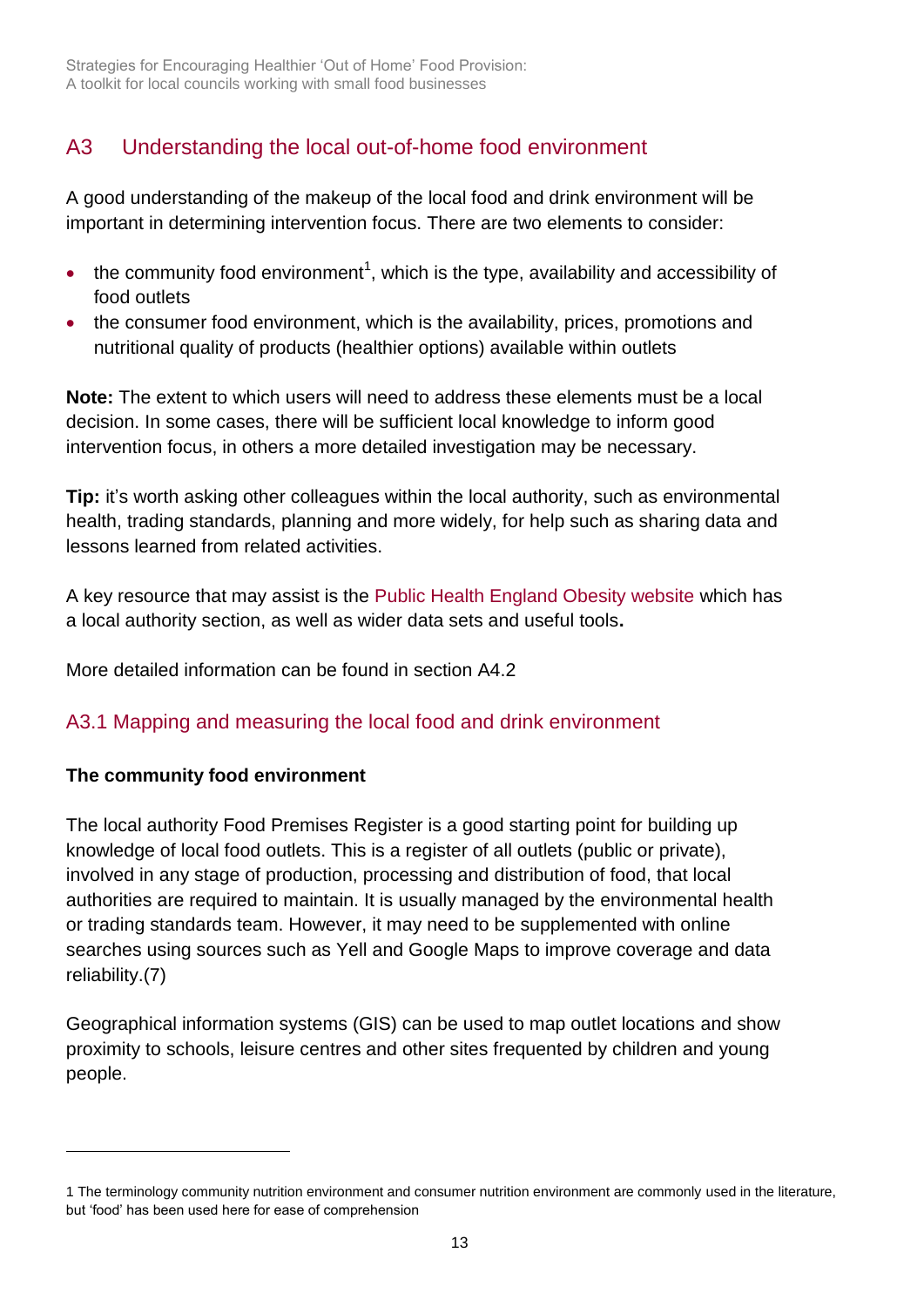There is a growing body of evidence concerning the association between exposure to fast food outlets and obesity. However, some studies show conflicting results.(8–10) There is strong evidence which suggests that there is an association between the accessibility of fast food outlets and increasing levels of area deprivation.(8) PHE has produced a map displaying the [density of fast food outlets](http://www.noo.org.uk/visualisation) across local authority areas in England. The map and chart illustrate the data and examine the association between density of fast food outlets and deprivation. The map shows that the more deprivation there is in an area, the higher the number of fast food outlets there are. Data accompanying the map contains the number of fast food outlets by local authority and electoral ward. The map and data were produced to help local action towards achieving a healthier food environment.

The [Centre for Diet and Activity Research](http://www.cedar.iph.cam.ac.uk/) (CEDAR), part of the [MRC Epidemiology Unit](http://www.mrc-epid.cam.ac.uk/) at the University of Cambridge, is developing a [Food Environment Assessment Tool](http://www.feat-tool.org.uk/) (FEAT), which is a comprehensive online resource for mapping and measuring English regional and neighbourhood food outlet access, including changes over time. If you have any questions about FEAT, which will be available summer 2017, please email the FEAT development team [\(feat-tool@mrc-epid.cam.ac.uk\)](mailto:feat-tool@mrc-epid.cam.ac.uk).

In any mapping process it may be worth noting outlets occupying council-owned premises, for example leisure centres, where there may be better scope to leverage changes. See [section B1.2.](#page-24-0)f

#### **The consumer food environment**

Achieving a full understanding of the consumer food environment can be resource intensive and the extent to which detailed information is required will depend on the type of intervention under consideration.

The government has produced a set of minimum mandatory catering standards for central government departments; their agencies; and are also recommended for wider use within local authorities. The [Government Buying Standards for Food and Catering](https://www.gov.uk/government/publications/sustainable-procurement-the-gbs-for-food-and-catering-services)  [Services](https://www.gov.uk/government/publications/sustainable-procurement-the-gbs-for-food-and-catering-services) (GBSF) can be used as a starting point to assess the availability, procurement, price and prominence of healthier ingredients, food products and catering practices.

The following information is an example of the nutrient-related standards and best practice elements provided in the GBSF. Additionally, healthier catering guidance for different types of businesses when procuring, preparing, cooking, serving and promoting food have been developed by PHE. Local authorities are encouraged to disseminate this information to local independent food businesses and use the examples below and the menu tips alongside the wider GBSF as a basis for developing local guidance on healthy catering.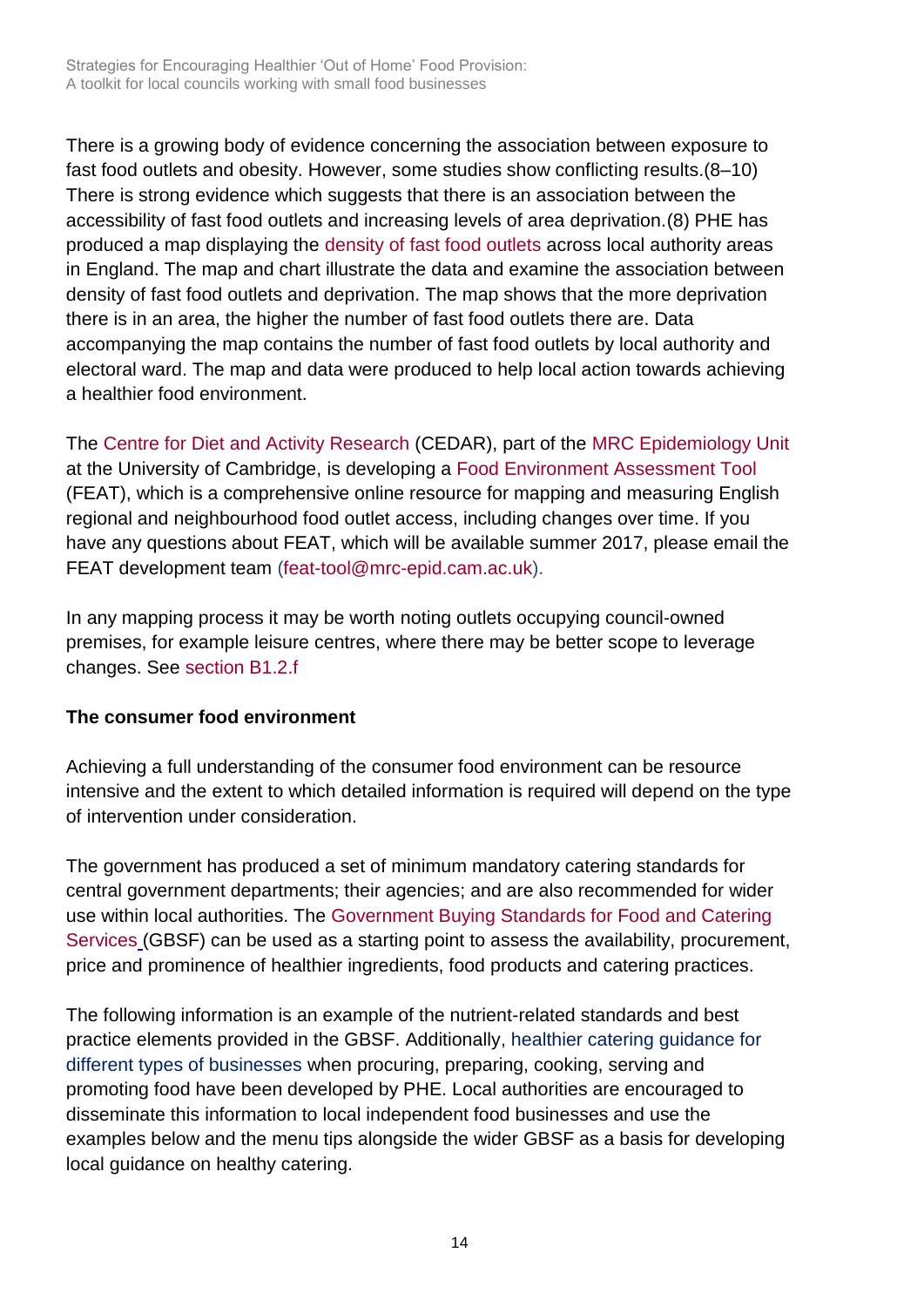Nutrition-related criteria from the GBSF:

### General:

- meal deals include a starchy carbohydrate, vegetables and one portion of fruit
- menu cycles are analysed to meet stated nutrient-based standards relevant to the major population subgroup of the catering provision
- menus (for food and beverages) include calorie and allergen labelling<sup>2</sup>

## Drinks:

- tap water is visible and freely available and such provision is promoted
- all sugar sweetened beverages to be no more than 330ml pack size
- no more than 20% of beverages (procured by volume) may be sugar sweetened
- no less than 80% of beverages (procured by volume) may be low calorie/no added sugar beverages (including fruit juice and water)

## Cereals:

 at least 50% of breakfast cereals (procured by volume) are higher in fibre (ie more than 6g/100g) and do not exceed 22.5g/100g total sugars

## Snacks:

- savoury snacks are only available in packet sizes of 30g or less
- confectionery and packet sweet snacks are in the smallest standard single serve portion size available within the market and not to exceed 250kcal

## Fruit:

- a portion of fruit is cheaper than a portion of hot or cold dessert
- at least 50% of the volume of desserts available is based on fruit which can be fresh, canned in fruit juice, dried or frozen

## Fats:

l

- meat and meat products, biscuits, cakes and pastries (procured by volume) are lower in saturated fat where available
- at least 75% of ready meals contain less than 6g saturated fat per portion
- at least 50% of hard yellow cheese has a maximum total fat content of 25g/100g
- at least 75% of milk is lower fat (semi-skimmed, 1% and skimmed)
- at least 75% of oils and spreads are based on unsaturated fats

<sup>2</sup> [EU](http://eurlex.europa.eu/LexUriServ/LexUriServ.do?uri=OJ:L:2011:304:0018:0063:EN:PDF) an[d UK](http://www.legislation.gov.uk/uksi/2014/1855/contents/made) laws require food businesses including restaurants and cafes, providing non-prepacked food to provide information about the allergens present as ingredients in the food they serve. See [Food Standards Agency guidance and](https://www.food.gov.uk/business-industry/allergy-guide/allergen-resources)  [materials](https://www.food.gov.uk/business-industry/allergy-guide/allergen-resources) to assist local authorities and food businesses in promoting, implementing and complying with the EU Food Information for Consumers Regulation.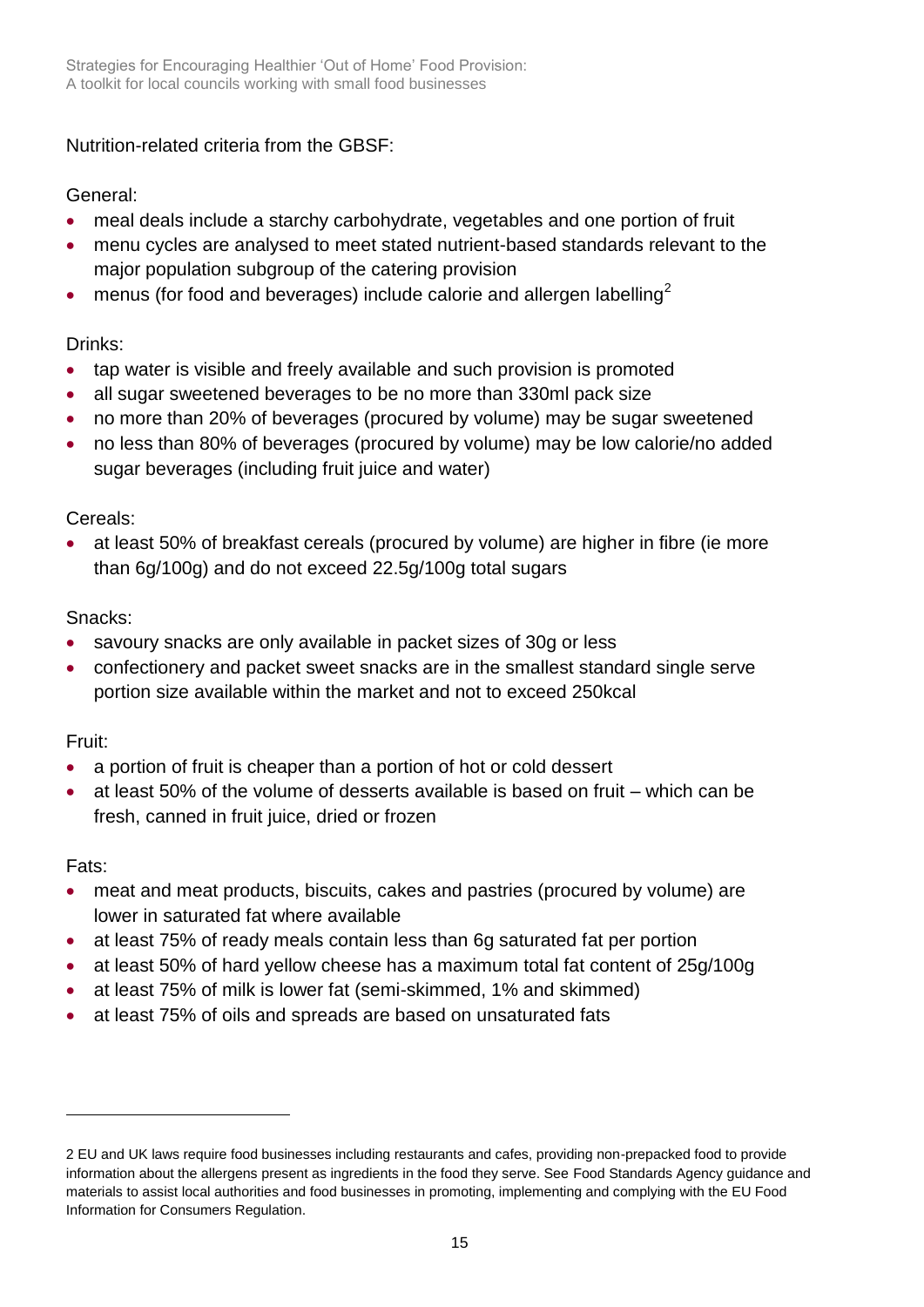## Salt:

- vegetables and boiled starchy foods such as rice, pasta and potatoes, are cooked without salt
- salt is not available on tables
- at least 50% of meat and meat products, breads, breakfast cereals, soups and cooking sauces, ready meals and pre-packed sandwiches (procured by volume) meet Responsibility Deal salt targets and all stock preparations are lower salt varieties (ie below 0.6g/100ml)

Fish:

• if caterers serve lunch and an evening meal, fish is provided twice a week, one of which is oily. If caterers only serve lunch or an evening meal, an oily fish is available at least once every three weeks

Source: *[Government Buying Standards for Food and Catering Services](https://www.gov.uk/government/publications/sustainable-procurement-the-gbs-for-food-and-catering-services)* 2015 (rationale and definitions for nutritional criteria can be found in Annex C *['A plan for public](https://www.gov.uk/government/publications/a-plan-for-public-procurement-food-and-catering-the-balanced-scorecard)  [procurement: food and catering: balanced scorecard for public procurement'](https://www.gov.uk/government/publications/a-plan-for-public-procurement-food-and-catering-the-balanced-scorecard)*

It may also be useful, if resources permit, to survey community perceptions about the local food environment. This can help to get a better picture of influences on purchasing and consumption behaviours.(10) One UK study used maps, photos and tours of the town to get school children to explain where they shopped for snacks and what they bought.(8)

Local universities may be able to assist in designing and undertaking these types of studies.

To note that PHE will publish in 2017 its catering specification (which goes beyond GBSF for vending for drinks and events guidance) as an illustration to support other practice.

## A3.2 Classifying local outlets

Classifying outlets in a systematic way will help when planning and implementing an intervention. There are a number of ways in which outlets are routinely classified and identifying the most appropriate system will need to be a local decision. If resources permit the use of more than one source of data will allow for cross-validation and thus increase the reliability of the final list of outlets produced.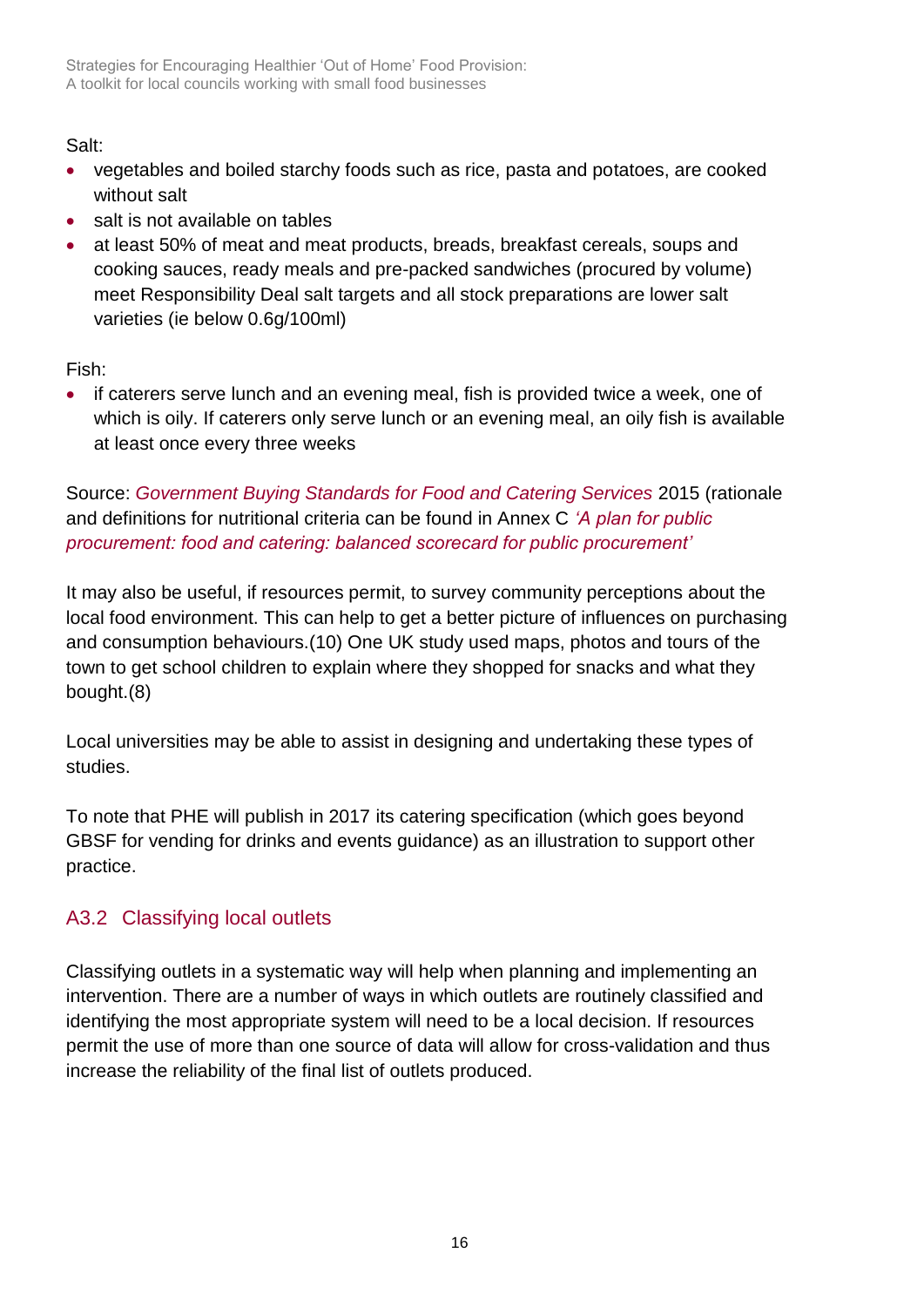Examples of classification systems include:

**[Local Authority Enforcement Monitoring System](https://www.food.gov.uk/enforcement/monitoring/laems) (LAEMS) Food Hygiene and** 

**Food Standards categories of establishments.** This classification system developed by the Food Standards Agency (FSA) will be used by local councils when adding food outlets to the local Food Premises Register. Categories relevant to this toolkit include:

- smaller retailers
- retailers others (shops where the main business is not food, for example a post office or newsagents selling confectionery)
- restaurant/cafe/canteen
- takeaway
- caring establishments (includes childcare facilities/nurseries/childminders)
- mobile food unit

#### **Use class order**

The planning system classifies outlets according to the use class order of the premises they occupy. Food outlets of interest, to toolkit users, would include the following use classes:

- A1, retail includes sandwich bars and internet cafes
- A3, restaurants and cafes
- A5, hot food takeaways
- D1, crèches, day nurseries, day centres, museums, public libraries
- D2, sports and leisure centres

**NOTE**: Use classes are usually determined on the primary operating model of an outlet and the size of the premises. However, many restaurants and cafes that sell takeaway foods and hot food takeaways may have a small seating area. Thus the distinctions between the categories can be blurred.

## **OS Points of Interest**

[The Ordnance Survey Points of Interest](https://www.ordnancesurvey.co.uk/business-and-government/products/points-of-interest.html) system classifies outlets by the type of cuisine offered. Tailored records for specific areas can be ordered but there are some limitations as the system does not provide a detailed breakdown of the type of food sold in certain types of outlets, such as cafes. However, it has been shown to be a viable alternative to council data for most outlet types.(11)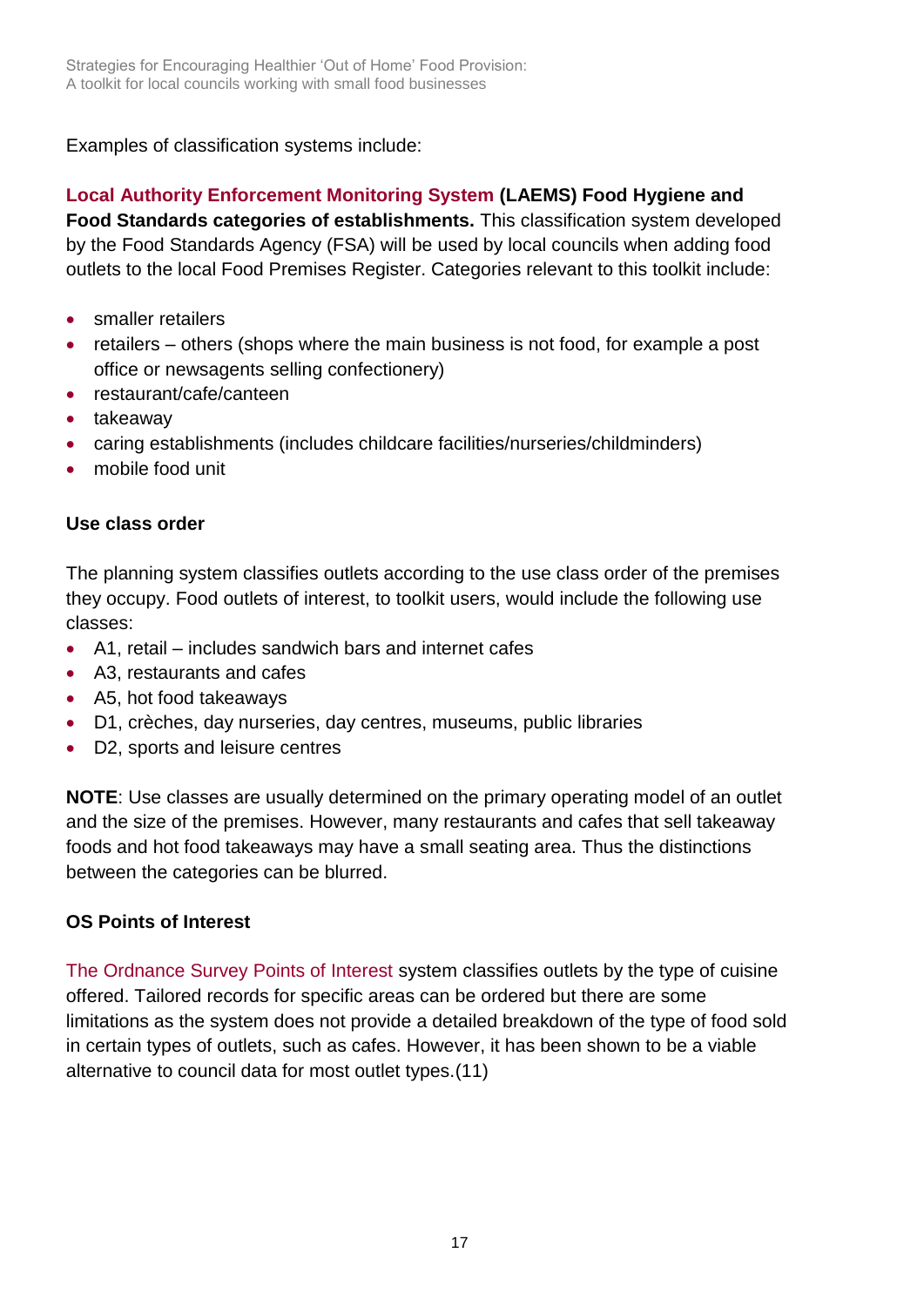## A3.3 Understanding barriers to change

Understanding of the limitations to offering healthier food and drinks is a vital precursor to the development of a viable intervention. For example, food outlets in low-income areas can face particular barriers to offering healthier food and drink choices.(12,13) These include highly competitive, price-sensitive markets and a real or perceived lack of demand for healthier food and drink.

Smaller outlets often struggle to be profitable and many aspects of low-income neighborhoods make change difficult. A study by London Metropolitan University(14) of fast food outlets in deprived areas found that barriers to change included:

- limited menus with little scope for healthier changes
- lack of space and the right equipment, or skills and resources to prepare or cook healthier options
- a fear that fresh fruit and vegetables would be wasted and lose the outlets money
- the higher cost of healthier options. Many suppliers charge more for healthier products and additional costs cannot be passed on to the customer
- the lack of availability of healthier options in appropriate sizes for small outlets, that may only need small quantities
- a fear that some changes, such as reducing salt, would affect the taste and deter customers
- a reluctance to change popular recipes and/or traditional ethnic cuisines

Other research has found that outlets trading in deprived areas tend to have lower FSA food hygiene ratings (FHRS),(15) thus excluding many from healthier catering initiatives where a minimum level 3 FHRS score is often required for participation.

Action to increase the volume of healthier food and drink available in vending machines in leisure centres may have to address barriers such as the limited choice of food supplied by the private companies stocking those machines.(16,17) Local councils are also sometimes tied into long-term contracts with suppliers and rely on the income they generate.

More detailed information on ways to overcome barriers to change can be found in sections B2, [B3,](#page-36-0) [B4](#page-42-0) and in Annexe [D3.](file:///E:/LMU%20various/PHE%20toolkit/PHE%20Toolkit/Toolkit%20development/Content/D3.Menu%20tips)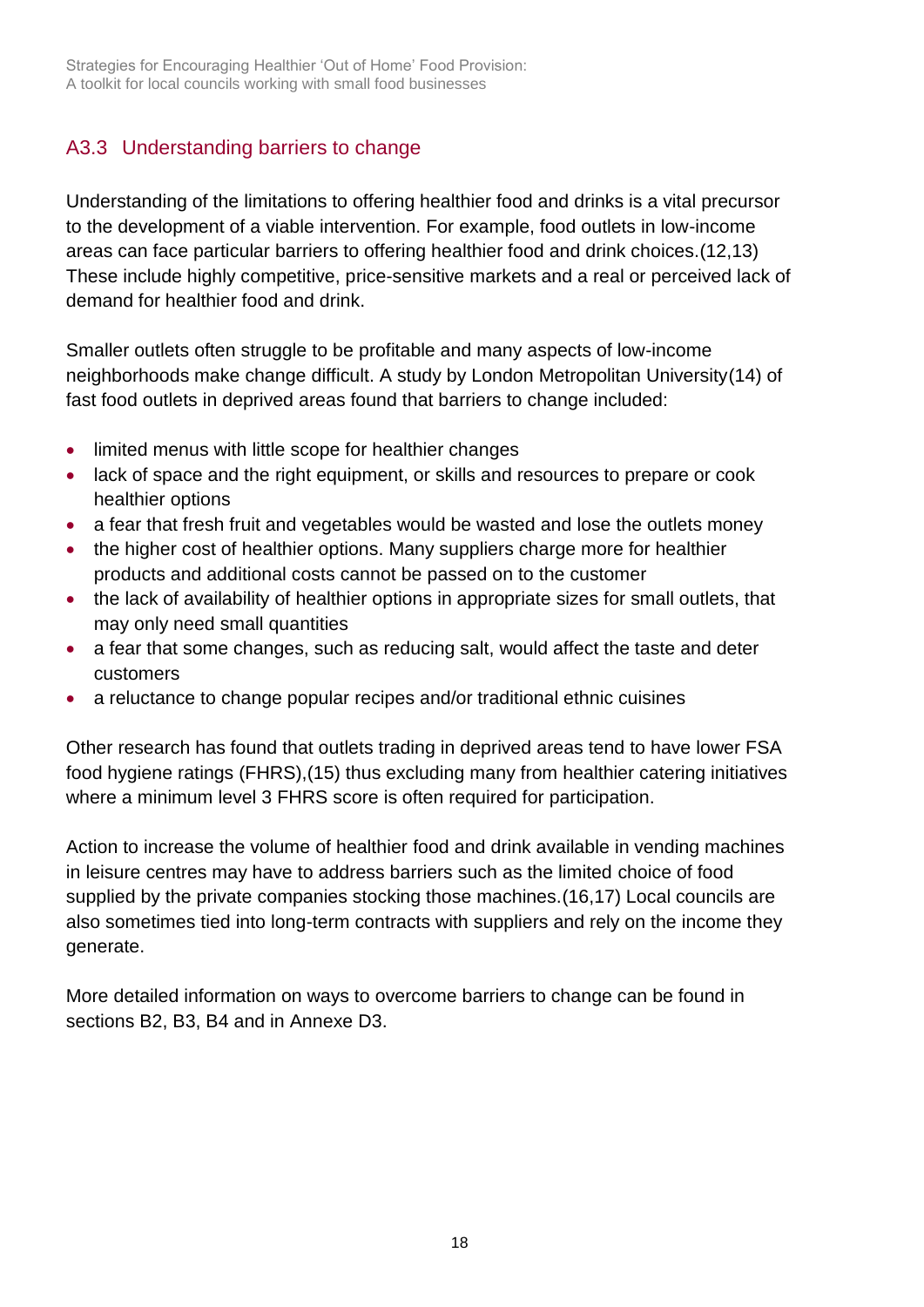## **Examples of local authority practice**

| <b>Local authority</b>                   | <b>Key points</b>                                                                                                                                                                                                                                                                |
|------------------------------------------|----------------------------------------------------------------------------------------------------------------------------------------------------------------------------------------------------------------------------------------------------------------------------------|
| Nottinghamshire<br><b>County Council</b> | The council mapped hot food takeaways, fruit and<br>vegetable shops, childhood obesity prevalence,<br>deprivation and schools to identify areas which might<br>benefit from intervention. The data was summarised in a<br>report for its Obesity Integrated Commissioning Group. |
|                                          | Contact: ph.info@nottscc.gov.uk                                                                                                                                                                                                                                                  |

## <span id="page-18-0"></span>A4 Developing a strategy

Planning an intervention strategy can be complex, not least because while an outlet may be selling unhealthier food and drink it can be making an important contribution to the local economy.

This section highlights factors that can contribute to a successful intervention strategy

## **Factors that can help develop a successful intervention strategy:**

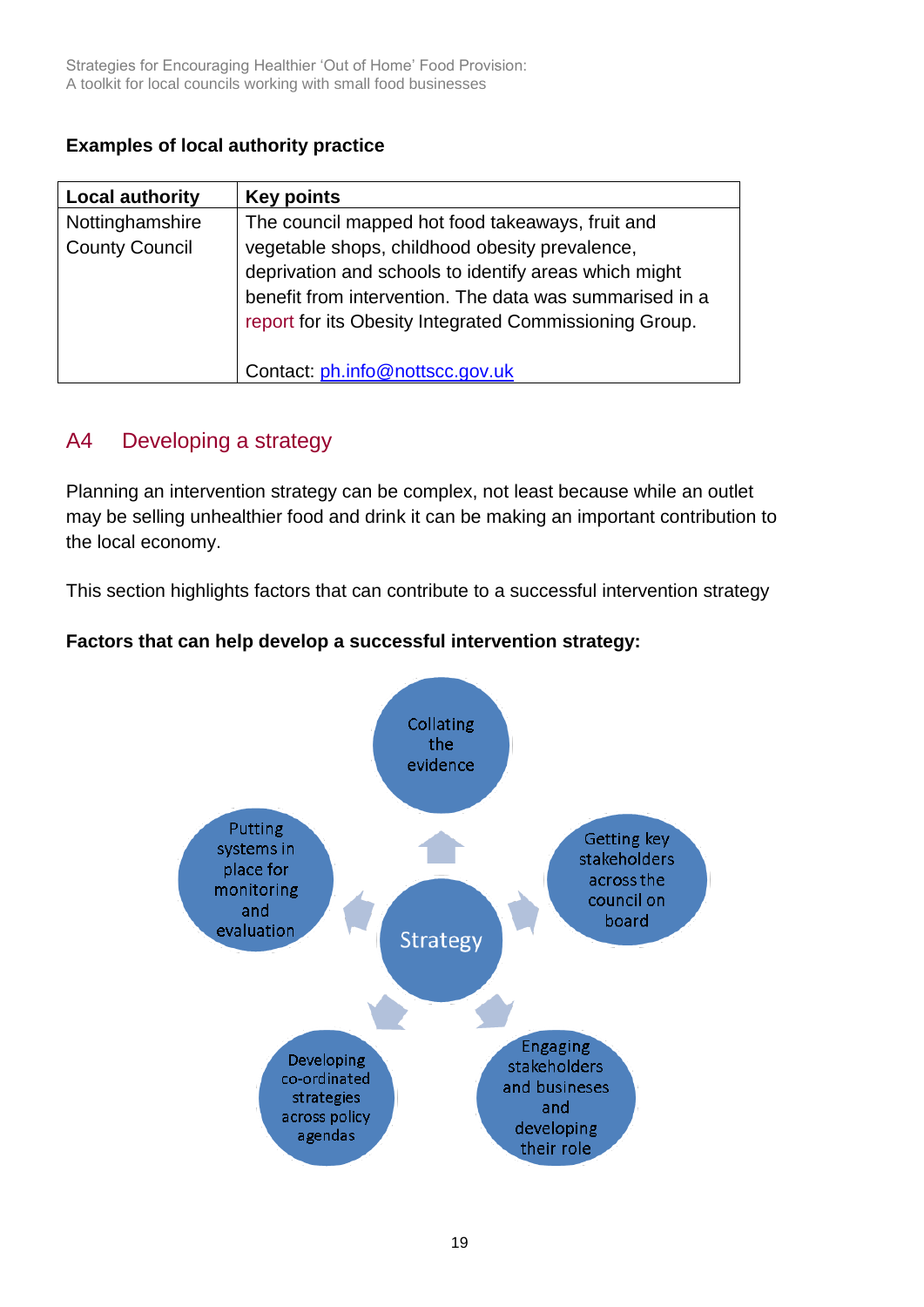## **Key points:**

- **strategic partnerships across relevant local council departments (for example, planning, economic development and public health), as well as with external agencies and the local community can add value to interventions**
- **support from local councillors and budget holders is essential**
- **a robust evidence base that identifies local needs (for example, through mapping levels of obesity, deprivation and location/density of fast food outlets) will support targeting**
- **joined-up strategies which link to other priority areas and are written into the local plan are more likely to gain support**
- **intervention strategies should take account of local policies on sustainability, economic development, leisure and the night-time economy**

## A4.1 Getting stakeholders across the local council on board

Securing support from key stakeholders across the council, in particular local councillors, senior council officers and budget holders, is essential. The [NICE Baseline](https://www.nice.org.uk/guidance/ph42/resources)  [assessment tool for NICE public health guidance on Obesity \(PH42\)](https://www.nice.org.uk/guidance/ph42/resources) provides useful information on who should be involved in developing strategies.

It will be important to explain how a wide range of local policies impact on food provision and how taking action is relevant to several council departments. For example, food outlets can affect the visual appeal of an area and generate litter and night-time noise.(17) Furthermore, obesity is associated with the development of long-term health conditions placing demands on social care services(18,19) as well as increased sickness absence.(20–22)

## A4.2 Collating the evidence

The following tools and information sources can help build a robust evidence base.

The PHE toolkit [Making the case for tackling obesity: why invest?](https://www.noo.org.uk/slide_sets) provides a list of key sources of evidence on obesity and its impact.

The [PHE Obesity Risk Factors, Knowledge and Intelligence w](http://www.noo.org.uk/visualisation)ebsite provides useful datasets and tools on the prevalence of obesity at a local authority level, these include:

- [National Child Measurement Programme \(NCMP\) Local Authority Child Data Profile](http://fingertips.phe.org.uk/profile/national-child-measurement-programme)
- data tables including Electoral Ward and MSOA NCMP child obesity prevalence
- child obesity and excess weight prevalence by Clinical Commissioning Group
- local authority adult excess weight prevalence data
- [Public Health England's Local Health mapping tool](http://www.localhealth.org.uk/#l=en;v=map4)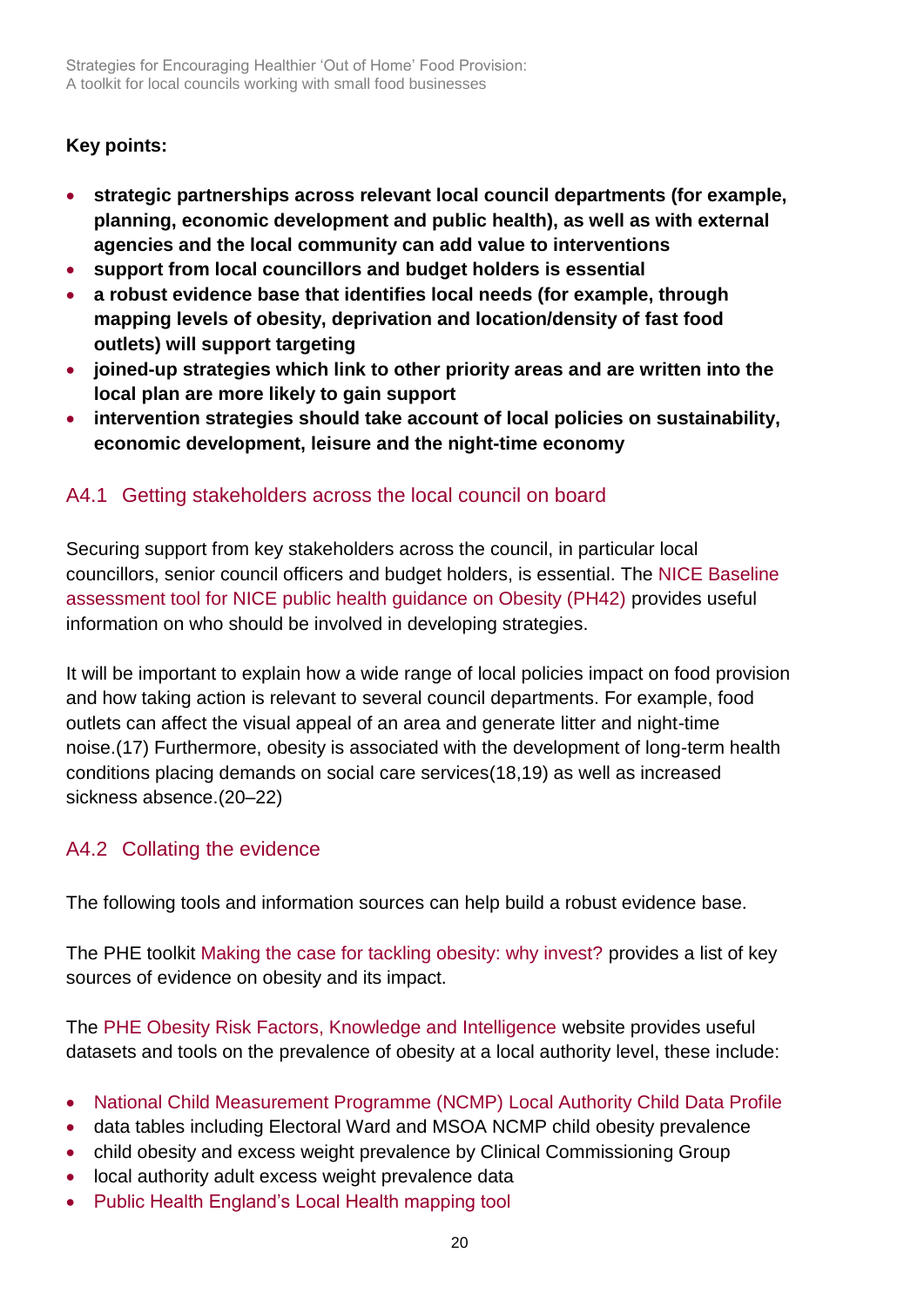## A4.3 Engaging stakeholders, outlets and the community and developing their role

To be effective, work with local food outlets is likely to require collaboration across a number of different external agencies. NICE Guidance PH42 [Obesity: working with local](https://www.nice.org.uk/guidance/ph42)  [communities\(](https://www.nice.org.uk/guidance/ph42)23) provides useful advice on who should be involved.

Engaging young people and families within the community, as well as outlets in the development and operation of interventions is likely to increase their chance of success.

More detailed information on working with local communities, schools and suppliers, and adopting a whole systems approach can be found in Section B.

## A4.4 Developing co-ordinated strategies across policy agendas

Strategies developed for working with the out-of-home food sector should be part of a coherent joined-up approach that considers the range of influences on obesity. NICE PH42 suggests that: "Health and wellbeing boards, supported by directors of public health, should ensure joint strategic needs assessments address the prevention and management of obesity." They should: "Consider the full range of factors that may influence weight, such as access to food and drinks that contribute to a healthy and balanced diet."

Some local councils have developed links between policies about food outlets and other agendas such as anti-poverty, economic development, regeneration and sustainability. The opportunities for linking plans on obesity and health improvement, with plans on children and early years, education, planning and homes and communities, could also be explored.

Local practice examples can be seen in Annexe D4.

## A4.5 Putting systems in place for monitoring and evaluation

At an early stage it will be important to consider how the success of an intervention will be defined and measured. This will allow the collection of baseline data and the establishment of systems to measure change. For example, in the case of planning interventions, monitoring can be done through the annual monitoring reviews and include mapping, monitoring approval and locations of new food outlets. For healthier catering interventions it could include collecting data on the types and location of businesses securing an award, and the types of healthier changes adopted.

In the short term it is unlikely that the direct impact of an intervention on obesity will be seen but the outputs and outcomes can be measured (such as uptake, engagement or improved awareness) so that progress towards the goal can be assessed.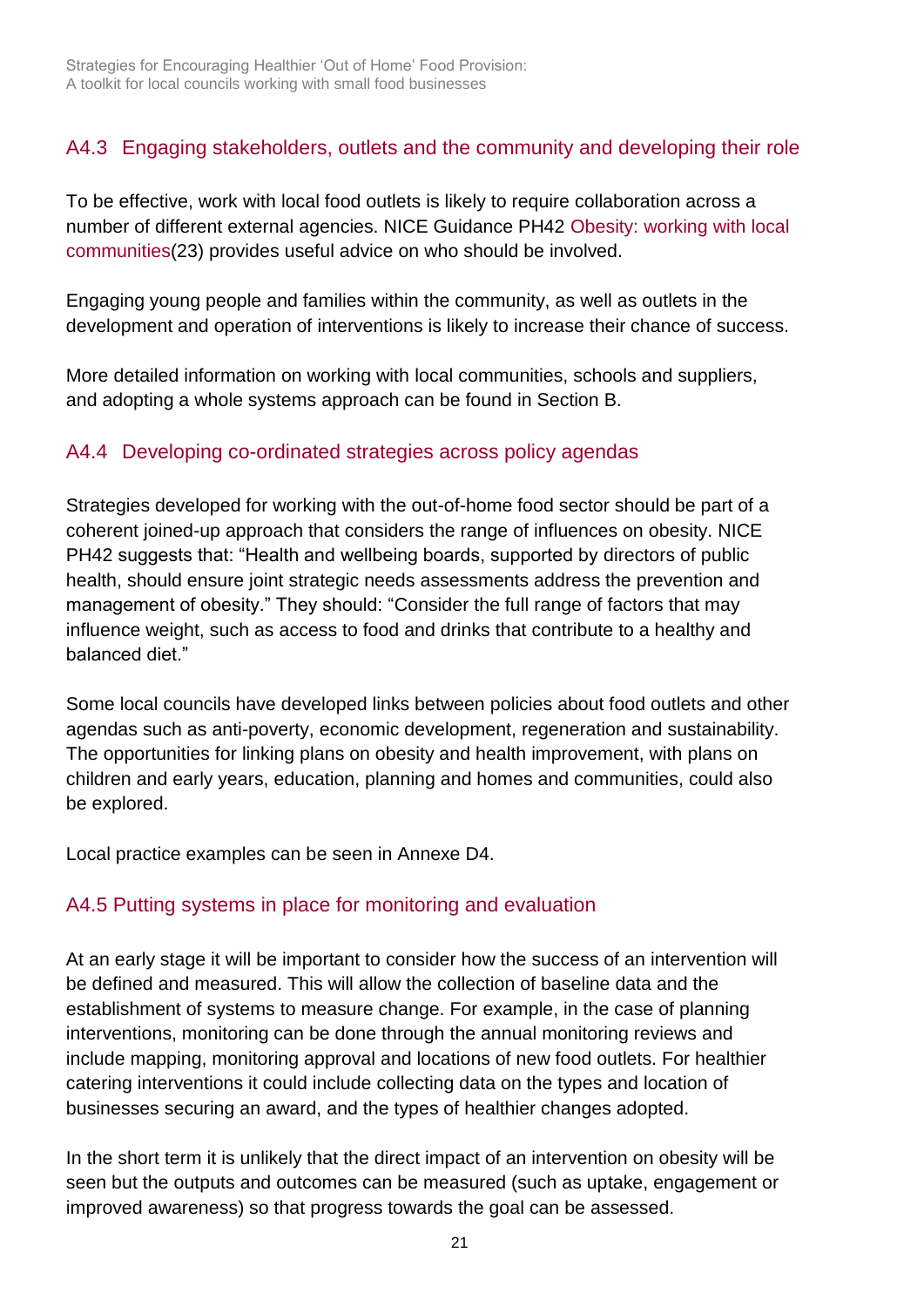More detailed information on monitoring and evaluation can be found in [Section C.](#page-55-0)

| <b>Useful guidance and toolkits</b>                                             |
|---------------------------------------------------------------------------------|
| Obesity Data and Tools, PHE Obesity Risk Factors, Knowledge and                 |
| Intelligence, 2016                                                              |
| Making the case for tackling obesity – why invest? PHE, 2015                    |
| Baseline assessment tool for NICE public health guidance on obesity (PH42),     |
| <b>NICE, 2012</b>                                                               |
| Guide to resources to help health and wellbeing boards consider obesity,        |
| <b>NICE, 2012</b>                                                               |
| Healthy Weight, Healthy Lives: A toolkit for developing local strategies, Cross |
| Government Obesity Unit, 2008                                                   |
| Evaluation of weight management, physical activity and dietary interventions:   |
| an introductory guide, PHE Obesity Risk Factors, Knowledge and Intelligence,    |
| PHE, 2015                                                                       |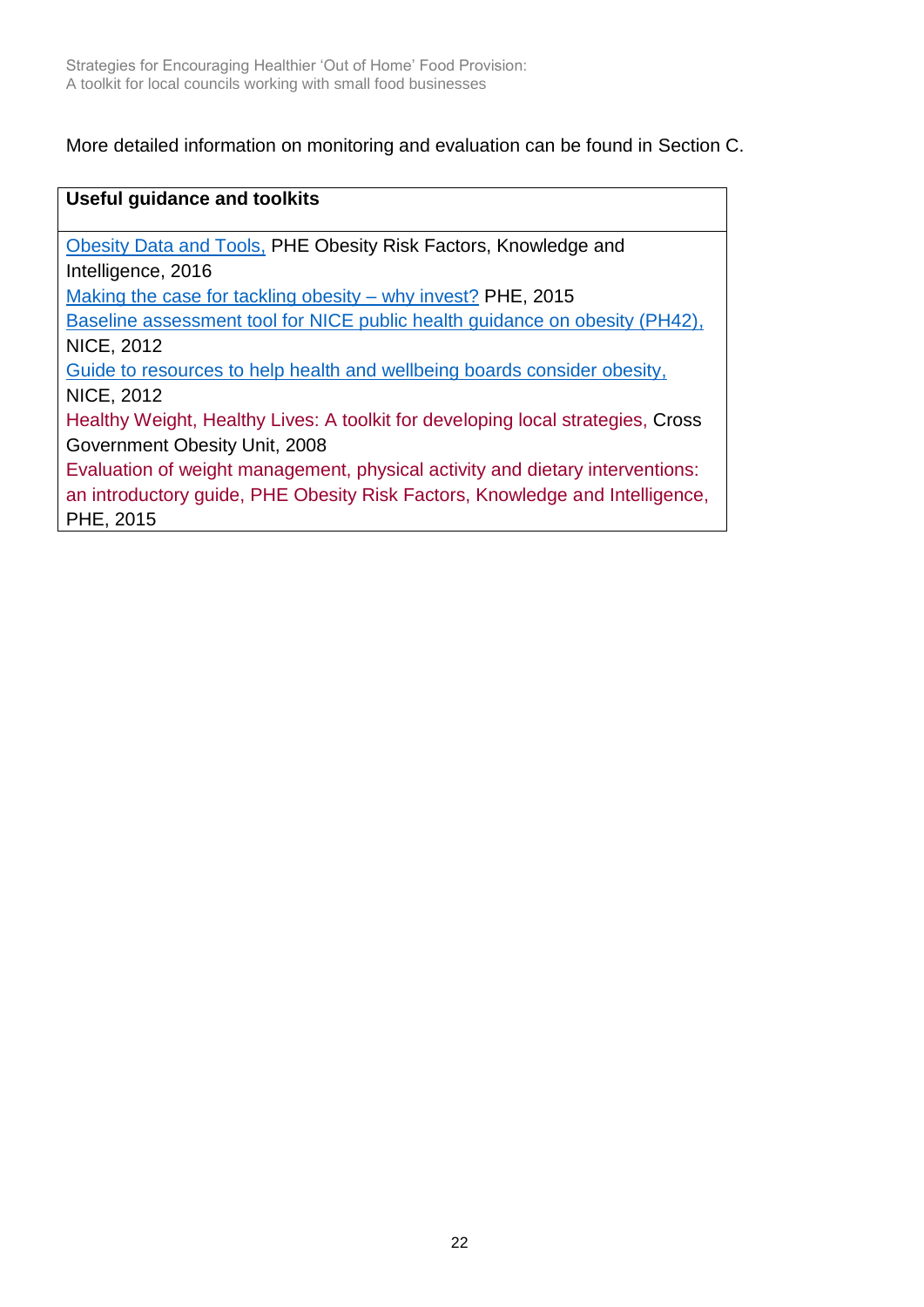# <span id="page-22-0"></span>B Choosing interventions

The purpose of this toolkit is to help local councils and partners work with smaller food outlets to provide a healthier food and drink offer and so make it easier for customers to choose a healthier option. This section highlights issues to consider when choosing an appropriate intervention.

#### **Key points:**

- **the Nuffield intervention ladder can be used to classify potential intervention approaches**
- **in addition to approaches using the planning system, a range of strategies can be adopted to encourage existing smaller local outlets to introduce healthier catering practices and support consumers to adopt a healthier diet**
- **information and education are solid foundations for improving diet, however a growing body of evidence suggests that more structural changes are needed to achieve sustained behaviour change. These could include reducing the price of healthier foods, increasing the availability of healthier options and portion control**
- **the local context, including the characteristics of local consumers, needs to be taken into account when choosing the most appropriate intervention**

The Nuffield Council on Bioethics (2007) intervention ladder provides a useful means of analysing the different ways that public health policies can affect people's choices and allows comparisons to be made between alternative approaches in terms of their intrusiveness and likely acceptability.

The different types of interventions available to local government are illustrated using this framework. See Figure 3 – Framework for choosing interventions.

In addition to ethical considerations it is important to consider the evidence of public health impacts and cost effectiveness. There is a growing body of evidence which suggests that interventions involving price reductions and greater availability of healthier options, portion control and product reformulation are likely to have a far greater impact than public health campaigns alone.(24,25) Any strategy under consideration must take into account local market conditions and be tailored to the outlets and consumer groups being targeted.(26)

Figure 1 highlights and provides a link to the different types of intervention covered in this toolkit. Figure 2 highlights the key external stakeholders and provides a link to sections of the toolkit which outline strategies for working with them.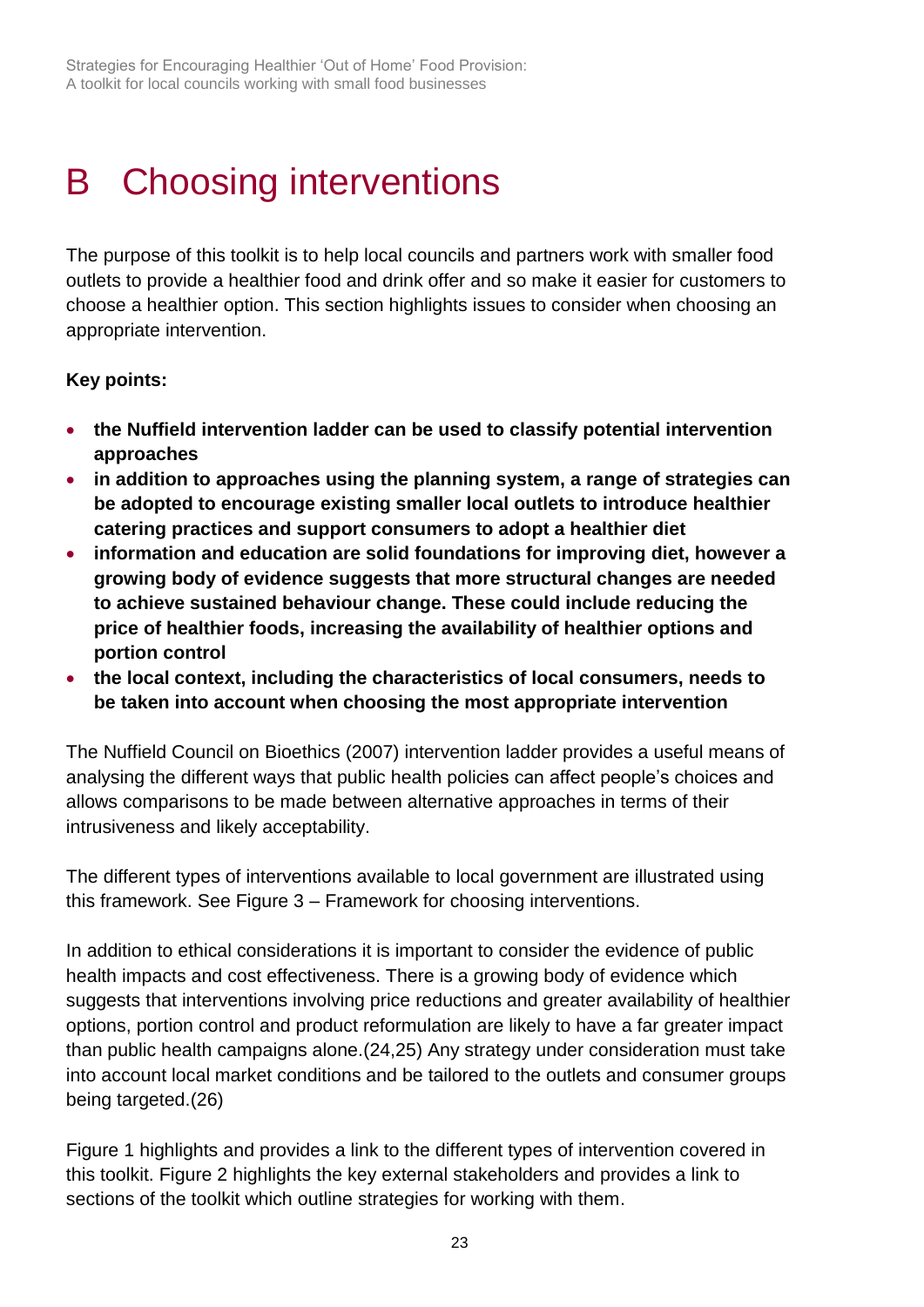Strategies for Encouraging Healthier 'Out of Home' Food Provision: A toolkit for local councils working with small food businesses

#### **Figure 1. Sections of the road map covering different types of intervention**



#### **Figure 2. Sections of the road map covering opportunities for working with external stakeholders**

| B5:<br><b>Working</b><br>with local<br>schools | <b>B6: Working</b><br>with local<br>communities | <b>B7: Working with</b><br>the supply chain to<br>encourage<br>healthier<br>procurement |
|------------------------------------------------|-------------------------------------------------|-----------------------------------------------------------------------------------------|
|------------------------------------------------|-------------------------------------------------|-----------------------------------------------------------------------------------------|

A combination of interventions delivered as part of a whole systems approach to tackling obesity is most likely to be effective.

| <b>B8: Whole</b> |
|------------------|
| <b>systems</b>   |
| approaches       |

More detailed information on whole systems approaches can be found in [Section B8.](#page-53-0) pre detaile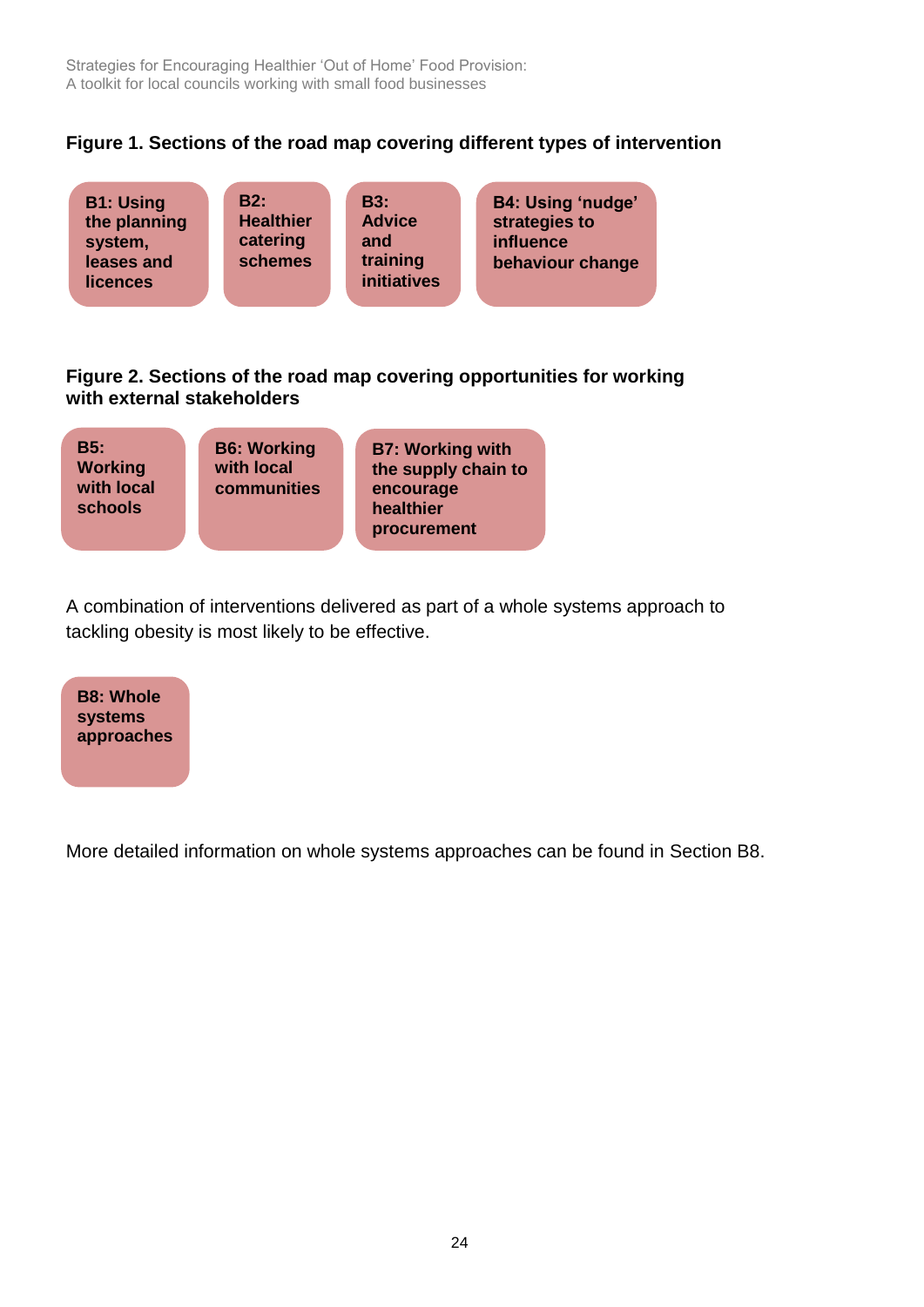| Figure 3. Framework for choosing interventions |  |  |
|------------------------------------------------|--|--|
|------------------------------------------------|--|--|

| Increasing | Objective                                                                | <b>Examples of local</b>                                                                                            | <b>Examples of</b>                                                                                                                                                             | <b>Examples of</b>                                                                      |
|------------|--------------------------------------------------------------------------|---------------------------------------------------------------------------------------------------------------------|--------------------------------------------------------------------------------------------------------------------------------------------------------------------------------|-----------------------------------------------------------------------------------------|
| regulation |                                                                          | council<br>intervention                                                                                             | changes food<br>outlets can make to<br>influence consumer<br>behaviour                                                                                                         | emerging<br>practice/links to<br>local practice<br>examples                             |
|            | Eliminate<br>choice<br>Restrict                                          | Planning controls to<br>restrict opening of<br>new hot food<br>takeaways<br>Closed-gate                             | Unhealthy options<br>removed from the<br>menu, such as no<br>chips sold<br>Range of unhealthy                                                                                  | See section B1.1 and<br>local practice example<br>in Annexe D4<br>See sections B1.1 and |
|            | choice                                                                   | policies at school<br>lunchtimes                                                                                    | food offers limited                                                                                                                                                            | B <sub>5</sub>                                                                          |
|            | Guide choice<br>through<br>disincentives                                 | Lease on premises<br>not granted unless<br>healthier catering<br>practices adopted                                  | Additional charges for<br>unhealthier options<br>such as a 10p levy on<br>drinks with added<br>sugar                                                                           | See sections B1.2 and<br>B4.2 and local<br>practice example in<br>Annexe D4             |
|            | Guide choice<br>through<br>incentives                                    | Discounts on<br>licences, such as<br>those for market<br>stalls if outlets offer<br>healthier choices               | Pricing policies to<br>encourage healthier<br>choices.<br>Free tasters of<br>healthier side dishes<br>such as salad<br>Vouchers to<br>encourage purchase<br>of healthier foods | See section B1.2 and<br>B4.2 and Local<br>practice examples in<br>Annexe D4             |
|            | Guide choice<br>through<br>'changing the<br>default'                     | Encourage<br>procuring healthier<br>oils, reduced use of<br>salt and sugar, and<br>smaller portions                 | Food cooked in<br>healthier oil and<br>thicker chips as<br>default                                                                                                             | See section B2, B3<br>and B4.                                                           |
|            | Enable<br>choice<br>through<br>changes to<br>the physical<br>environment | Encourage outlets<br>to display healthier<br>options more<br>prominently                                            | Healthier items placed<br>at eye level draws<br>customer gaze.<br>Portion and<br>packaging size<br>reduced                                                                     | See section B4                                                                          |
|            | Provide<br>information $-$<br>advise and<br>educate                      | Information and<br>training sessions for<br>outlets to increase<br>skills and<br>knowledge of<br>healthier catering | Label healthier foods<br>and menus, including<br>calorie labelling on<br>menus.<br>Promote healthier<br>eating awards                                                          | See section B2 and<br>B <sub>3</sub>                                                    |

<span id="page-24-0"></span>Source: Developed from the Nuffield Council on Bioethics (2007) intervention ladder.(27) i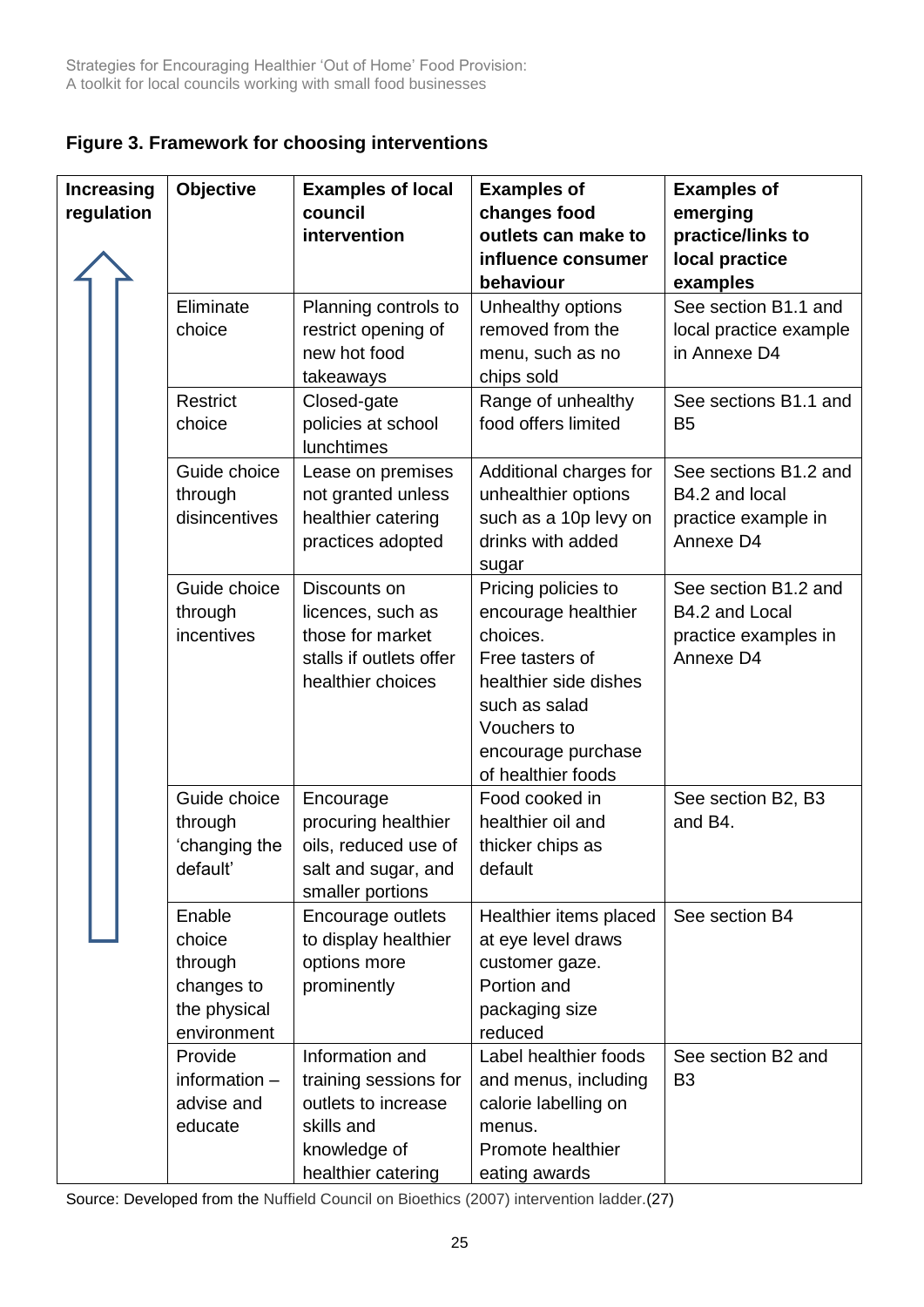# <span id="page-25-0"></span>B1 Using the planning system, leases and licenses

National planning policy and guidance identifies ways that local councils can use planning measures to help combat obesity and promote the delivery of healthy weight environments.(28,29) This section covers not only the use of spatial planning but also leasing and licencing powers to achieve healthier food businesses.

## **Key points:**

- **planning measures to promote the creation of healthy weight environments should be used as part of an overall local strategy to tackle obesity**
- **planners and public health specialists should develop a local evidence base to support the development and use of planning measures to tackle obesity**
- **providing there is local evidence, planning documents and policies to support the creation of healthy environments can be developed through promoting opportunities for the production and consumption of healthier food, and restricting the over concentration and proliferation of hot food takeaways**
- **the limitations of the planning system need to be recognised. Planning measures cannot differentiate between 'healthier' and 'unhealthier' food and cannot deal with existing hot food takeaways**
- **where food outlets operate from their property, local councils can use their licensing powers to restrict the selling of unhealthier food. This may make it harder to let premises and limit income generation objectives, however, the economic impacts of obesity on the wider economy must also the recognised**
- **it is also important to recognise that, for two tier local authorities, the local planning authority is the district council, not the county council where public health teams are based**

## B1.1 Using the planning system

The Department of Health's 2010 *Healthy Lives, Healthy People* white paper(30) and guidance from NICE(31) on the prevention of cardiovascular disease and type 2 diabetes suggests that planning policies could help promote healthy diets.

The [National Planning Policy Framework](https://www.gov.uk/government/publications/national-planning-policy-framework--2) also recognises the role of planning in promoting the delivery of healthy communities, which is further highlighted within the [Health and Wellbeing Planning Practice Guidance.](http://planningguidance.communities.gov.uk/blog/guidance/health-and-wellbeing/what-is-the-role-of-health-and-wellbeing-in-planning/) The Health and Wellbeing PPG specifically mentions the range of issues that could be considered through the planmaking and decision-making processes, including access to healthier food as part of the opportunities to promote healthy lifestyles.

The Town and Country Planning Association (TCPA), working with PHE and the Local Government Association (LGA) has explored opportunities within the planning system to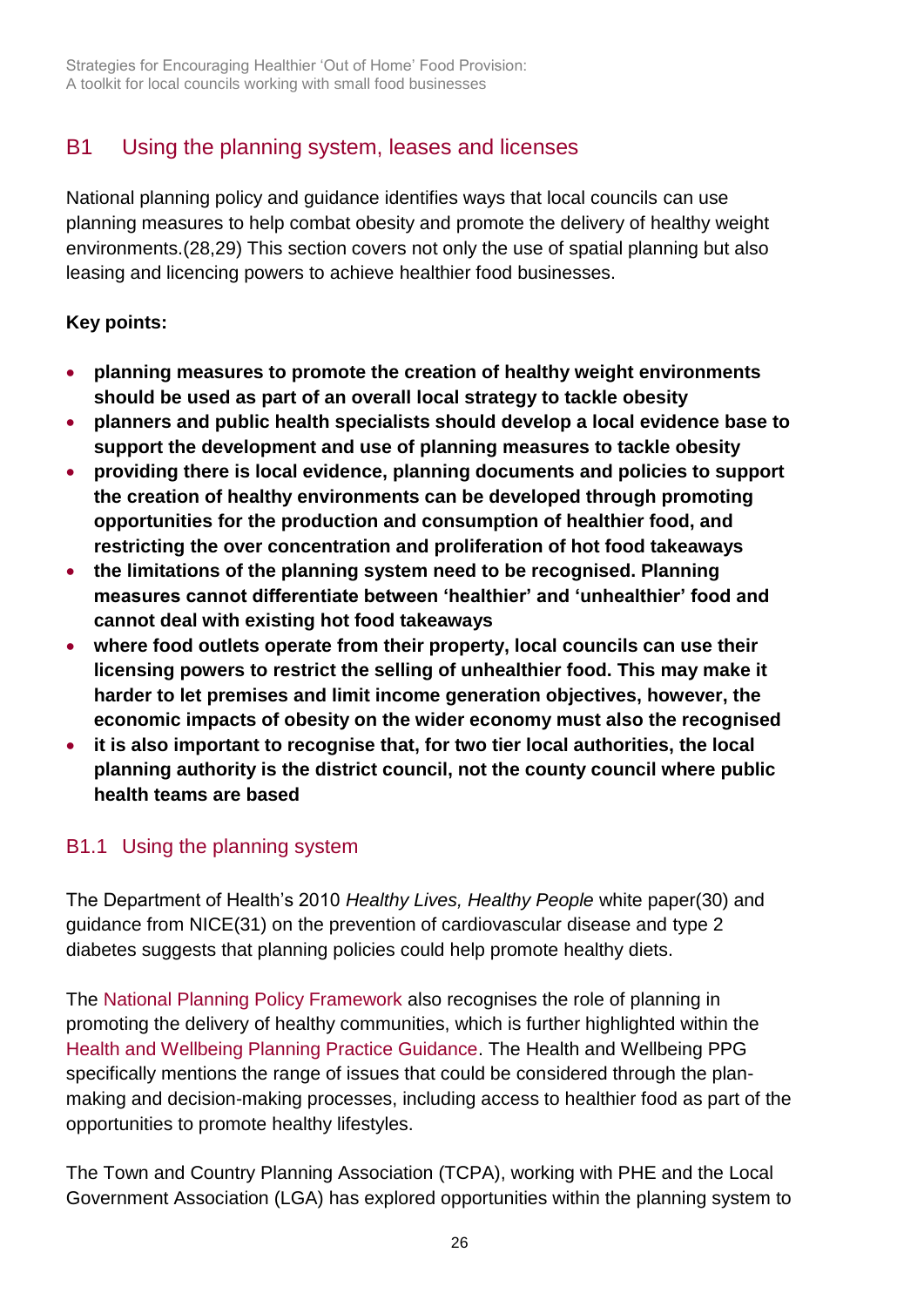create healthier weight environments and emphasised the importance of planning teams working with public health teams.(32,33). The following suggestions are relevant to work with planning teams to create a healthier food environment:

- ensuring shops and markets that sell a diverse food offer are easy to reach by walking, cycling or public transport
- requiring leisure centres, workplaces, schools and hospitals with catering facilities to have a healthier food offer for staff, students, and/or customers
- ensuring development avoids over concentration of hot-food takeaways (A5 uses) in existing town centres or high streets, and restricts their proximity to schools or other facilities for children and young people and families
- making sure development enhances the vitality and viability of the local centre by providing a more diverse retail offer
- seeking opportunities for supporting innovative approaches to healthier eating through temporary changes of use/leases
- ensuring public spaces are flexible and durable and support civic, cultural and community functions, such as local markets and food stalls

## **Restricting the opening of new hot food takeaway outlets**

Planning documents and policies to control the over concentration and proliferation of hot food takeaways could form part of an overall plan for tackling obesity and can involve a range of different local authority departments and stakeholders.

Once appropriate planning policies are in place, supported by local evidence, local councils can refuse planning permission for a new food outlet if they can demonstrate that it will have an adverse impact on the health and wellbeing of the local population and will undermine the local authority's strategy to tackle obesity. Citing evidence of the link between the proximity of takeaways to schools and young people's purchasing behaviour can help make the case. A health impact assessment can be undertaken to help determine whether the sought development is likely to negatively impact upon health and wellbeing.

The NHS London Healthy Urban Development Unit (HUDU), Planning for Health, [Using](http://www.healthyurbandevelopment.nhs.uk/publications/)  [the planning system to control hot food takeaways –](http://www.healthyurbandevelopment.nhs.uk/publications/) A good practice guide suggests that a range of polices can be developed to address:

- the concentration and clustering of hot food takeaways
- hot food takeaways in close proximity to schools
- restaurants providing a takeaway service
- hot food takeaways in new developments
- residential amenity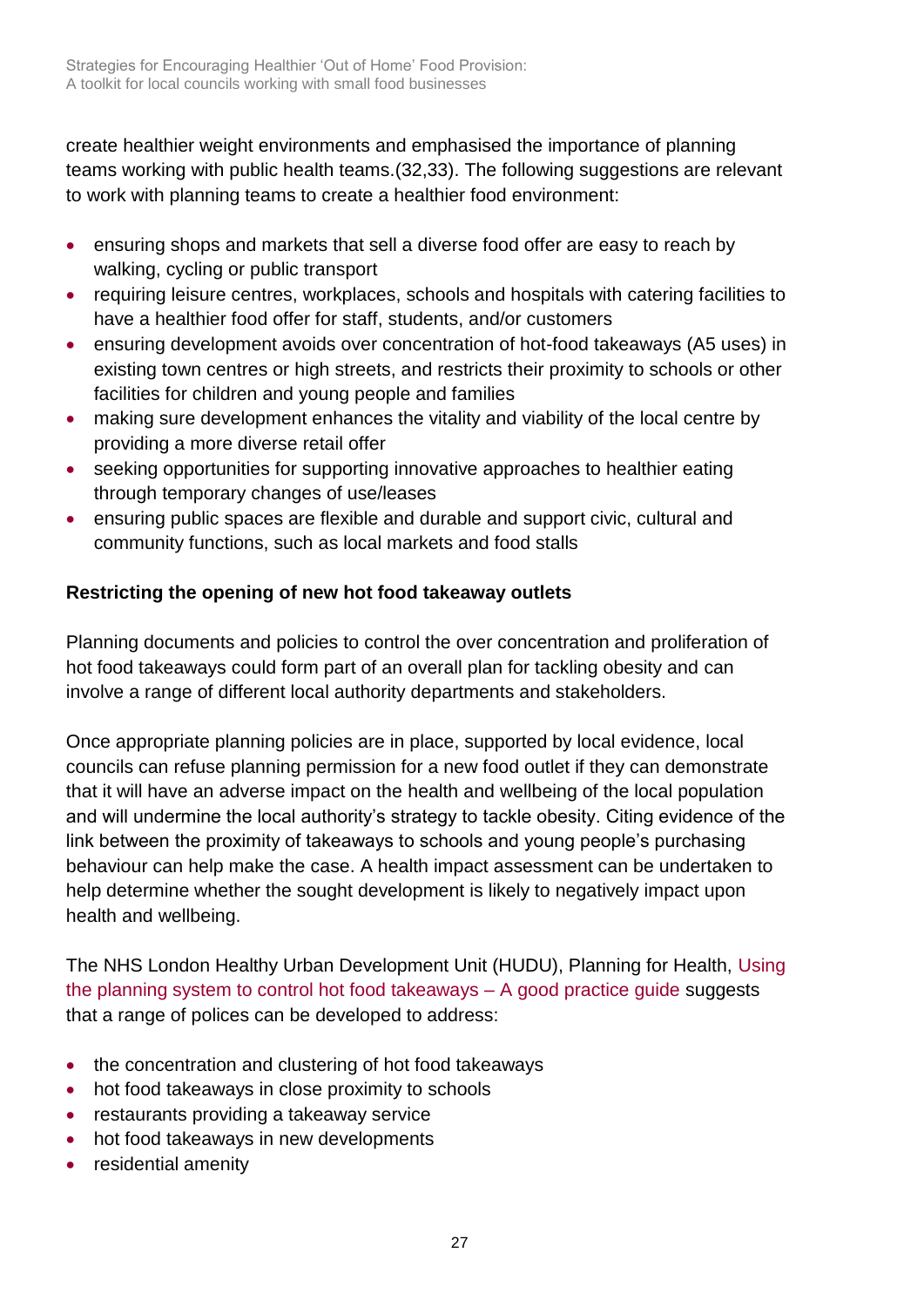### **Supplementary planning documents**

An increasing number of local councils have developed supplementary planning documents (SPDs) to restrict the opening of new hot food takeaways (A5) close to schools, leisure centres, or other places frequented by children.

It is up to each local council to develop an approach that, according to existing evidence, is likely to be appropriate and effective.

For planning decisions to be successfully upheld they need to be able to demonstrate a link to sound evidence and clear local policy. In particular there needs to be good linkage between any SPDs or neighbourhood planning policies, health strategies (health and wellbeing strategy and the JSNA) and, most importantly, the local plan. Local plans need to refer to these health strategies and vice versa.

An example of such integrated policies can be seen in [The Plymouth Plan.](http://www.plymouth.gov.uk/planningandbuildingcontrol/plymouthplan)

Being able to demonstrate that the various local council strategies have a coherent approach to planning and health, and a clear evidence base, provides more weight if a planning judgement against a new hot food takeaway is challenged.

The experience of the London Borough of Tower Hamlets provides a useful lesson.

In London Borough of Tower Hamlets a hot food takeaway was granted planning permission on appeal. The ruling noted that the council lacked specific local policies to restrict hot food takeaways or clear evidence of the need to do so. Subsequently, the local authority produced an evidence base in its *Tackling the Takeaways* report and developed clauses in its local plan stating that the council will:

SPO3 "Support opportunities for healthy and active lifestyles through, d) seeking to reduce the overconcentration of any use-type where this detracts from the ability to adopt healthy lifestyles". (p50)

This wording also allows the council to consider over concentration of other undesirable outlets such as betting shops or tanning parlours. Such a clause in the local plan provides the basis for the development of specific local policies designed to limit the profusion and/or concentration of unhealthier eating outlet[s.](http://www.towerhamlets.gov.uk/Documents/Planning-and-building-control/Strategic-Planning/Local-Plan/Evidence-base/A5-Takeways.pdf)  [Tackling the Takeaways](http://www.towerhamlets.gov.uk/Documents/Planning-and-building-control/Strategic-Planning/Local-Plan/Evidence-base/A5-Takeways.pdf)

Contact: [tim.madelin@towerhamlets.gov.uk](mailto:tim.madelin@towerhamlets.gov.uk)

If it is not appropriate to prevent the opening of a new hot food takeaway, it may still be possible to limit its impact on children's diets.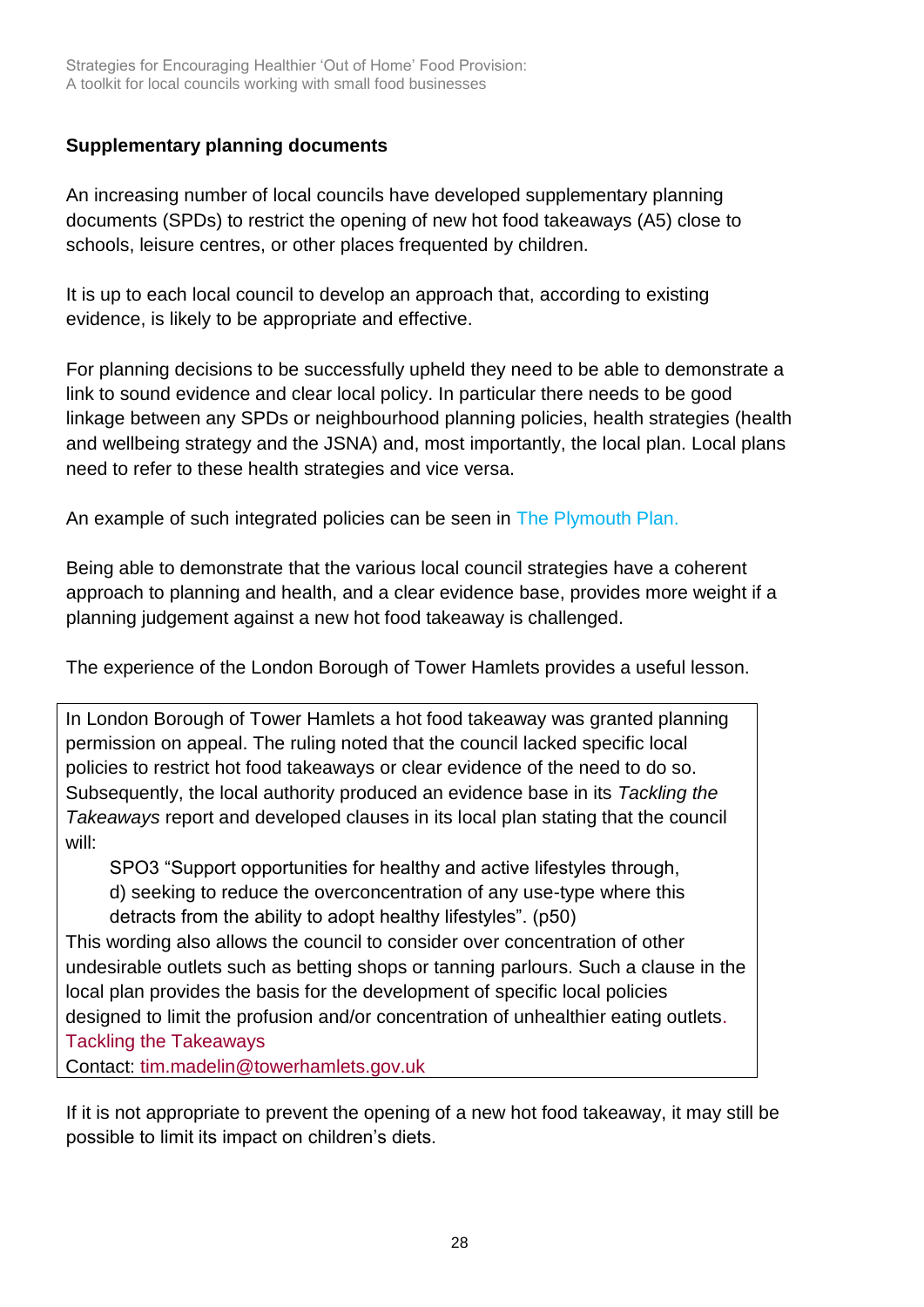National planning policy advocates the use of planning conditions to resolve issues relating to the impact of a new development on traffic and the amenity of neighbouring residents, such as hours of operation. Conditions could be attached to planning permissions for new hot food takeaways which control the hours of operation.

## **Section 106 and Community Infrastructure Levy (CIL)**

A number of Borough Councils have developed SPDs that grant planning permission to new hot food takeaways but require a Section 106/CIL contribution towards the cost of initiatives designed to combat obesity. Guidance includes calculations for types of health care provision but these may need to be updated to reflect recent changes in Section 106 policies or the introduction of a Community Infrastructure Levy, or the changing landscape of healthcare provision.(34)

## **Planning system limitations**

While planning policy has a role to play there are limitations including:

- the Use Classes Order does not distinguish between the types of food that can be sold
- there is no definition of an unhealthy hot food takeaway
- the inability to deal with existing hot food takeaways
- an inability to limit activities of restaurants that provide takeaway food but also provide a sit down service as part of their outlets model, and are therefore able to be classed as A3 use.

To achieve a greater impact on the out-of-home food environment and tackle obesity, planning interventions need to be supported by a wider range of policies and initiatives.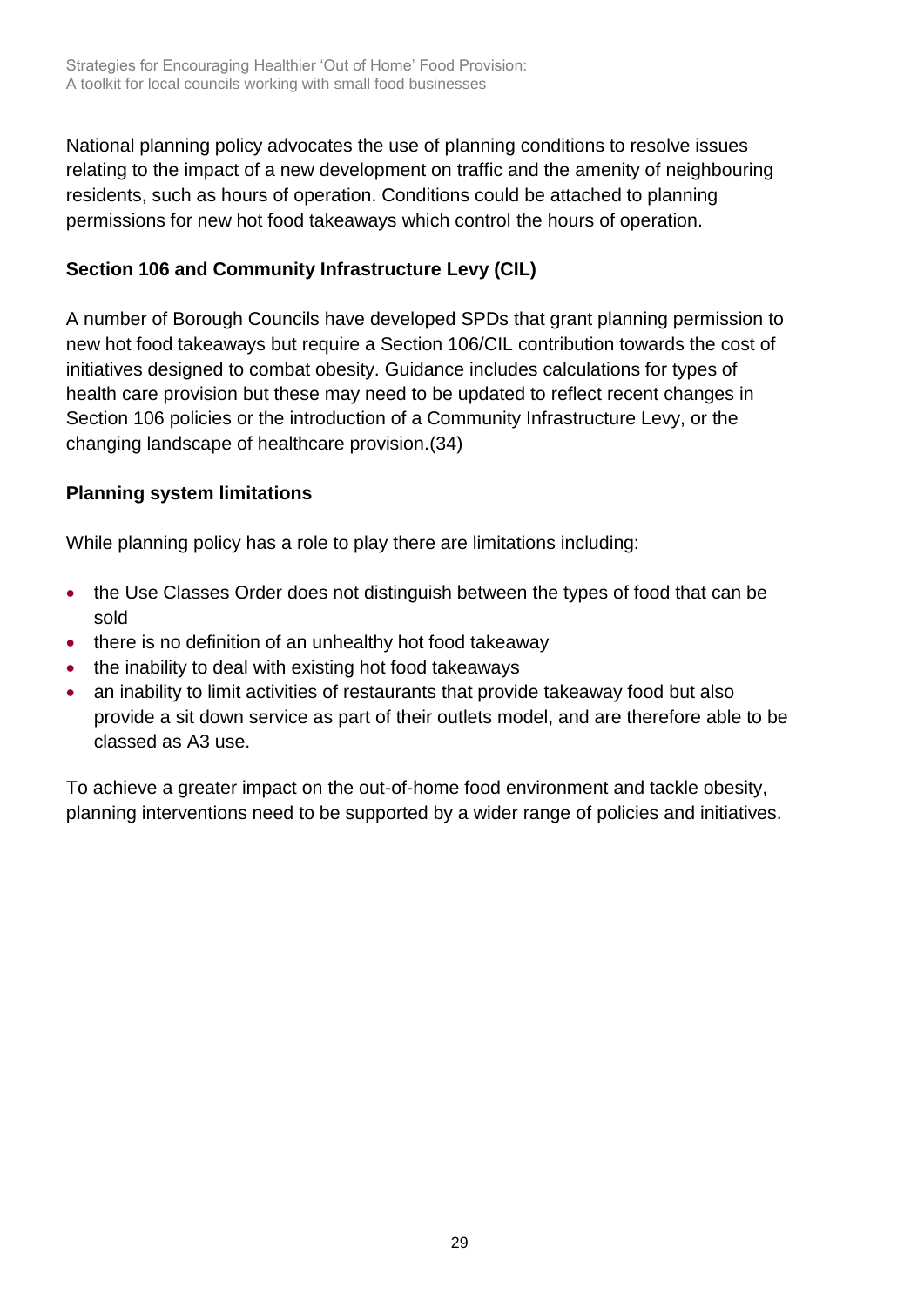## **Examples of local authority practice**

| <b>Local authority</b> | <b>Key points</b>                                                                                                                                                                                                                                                                                                                                                                                                                                    |
|------------------------|------------------------------------------------------------------------------------------------------------------------------------------------------------------------------------------------------------------------------------------------------------------------------------------------------------------------------------------------------------------------------------------------------------------------------------------------------|
| Gateshead              | Gateshead Council's SPD seeks to control the location of hot                                                                                                                                                                                                                                                                                                                                                                                         |
|                        | food takeaways in unsuitable locations in the borough where:                                                                                                                                                                                                                                                                                                                                                                                         |
|                        | children and young people congregate<br>$\bullet$<br>there are high levels of childhood obesity (using NCMP data)<br>there is an over proliferation of hot food takeaways<br>there is clustering of hot food takeaways<br>$\bullet$<br>These criteria currently result in no locations in Gateshead being<br>acceptable for new hot food takeaways.<br>Contact: ldf@gateshead.gov.uk<br>See local practice example in section D4 for further details |
| <b>LB Haringey</b>     | Haringey Development Management Development Plan is<br>designed to restrict the proliferation and concentration of hot<br>food takeaway outlets throughout an exclusion zone. It has<br>mapped hot food takeaways in proximity to primary and<br>secondary schools and a Healthy Eating Zone has been<br>established around these schools. Having this approach in the<br>Local Plan carries more weight than just a SPD.                            |
|                        | Contact: ldf@haringey.gov.uk                                                                                                                                                                                                                                                                                                                                                                                                                         |
| LB Islington           | The local authority's proposed new SPD will only grant<br>planning/change of use permission to food outlets that have a<br>minimum 3* Food Hygiene Rating and gain the Healthier<br>Catering Commitment (HCC) award within six months.<br>Contact: Idf@islington.gov.uk                                                                                                                                                                              |
| Medway                 | Medway Council has introduced new SPD planning guidance for<br>new hot food takeaways which includes:                                                                                                                                                                                                                                                                                                                                                |
|                        | limiting proximity to schools<br>measures dealing with concentration and clustering<br>section 106 agreements<br>Contact: healthimprovement@medway.gov.uk                                                                                                                                                                                                                                                                                            |
|                        |                                                                                                                                                                                                                                                                                                                                                                                                                                                      |
| Lewisham               | Lewisham's Development Management Local Plan includes a<br>policy designed to reduce the negative health impacts of hot<br>food takeaways while also managing potential environmental<br>impacts. The policy seeks to prevent the establishment of new<br>hot food takeaways in close proximity to primary and secondary<br>schools. In areas further away from schools, the policy seeks to<br>limit the number of hot food takeaways.              |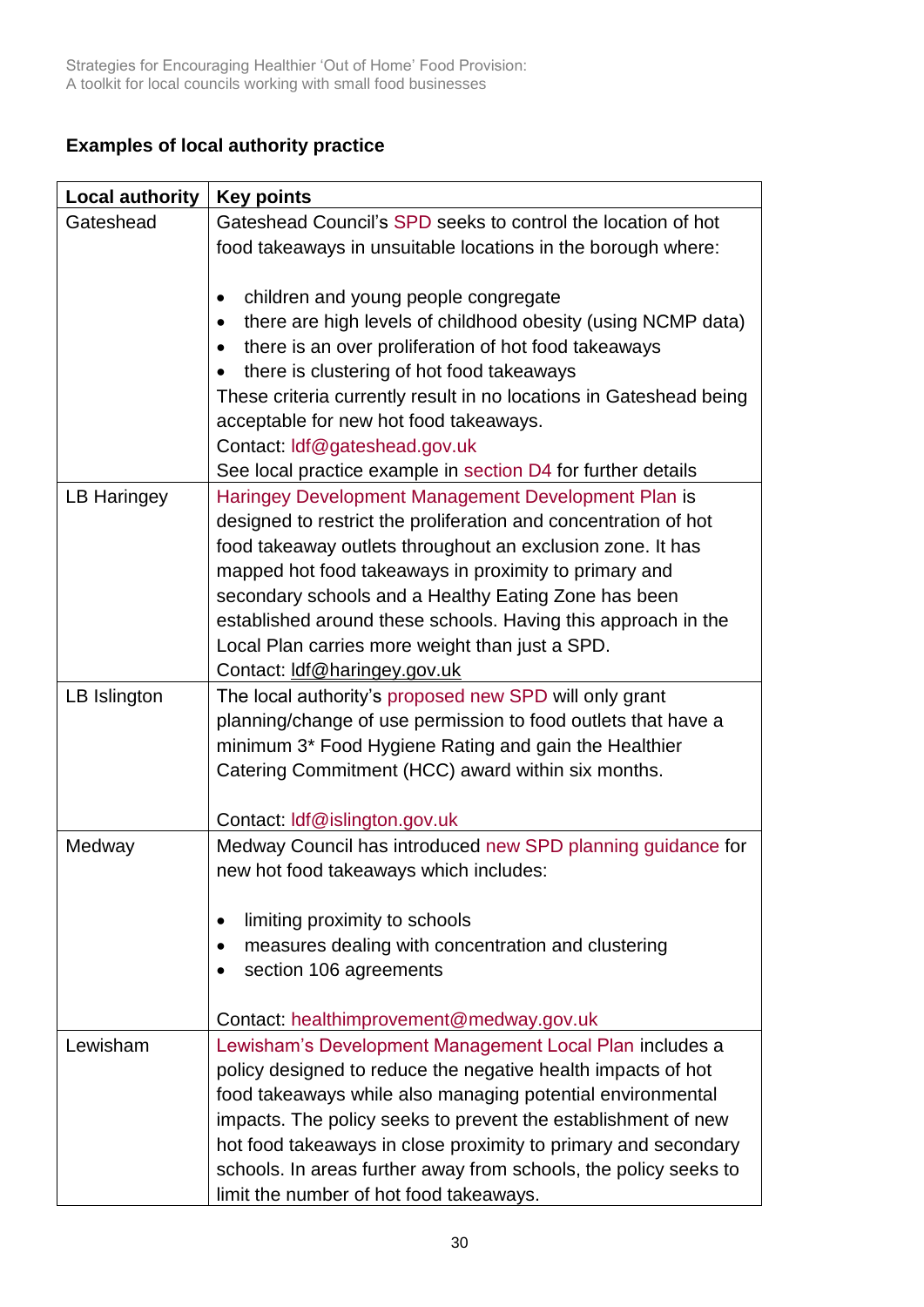#### **Useful guidance and toolkits**

[Tipping the scales: Case studies on the use of planning powers to limit hot food](http://www.local.gov.uk/publications/-/journal_content/56/10180/7711925/PUBLICATION)  [takeaways,](http://www.local.gov.uk/publications/-/journal_content/56/10180/7711925/PUBLICATION) LGA, 2016 [Building the foundations: Tackling obesity through planning and development,](http://www.local.gov.uk/publications/-/journal_content/56/10180/7716564/PUBLICATION) Town and

Country Planning Association/Public Health England/Local Government Association, 2016

Planning Healthy Weight Environments – [a PHE/ TCPA Reuniting Health with Planning](https://www.tcpa.org.uk/healthyplanning)  [project,](https://www.tcpa.org.uk/healthyplanning) Public Health England/Town and Country Planning Association, 2014 [Obesity and the environment: Regulating the Growth of Fast Food Outlets, P](https://www.gov.uk/government/publications/obesity-and-the-environment-briefing-regulating-the-growth-of-fast-food-outlets)ublic Health England/Chartered Institute of Environmental Health/LGA, 2014

[Using the planning system to control hot food takeaways: a good practice guide,](http://www.healthyurbandevelopment.nhs.uk/publications/) London Healthy Urban Development Unit, 2013

## B1.2 Leases and licences

Local councils can contract out food services, including vending provision, in premises they own. This might involve cafes in council buildings and parks, leisure and sport centres and children's centres. Such contracts or leases could be used to ensure healthier food options are provided.

Local councils may also operate markets or control mobile trading activities, where specific requirements to improve the out of home food environment could be introduced. These might include preventing mobile trading near a school or requiring healthier choices as a condition of a licence to trade.(29)

When using the grant of a contract, lease or licence to require a healthier food and drink offer, local councils are encouraged to adopt the principles within PHE's healthier catering advice and the [Government Buying Standards for Food and Catering Services](https://www.gov.uk/government/publications/sustainable-procurement-the-gbs-for-food-and-catering-services) (GBSF) nutrition criteria.

The extent to which these might be applied will vary depending on the type of food offer. A healthier vending contract, for example, might require that:

- savoury snacks are only available in packet sizes of 30g or less
- confectionery and packet sweet snacks are in the smallest standard single serve portion size available within the market and do not exceed 250kcal
- all sugar containing drinks are available in no more than a 330ml portion size and no more than 20% of beverages (procured by volume) are sugar sweetened, including fruit juices

In addition, the quality standards developed by NICE for caterers operating from local authority and NHS premises could be used.(35) These include standards for the availability of healthier food and drink from vending machines, the provision of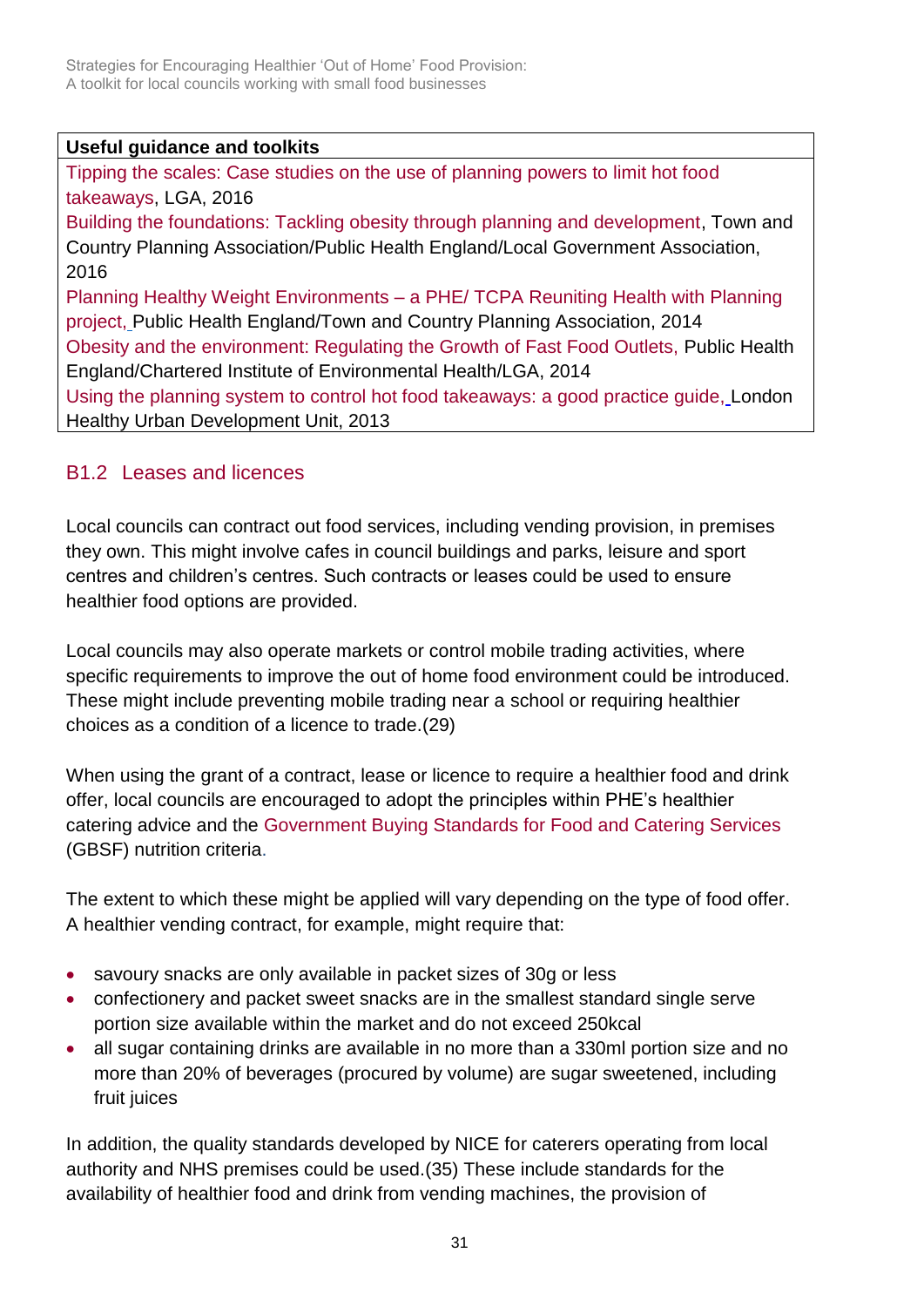nutritional information on menu items, and the need for healthier food and drink to be prominently displayed.

However, adopting such criteria may make it harder to let premises and create conflicts between the need to generate income and the need to promote community health. Such potential tensions should be considered when creating a strategy [\(A4 Developing a](#page-18-0)  [strategy\).\(36\)](#page-18-0)

| Birmingham          | A food standard for commissioned services is being<br>developed for use with care homes, children's centres and<br>other commissioned services. This will require minimum<br>health and hygiene standards and the adoption of a<br>healthier choice or other nutritional standard.<br>Contact: eh@birmingham.gov.uk or<br>janet.bradley@birmingham.gov.uk |
|---------------------|-----------------------------------------------------------------------------------------------------------------------------------------------------------------------------------------------------------------------------------------------------------------------------------------------------------------------------------------------------------|
| Central             | Public health teams were involved in the development of the                                                                                                                                                                                                                                                                                               |
| <b>Bedfordshire</b> | Central Bedfordshire Leisure and Physical Activity Strategy.                                                                                                                                                                                                                                                                                              |
|                     | This assisted in the determination of the health and                                                                                                                                                                                                                                                                                                      |
|                     | wellbeing outcomes for the management of the leisure                                                                                                                                                                                                                                                                                                      |
|                     | centre, when the contract was tendered in 2014. Contracts                                                                                                                                                                                                                                                                                                 |
|                     | now have a requirement that at least 25% of the snack                                                                                                                                                                                                                                                                                                     |
|                     | options in vending machines should be 'healthier' and on                                                                                                                                                                                                                                                                                                  |
|                     | site cafes need to achieve the 'Heartbeat Award' for                                                                                                                                                                                                                                                                                                      |
|                     | providing healthier food options.                                                                                                                                                                                                                                                                                                                         |
|                     | Contact: nicola.sinden@centralbedfordshire.gov.uk                                                                                                                                                                                                                                                                                                         |
| Warrington          | Warrington Street Trading Policy includes clauses banning                                                                                                                                                                                                                                                                                                 |
|                     | trading at, or within 100m of, schools between 12-2pm and                                                                                                                                                                                                                                                                                                 |
|                     | 3-5pm on school days. Food traders who are willing to adopt                                                                                                                                                                                                                                                                                               |
|                     | a simple and straightforward measure to promote good                                                                                                                                                                                                                                                                                                      |
|                     | nutritional standards are entitled to a reduction in the licence                                                                                                                                                                                                                                                                                          |
|                     | fee.                                                                                                                                                                                                                                                                                                                                                      |
|                     | Contact: environmental.health@warrington.gov.uk                                                                                                                                                                                                                                                                                                           |
|                     | See local practice example in Section D4 for further details.                                                                                                                                                                                                                                                                                             |

## **Examples of local authority practice**

## **Useful guidance and toolkits**

[Tipping the scales: Case studies on the use of planning powers to limit hot food](http://www.local.gov.uk/publications/-/journal_content/56/10180/7711925/PUBLICATION)  [takeaways,](http://www.local.gov.uk/publications/-/journal_content/56/10180/7711925/PUBLICATION) LGA, 2016

[Healthier Food Procurement,](http://www.local.gov.uk/web/guest/publications/-/journal_content/56/10180/7931587/PUBLICATION) LGA, 2016

[Obesity in adults: prevention and lifestyle weight management programmes |](https://www.nice.org.uk/guidance/qs111)  [Guidance and guidelines,](https://www.nice.org.uk/guidance/qs111) NICE, 2016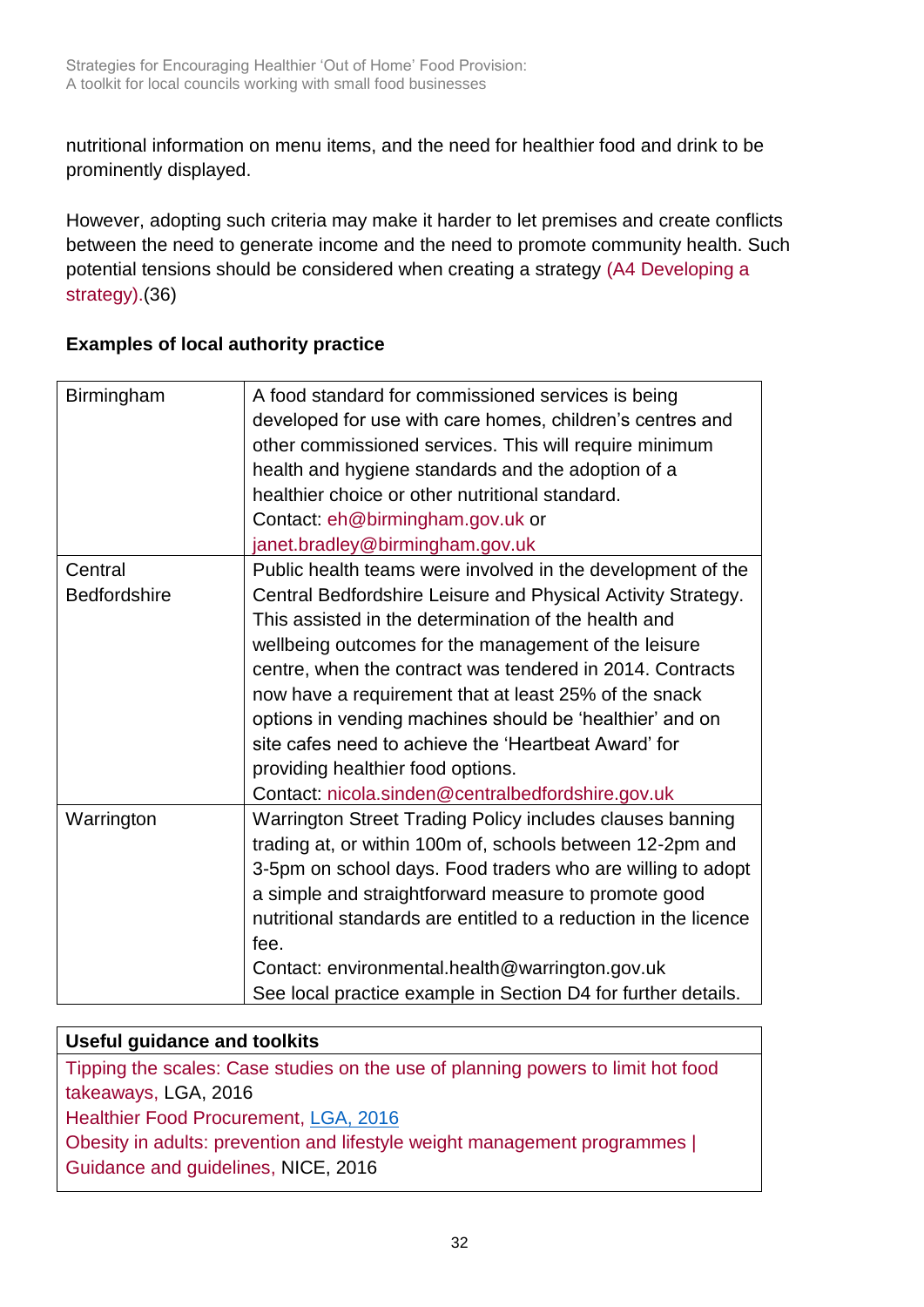Strategies for Encouraging Healthier 'Out of Home' Food Provision: A toolkit for local councils working with small food businesses

# <span id="page-32-0"></span>B2 Healthier catering schemes

This section highlights key aspects of healthier catering schemes.

#### **Key points:**

- **healthier catering schemes are designed to encourage outlets to switch to healthier ingredients, products, menus and cooking practices**
- **a large variety of schemes exist. These vary depending on the type of outlets targeted; whether or not an award is offered (and whether this is single or tiered) and whether the scheme is targeted at a specific geographical area or across the whole local authority. The advantages and disadvantages of each approach need to be considered in the context of local priorities**
- **targeted initiatives focusing on a small number of changes, such as salt reduction and healthier frying practices, tend to be more effective in securing the participation of fast food outlets**
- **outlets are more likely to engage in a healthier catering scheme if it offers clear business benefits, requires minimal effort, and can be introduced without deterring customers**
- **to be effective, schemes need to be adequately resourced. The best developed schemes, with greatest uptake, have generally been funded through specific initiatives**
- **evaluations of healthier catering initiatives have tended to focus on take-up by outlets, rather than their impact on health**

## <span id="page-32-1"></span>B2.1 Designing a healthier catering scheme

An increasing number of local councils have developed healthier catering initiatives in recent years. These are generally led and managed by staff from environmental health or trading standards teams who are able to build on their established relationships with local outlets.

The initiatives encourage outlets to switch to healthier ingredients, menus and cooking practices. They focus particularly on reductions in salt, fat and sugar, provision of smaller portions, and inclusion of more fruit and vegetables. They frequently draw on behavioural economics, seeking to nudge consumers in the direction of making healthier choices through, for example, encouraging the sale of food in smaller containers or the placing of healthier drinks at eye level. Different schemes tend to adopt very similar healthier catering objectives but have differing criteria, names, and branding. This raises the question as to whether or not such variations create confusion for both outlets and consumers.(37)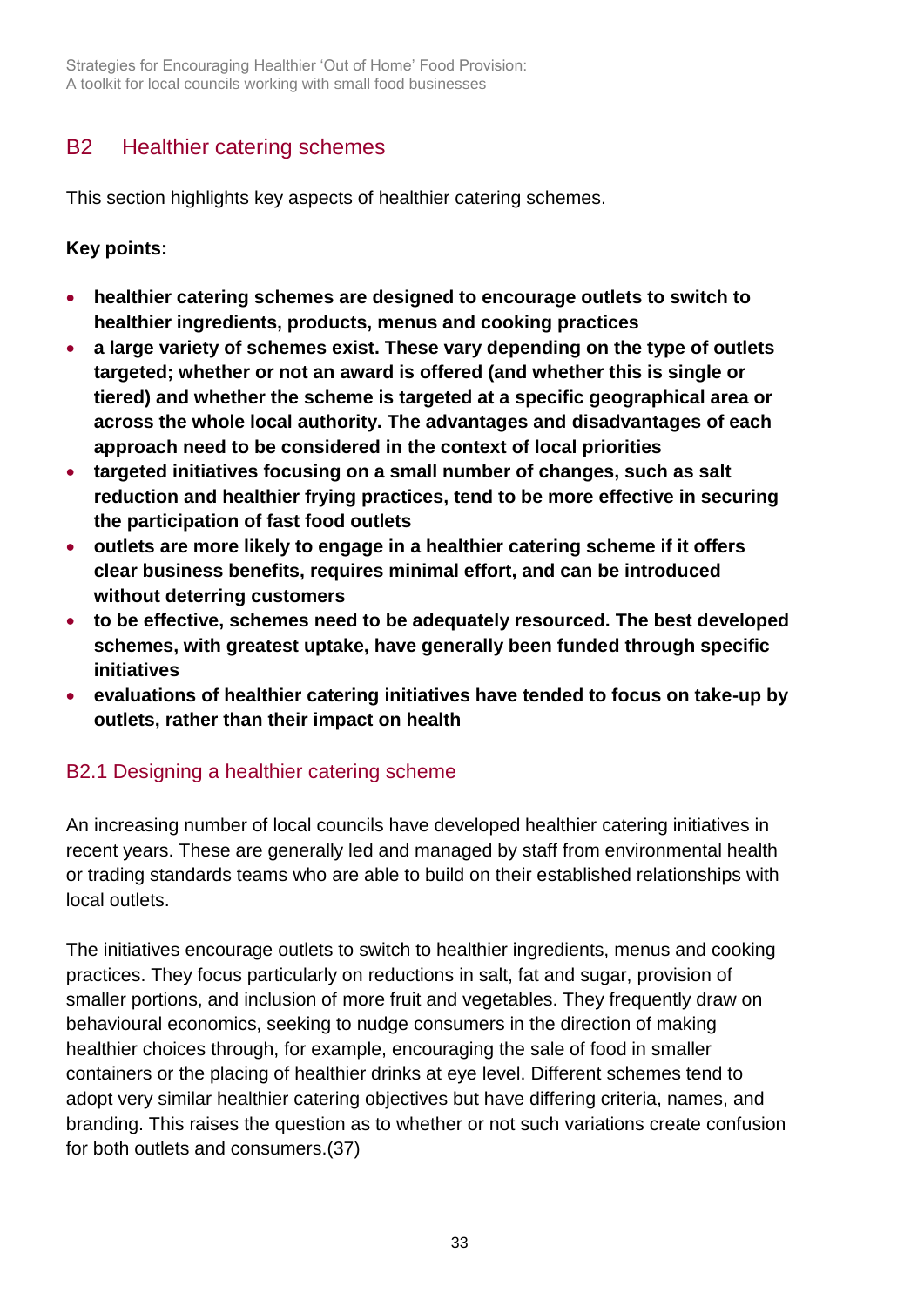## **Types of scheme**

Schemes can be classified depending on:

- the type of outlets targeted, for example by food type or outlet type or single/small chain
- whether or not an award is offered
- whether the scheme is targeted at a specific geographical area or across the whole local authority

A brief summary of the advantages and disadvantages of each approach, taken from Bagwell (2015),(37) is shown in the table below.

| Approach                                                                                                                                                                                                                     | <b>Advantages</b>                                                                                                                                        | <b>Disadvantages</b>                                                                                                                                                                                                                                                                                    |
|------------------------------------------------------------------------------------------------------------------------------------------------------------------------------------------------------------------------------|----------------------------------------------------------------------------------------------------------------------------------------------------------|---------------------------------------------------------------------------------------------------------------------------------------------------------------------------------------------------------------------------------------------------------------------------------------------------------|
| Generic - targeting a wide<br>variety of food outlets. For<br>example, Eat Out Eat Well                                                                                                                                      | • Allows all outlets to<br>participate<br>• May lead to greater<br>public awareness                                                                      | • Criteria of some awards may be<br>too challenging for the least healthy<br>outlets, such as takeaways with<br>limited menus, to achieve<br>• Requires capacity within the local<br>council to regularly monitor                                                                                       |
| Specialist - targeting<br>particular types of outlets or<br>issues. For example,<br><b>Healthier Takeaways project</b><br>in Antrim - targeted at fish<br>and chip shops, and<br>The Heartbeat award scheme<br>for nurseries | • Schemes tend to be<br>tailored to the outlet<br>type/issue and thus<br>likely to be more<br>successful<br>Better at targeting least<br>healthy outlets | • Requires more intensive work with<br>outlets<br>• Reaches fewer outlets thus<br>generates lower public awareness                                                                                                                                                                                      |
| Award - single or multi-<br>tiered.<br>For example, Eat Out Eat<br>Well (3 tiered award<br>scheme), and<br><b>Healthier Catering</b><br>Commitment (single tier<br>award scheme)                                             | May encourage greater<br>$\bullet$<br>participation by outlets<br>Increases public<br>$\bullet$<br>recognition                                           | • Unsuitable for outlets/areas where<br>a health by stealth approach may<br>be more effective<br>• Tiered awards may deter outlets<br>only likely to reach a bronze level<br>• Single tier schemes don't<br>differentiate between those with<br>differing levels of healthier food<br>and drinks offers |
| Non-award. For example,<br><b>Truckers Tucker</b>                                                                                                                                                                            | • Better suited to the least<br>healthy types of outlets<br>that are unlikely to gain<br>awards                                                          | • May not provide sufficient<br>motivation for some outlets                                                                                                                                                                                                                                             |
| Targeted at specific<br>geographical areas or<br>communities. For example,<br>initiatives targeted at outlets<br>around schools.                                                                                             | Peer group pressure<br>from neighbouring<br>outlets more likely<br>• Easier to link to other<br>local initiatives targeting<br>obesity                   | • Impact restricted to area targeted                                                                                                                                                                                                                                                                    |

For further discussion on the merits of these different types of approaches see Bagwell (2015)(37) and [Encouraging healthier takeaways in low-income communities toolkit.](http://www.cieh.org/policy/publications_A_Z.html/encouraging-healthier-takeaways.html)(14)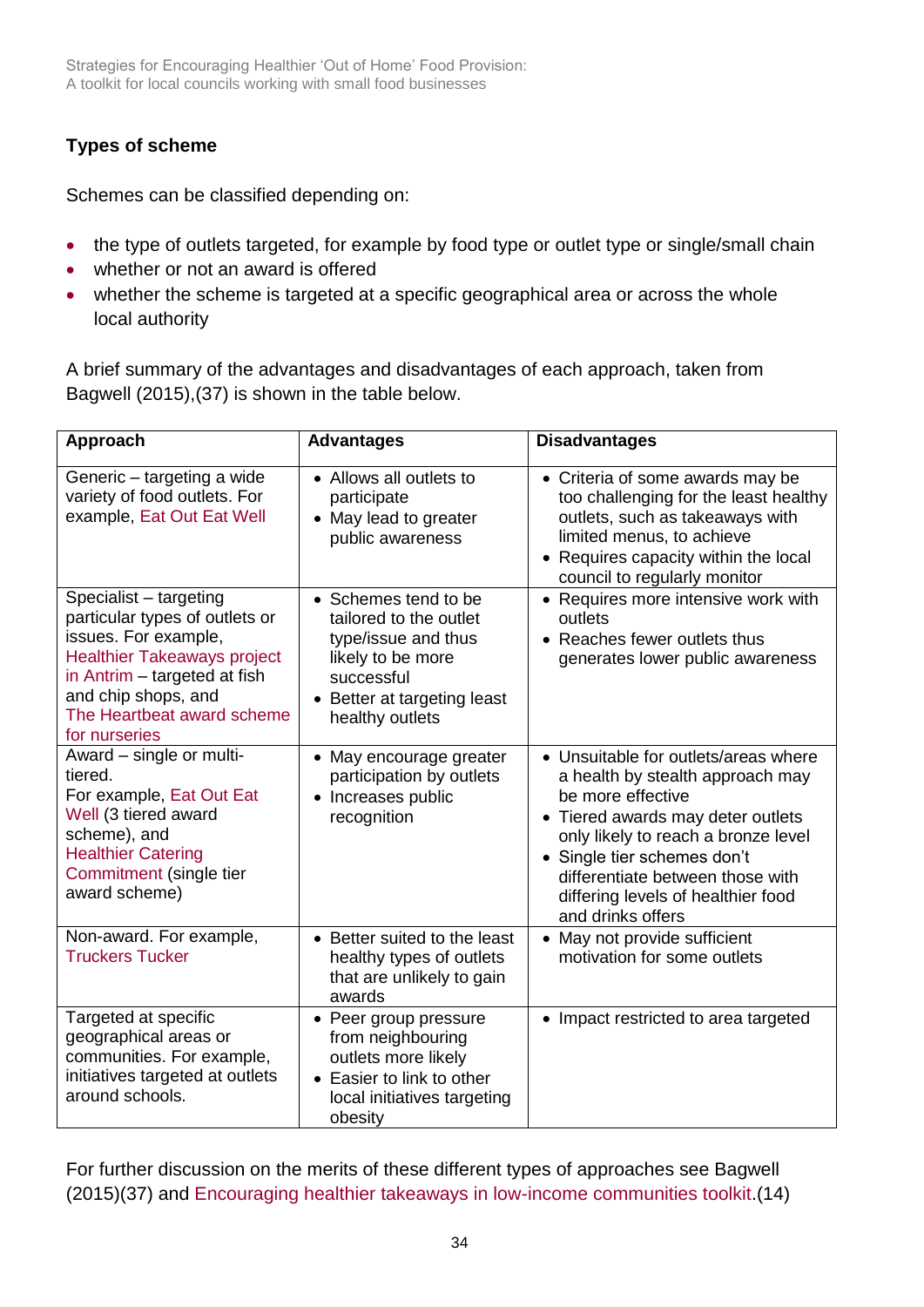## B2.2 Strategies for encouraging outlet participation

The 'Encouraging healthier takeaways in low-income communities' toolkit drew on research with local councils operating schemes across the UK to identify successful engagement strategies. These included:

- using economic arguments emphasising changes that are cost neutral may save the outlet money or attract new customers. For example, by providing smaller portions, using less oil, or promoting healthier products
- publically promoting outlets that gain a healthier eating award
- offering incentives such as free food hygiene or nutrition training, or gifts of healthier catering equipment or ingredients
- peer group pressure. For example, by benchmarking the salt levels in a particular outlet's food against other similar local outlets
- encouraging a health by stealth approach with small gradual changes less likely to be noticed by customers. For example, persuading outlets to gradually remove salt from food.
- getting staff to champion changes

A number of healthier catering schemes use 'nudging' (influencing behaviour) techniques to deliver change.

More detailed information on 'nudging' approaches can be found in [Section B4.](#page-42-0) Advice on menu tips can be found in Annexe D3.

## B2.3 Delivering and funding initiatives

Before planning an initiative, local councils will want to consider funding availability as well as staff capacity and capability. Costs and resource requirements will vary depending on the type of scheme selected.

Many schemes are led by environmental health or trading standards teams, with staff building on their existing relationships with outlets to promote the initiative.

An evaluation of the Healthier Catering Commitment (HCC) initiative in London noted that the average outlet might typically require two to three visits, and between 1.5 and 4.5 hours of officer time, before achieving an award. In some cases an outlet might also need input from a nutritionist, to assist in making required changes. Once an award had been given, regular monitoring and reassessment was usually carried out alongside routine food hygiene inspections, typically once every two years.(38)

The most well developed schemes, with greatest uptake, have generally been funded by specific initiatives. Such focused funding has frequently provided for the cost of extra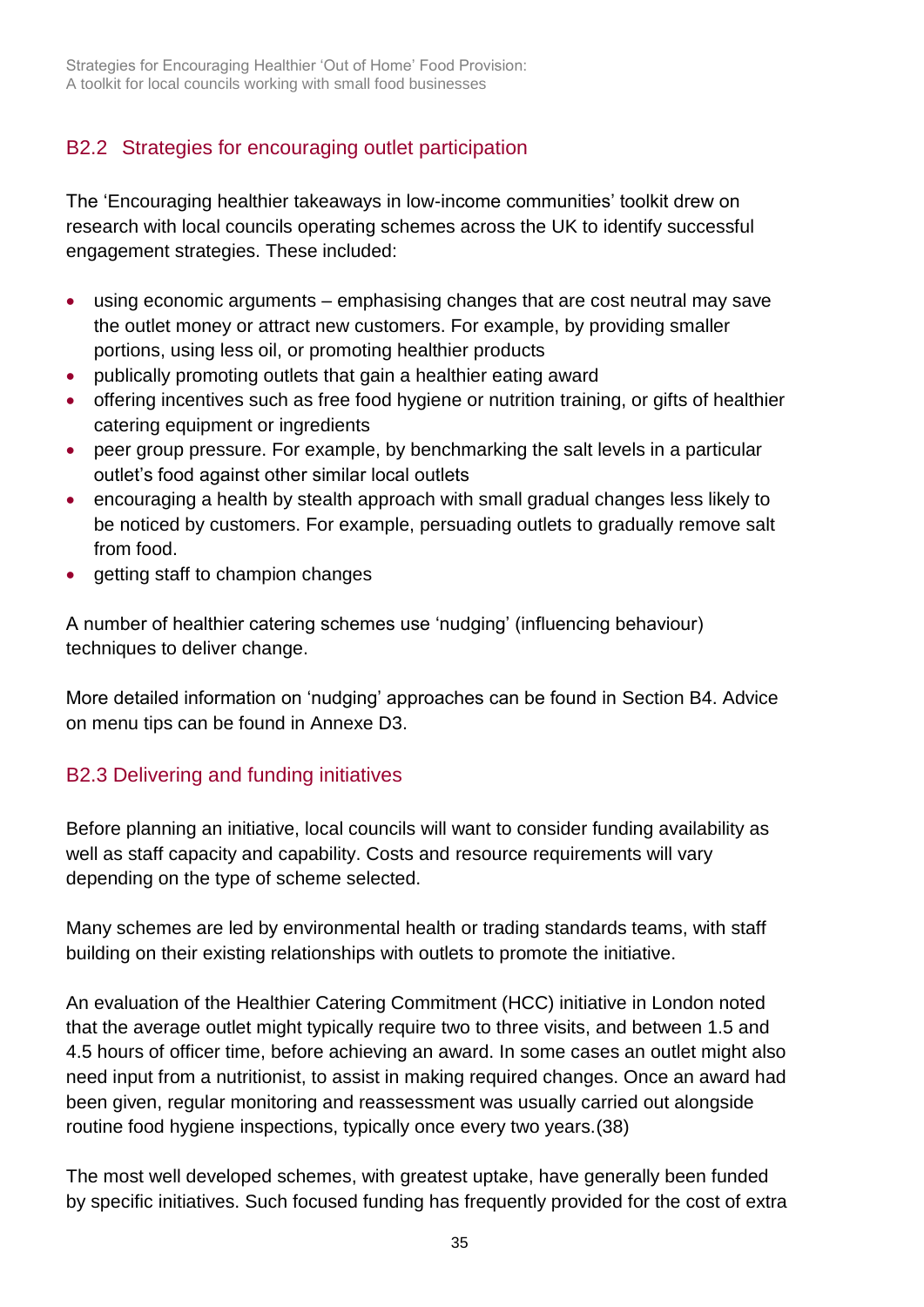outreach work and sometimes input from a dietician or nutritionist, as well as production of publicity materials, and the offer of incentives.

For example, funding from the British Heart Foundation enabled the London Borough of Islington to sign up over 200 outlets to the Healthier Catering Commitment (see local practice example in annexe D4).

In the case of the Healthier Options Norfolk Award (HONOR) marketing, branding and resources, together with some in house coordination and scheme development, has been estimated to have cost the four district councils a total of £5,000 pa.

Suffolk's Eat Out Eat Well award has been estimated to cost around £24,500 pa. This includes (0.4) officer support, training and award costs. The scheme, launched in January 2016, has made 24 awards in its first five months of operation.

| <b>The Healthier Catering</b><br>Commitment | A single tier award scheme with 22 criteria designed<br>to target all types of food outlets. Adopted by 20 |
|---------------------------------------------|------------------------------------------------------------------------------------------------------------|
|                                             | London boroughs.                                                                                           |
|                                             | Contact: mailto:health@royalgreenwich.gov.uk                                                               |
| Eat Out Eat Well (EOEW)                     | A tiered award scheme with three levels – bronze,                                                          |
|                                             | silver, and gold. Operates in seven counties in                                                            |
|                                             | southern England.                                                                                          |
|                                             | PHE has recently been working with Surrey to bring                                                         |
|                                             | the EOEW award more in line with the principles of                                                         |
|                                             | the Government Buying Standards for Food and                                                               |
|                                             | Catering and has helped develop training.                                                                  |
|                                             | Contact:                                                                                                   |
|                                             | kate.bailey@bucksandsurreytradingstandards.gov.uk                                                          |
| <b>Tower Hamlets Buywell Food</b>           | A tiered award scheme that has been adapted for                                                            |
| for Health Scheme for Market                | use with market traders.                                                                                   |
| <b>Traders</b>                              | Contact: mailto:foodsafety@towerhamlets.gov.uk                                                             |
|                                             | See local practice example: Annexe D4.                                                                     |

#### **Examples of local authority practice**

## **Useful guidance and toolkits**

[Encouraging Healthier Takeaways in Low-income Communities: Tools to support](http://www.cieh.org/policy/publications_A_Z.html/encouraging-healthier-takeaways.html)  [those working to encourage healthier catering amongst fast food takeaways,](http://www.cieh.org/policy/publications_A_Z.html/encouraging-healthier-takeaways.html) Cities Institute, London Metropolitan University, 2014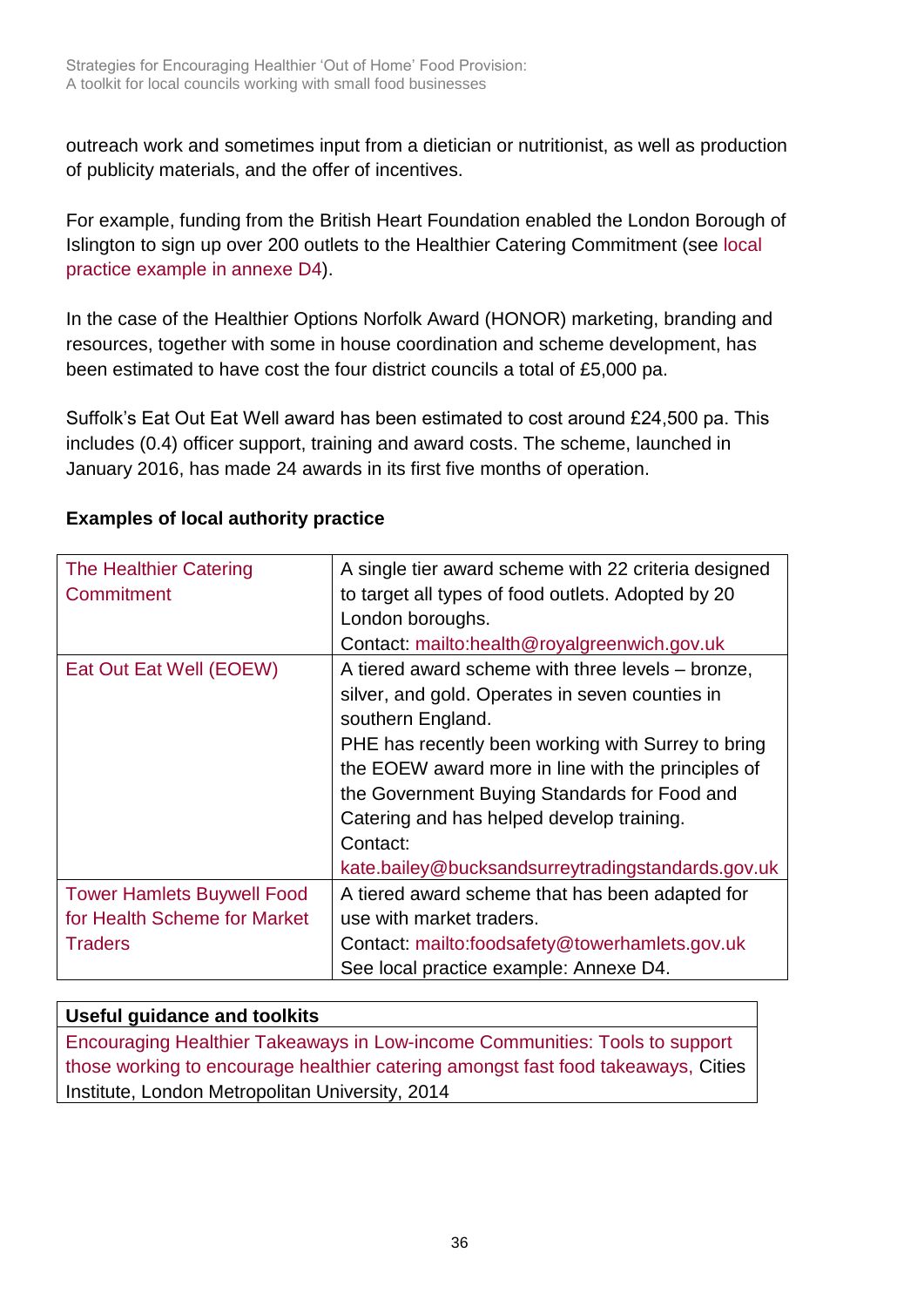# <span id="page-36-0"></span>B3 Advice and training initiatives

This section gives information about initiatives that provide advice and training for smaller food outlets.

#### **Key points:**

- **a focus on a particular outlet type allows the development of more specific advice, such as the Children's Food Trust Food and Drink Guidelines for childcare centres and private nurseries**
- **advice likely to increase trade can encourage implementation. For example, marketing and store layout advice for convenience stores – designed to encourage the increased provision and purchasing of fruit and vegetables or healthier snacks.**
- **interventions involving a few simple changes can be most effective**
- **financial incentives can increase uptake, for example, grants towards new chiller cabinets and 'healthier' food vouchers for customers**
- **accessible, focused, short training courses likely to improve outlet success are most frequently taken up by small independent food outlets**
- **support from specialist groups can make a difference, for example, short courses on healthier frying practices run by the Federation of Fish Fryers**
- **when there is a personal connection to diet-related health issues, outlet owners are more likely to be interested in healthy eating training**

## B3.1 Information and advice for catering outlets

Several local councils have run initiatives designed to provide outlets with advice on healthier cooking practices and menus – sometimes combined with the type of award schemes covered in section B2.

The key principles for healthier catering include: reducing portion size; reducing fats and frying; reducing salt and sugar; increasing fruit, vegetables and wholegrains.

Outlets can also be given advice on the use of nudging strategies (see Section B4) likely to encourage consumers to opt for a healthier choice. For example:

- including calorie information (per portion or per meal) on menus and menu boards
- signposting customers to healthier options with less salt, saturated fat, sugar and calories on menus
- when a customer askes for a recommendation, train staff to suggest healthier options with less salt, saturated fat, sugar and calories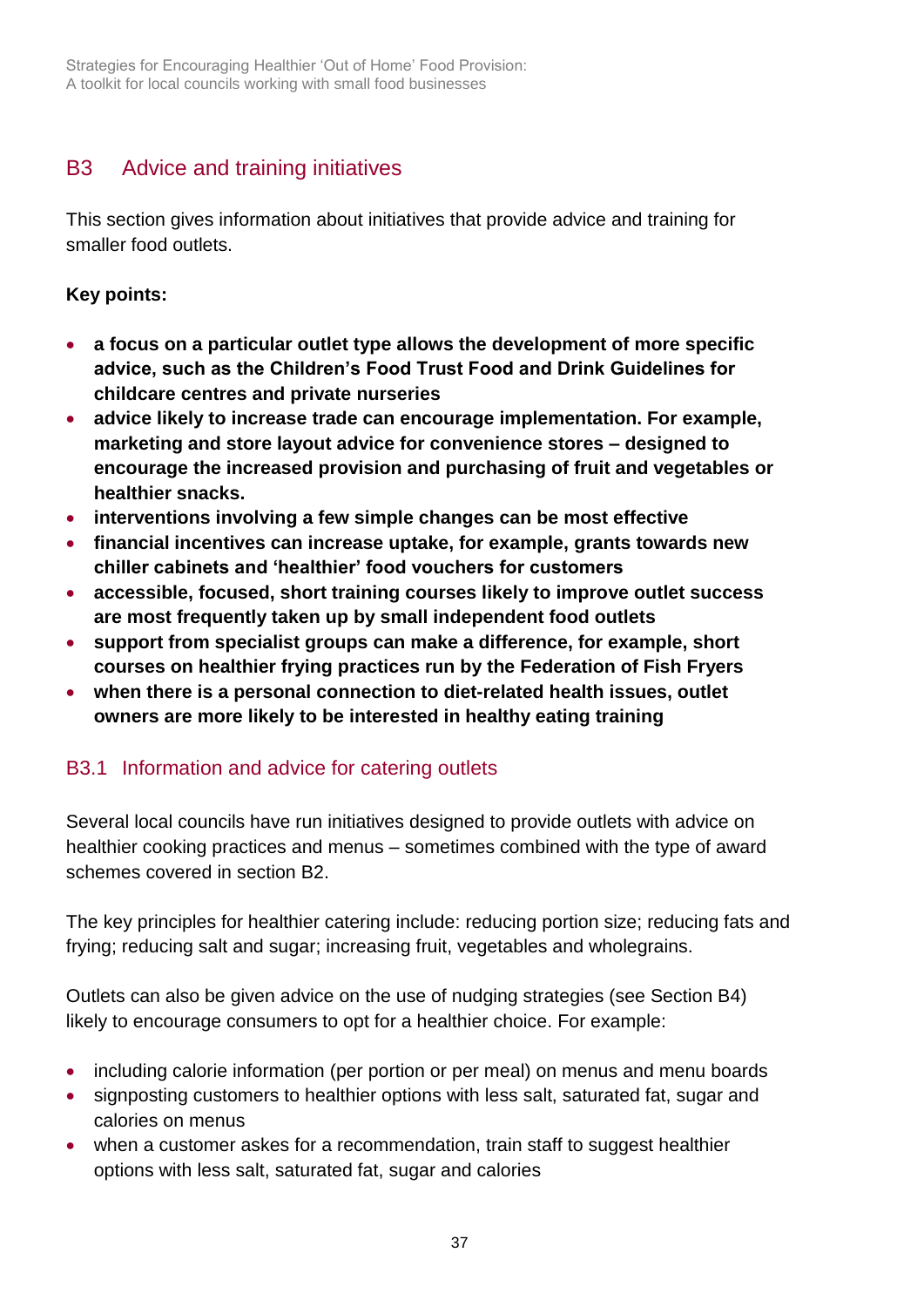Strategies for Encouraging Healthier 'Out of Home' Food Provision: A toolkit for local councils working with small food businesses

Tailoring interventions to particular types of outlets and focusing on a few simple changes (for example, frying techniques or salt reduction) seems to work best.(37) There are a number of healthier catering and menu tips available which can support this work and which cover different types of cuisines. See Annexe D3

Useful information can also be obtained through the Food Standards Scotland resource that provides [menu tips for different types of outlets](http://www.foodstandards.gov.scot/nutrition-healthy-eating/business-industry/healthier-catering) and guidance for serving children's meals.

In addition, some local councils, such as Liverpool, have produced [recipe guides.](http://eatright.liverpool.gov.uk/1365) When outlets add healthier options to their menu they also need to ensure that these are also included in their online menu. The best time to influence change is prior to the menu re-print as the outlet will not want to incur the cost involved until the existing stock of menus has run out.

| London Borough<br>of Islington           | Outlets were incentivised to reduce the salt used by<br>customers through the offer of free salt shakers. The shakers<br>had five holes rather than the normal 17.<br>Contact: commercial.envh@islington.gov.uk                                                                                                   |
|------------------------------------------|-------------------------------------------------------------------------------------------------------------------------------------------------------------------------------------------------------------------------------------------------------------------------------------------------------------------|
| Stoke on Trent                           | The local authority ran a salt and fat reduction initiative<br>targeted at fish and chip shops and hot food takeaways. This<br>involved encouraging outlets to switch to healthier oil<br>(rapeseed), adopt healthier frying techniques and generally<br>use less salt.<br>Contact: publicprotection@stoke.gov.uk |
| Worcestershire<br><b>Truckers Tucker</b> | The Truckers Tucker initiative targets mobile food vendors<br>and encourages reductions in salt, fat and sugar together<br>with adoption of healthier catering practices. A toolkit has                                                                                                                           |
|                                          | been developed to support the initiative.<br>Contact: wrsenquiries@worcsregservices.gov.uk                                                                                                                                                                                                                        |

#### **Examples of local authority practice**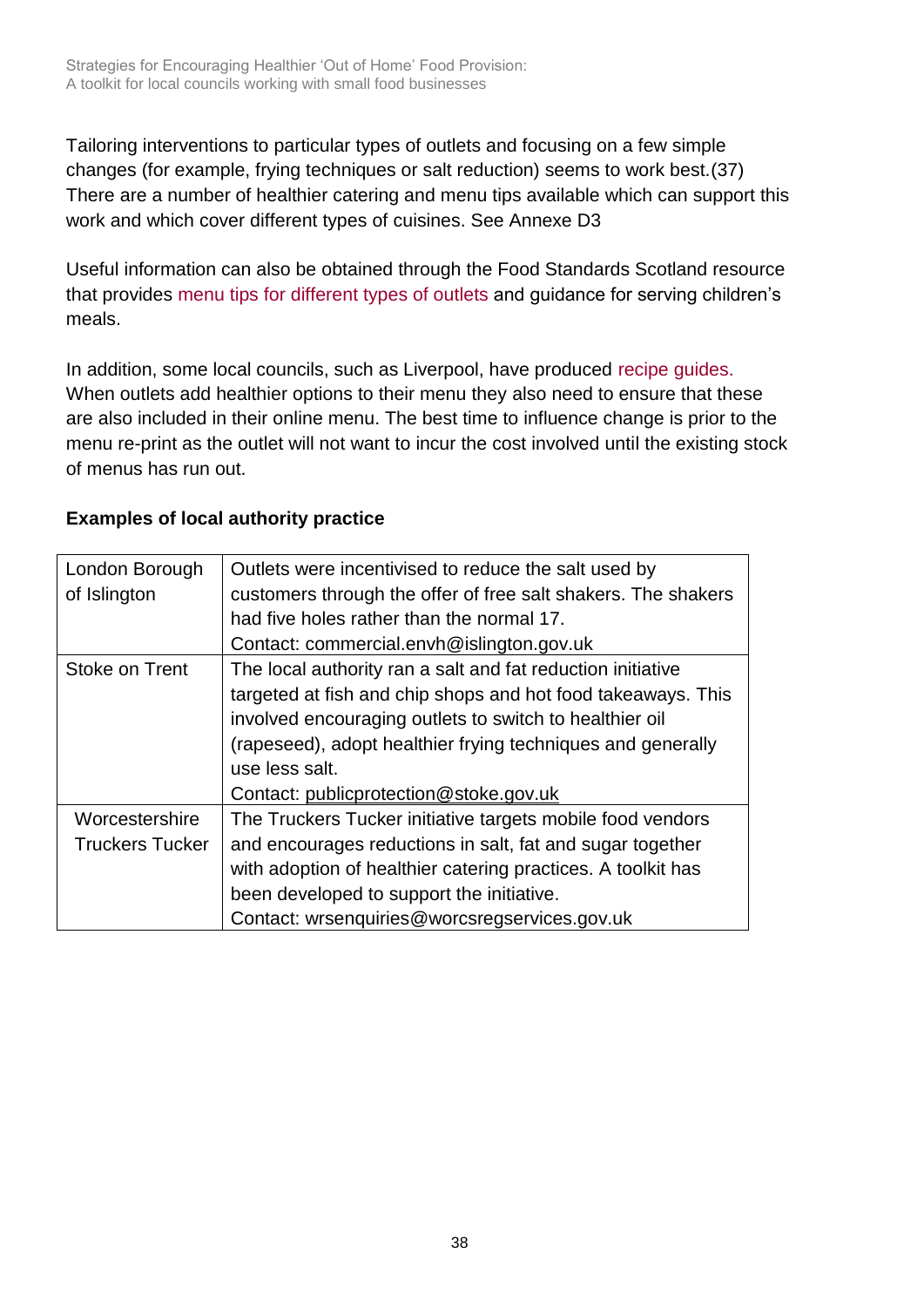Strategies for Encouraging Healthier 'Out of Home' Food Provision: A toolkit for local councils working with small food businesses

#### **Useful guidance and toolkits**

[PHE healthier and more sustainable catering guidance and supporting tools,](https://www.gov.uk/government/publications/healthier-and-more-sustainable-catering-a-toolkit-for-serving-food-to-adults) Public Health England, 2017[.](https://www.gov.uk/government/publications/the-eatwell-guide)

[A Quick Guide to the Government's Healthy Eating Recommendations,](https://www.gov.uk/government/publications/the-eatwell-guide) Public Health England, 2014.

Healthier catering guidance for different types of businesses, Public Health England, 2016.

[Guidance and tools to support schools to meet Government Buying Standards](http://www.childrensfoodtrust.org.uk/thestandards/ingredients)  [for Food and Catering Services,](http://www.childrensfoodtrust.org.uk/thestandards/ingredients) Children's Food Trust and Public Health England, 2014.

[5 Simple steps to reduce salt in pizza,](http://www.actiononsalt.org.uk/news/Salt%20in%20the%20news/2009/58313.html) CASH (Consensus Action on Salt and Health), 2009.

[Healthier Catering: Guidance for Caterers,](http://www.foodstandards.gov.scot/nutrition-healthy-eating/business-industry/healthier-catering) Food Standards Scotland, 2015. [Eatwell Guide,](https://www.gov.uk/government/uploads/system/uploads/attachment_data/file/528193/Eatwell_guide_colour.pdf) Public Health England, 2016

## B3.2 Information and advice for corner shops and convenience stores

Interventions in these types of outlet have most commonly focused on increasing the availability and affordability of fruit and vegetables. This has involved providing stores with marketing advice about the display and promotion of healthier products.(39) Many of the suggestions draw on 'nudges'/changes to the 'choice architecture'.

More detailed information on 'nudging' approaches can be found in [Section B4.](#page-42-0)

In general interventions have proven more successful where some infrastructure changes such as refrigeration and shelving have been offered(40) and where these have been linked to other initiatives such as the provision of food vouchers to encourage the purchase of fruit and vegetables.(41,42)

An example can be seen in the *Buywell Scheme*(43) offered b*y* the London Boroughs of Islington and Tower Hamlets. The scheme helps convenience stores and market traders increase their fruit and vegetable sales by linking with the NHS's [Healthy Start Vouchers](https://www.healthystart.nhs.uk/) scheme. Healthy Start vouchers are supplied to low income families for the purchase of fresh fruit and vegetables from local stores and markets. By linking the two initiatives low income families can eat more healthily and local markets and convenience stores can continue to offer healthy low-cost food in areas that often suffer from poor food access.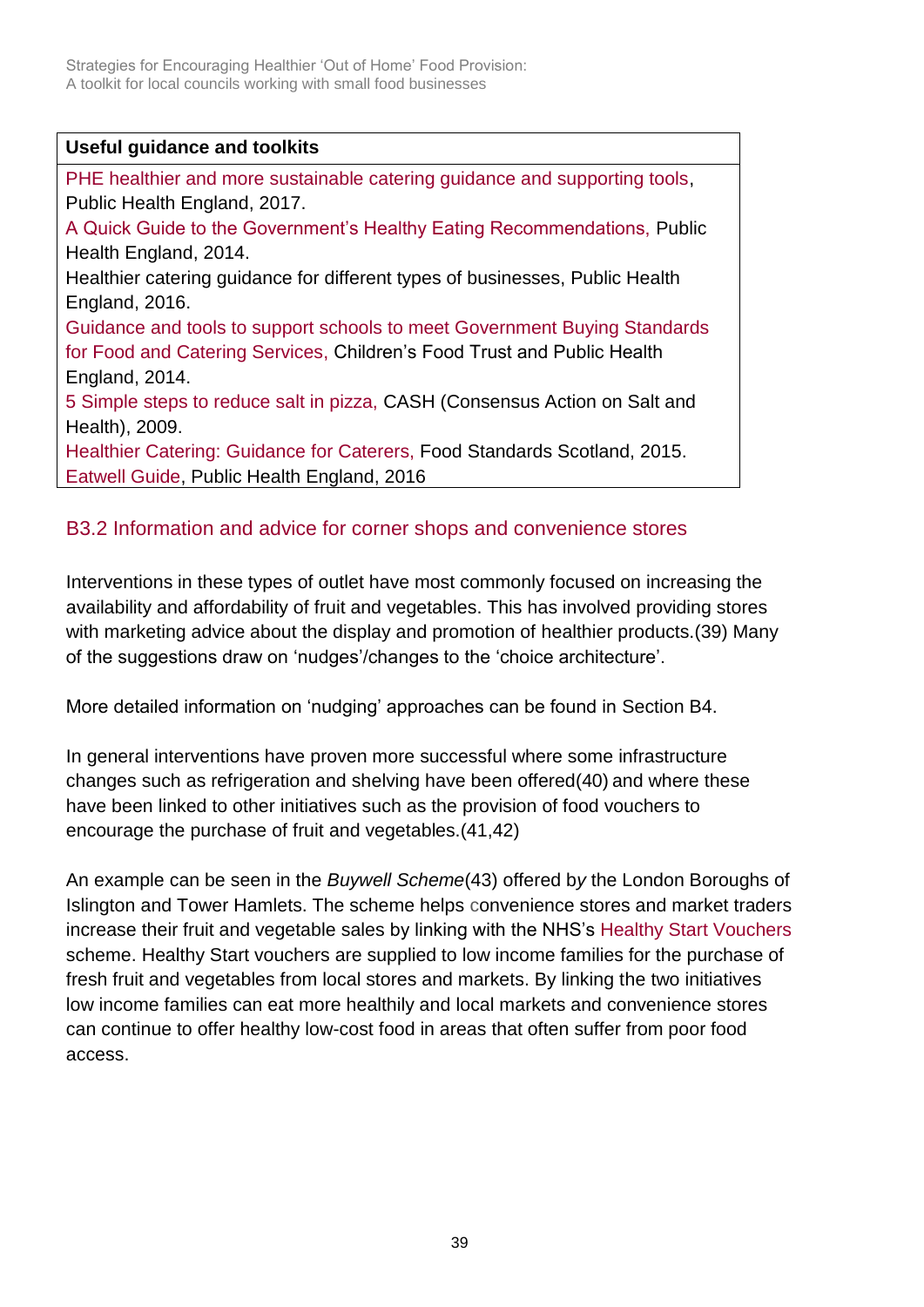## **Examples of local authority practice**

| Dudley Borough       | The Shop Healthy project includes using techniques such      |
|----------------------|--------------------------------------------------------------|
| Council              | as branded shop healthy resources and training to            |
|                      | support local shops to stock and sell healthier foods. It    |
|                      | also links up with other local food and nutrition projects,  |
|                      | healthy cooking classes, food growing projects and           |
|                      | caterers who might use locally grown fruit and veg and       |
|                      | other produce.                                               |
|                      | Contact: nutrition@dudley.gov.uk                             |
| The London Borough   | The Public Health team has commissioned a study              |
| of Hackney           | looking at academic research, local insight, potential       |
|                      | interventions, and design processes for developing a         |
|                      | healthier retail model for local independent convenience     |
|                      | stores. This will focus on the provision of healthier snacks |
|                      | and drinks.                                                  |
|                      | Contact: public.health@hackney.gov.uk                        |
| London Borough of    | The Buywell retail project.                                  |
| <b>Tower Hamlets</b> | Contact: foodsafety@towerhamlets.gov.uk                      |
|                      | See local practice example in Annexe D4 for further          |
|                      | details.                                                     |

## B3.3 Training initiatives with catering outlets

Many independent small and medium sized food outlets are time poor(44) and tend only to engage in training where it is accessible and meets immediate demands linked to improving their operation(45). As a result, accredited training in diet and health is not routinely taken up by those with opportunities to influence others' food choices.(46) This suggests that to be effective, local training initiatives need to be short and tailored to meet the needs of the owner and the outlets. An example of designing courses to meet outlet needs is shown in the Kirklees Master classes – see below, and for more information, the Local practice example in Annexe D4.

A [workforce competency framework](http://www.associationfornutrition.org/Default.aspx?tabid=209) in Nutrition for Health, Social Care and the catering workforce has recently been developed by the Association for Nutrition. Widespread adoption of this competency framework by those working with and for local food outlets is likely to increase relevant knowledge and improvements in diet.

A number of local authorities have brought in specialist organisations to deliver training. [The Federation of Fish Fryers](http://www.federationoffishfriers.co.uk/) runs a [one day training course](http://www.federationoffishfriers.co.uk/pages/training-academy-1810.htm) which teaches oil management and frying techniques designed to ensure that healthier cooking practices are adopted.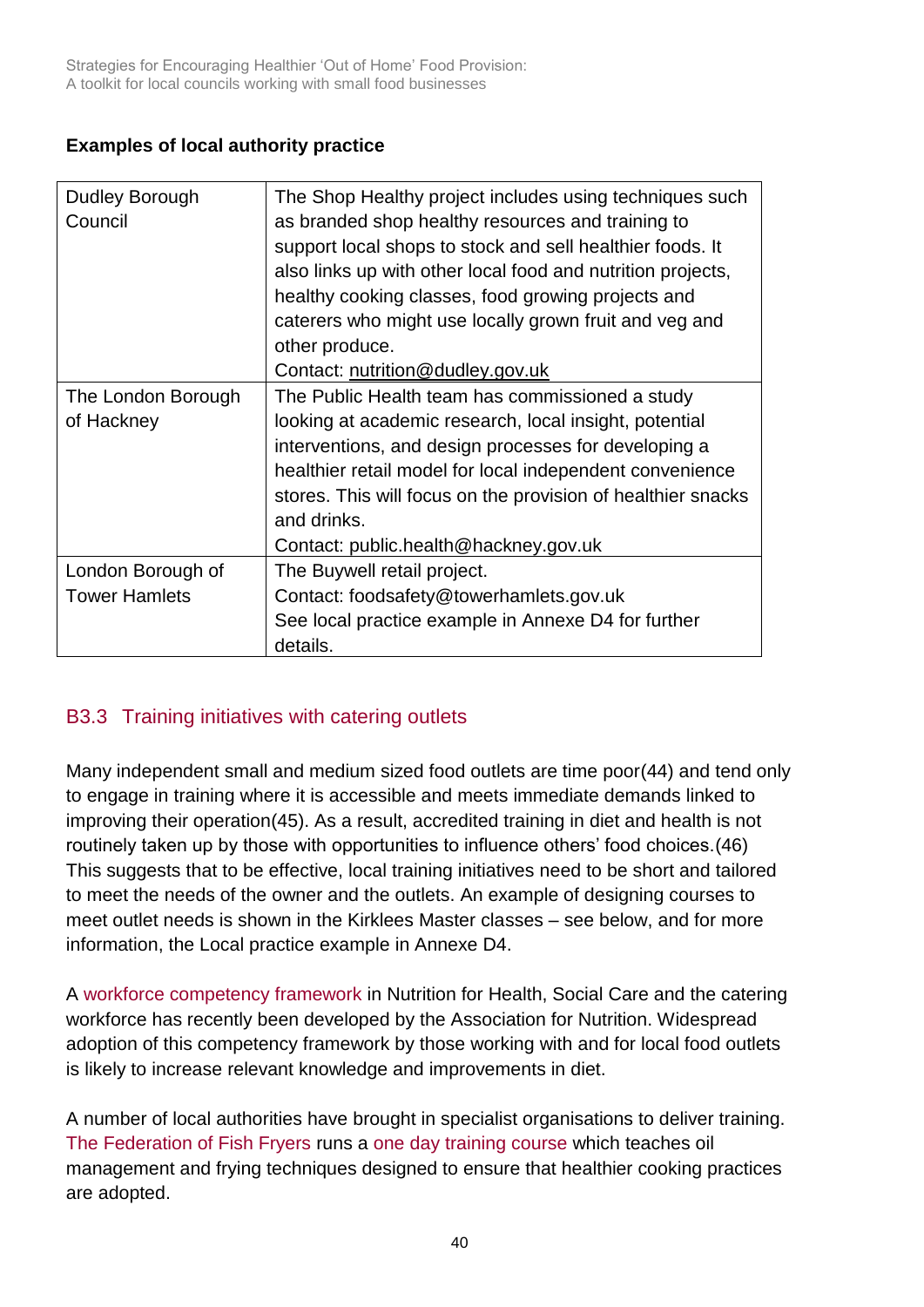Research and local practice has shown that where the outlet's owner has personal experience of diet-related health issues, they tend to be more motivated to learn how they can improve the nutritional quality of their menus. In the London Borough of Tower Hamlets, healthier catering workshops are popular as they are led by the public health dietician, who also provides advice on personal or family health problems.

A range of incentives can be offered to encourage outlets to participate in training, such as Knowlsley's fast food outlets intervention. Includes free training (see Local practice example in Annexe D4) and the Eat Out Eat Well scheme requires nutrition training before it will give the highest level award.

[The Soil Association](https://www.soilassociation.org/) runs courses for catering outlets and organisations wishing to achieve the Food for Life Catering Award which includes training on the nutritional content of food.

Participation in training courses can also be seen as a valuable opportunity for networking with other outlets in the local area.(47)

#### **Examples of local authority practice**

| <b>Kirklees Council</b> | The Food Initiatives and Education Project (FINE)             |  |  |
|-------------------------|---------------------------------------------------------------|--|--|
|                         | masterclasses for fast food outlets include basic nutrition   |  |  |
|                         | training and a session from the Federation of Fish Fryers on  |  |  |
|                         | healthier frying practices.                                   |  |  |
|                         | Contact: fine.project@kirklees.gov.uk                         |  |  |
|                         | See local practice example in section D4 for further details. |  |  |

**Useful guidance and toolkits** [Workforce Competence Model in Nutrition for Health and Social Care,](http://www.associationfornutrition.org/Default.aspx?tabid=209) Association for Nutrition (AfN), 2015. [Simple Step by Step online Courses in Catering for Health,](https://nutrition.training/) British Nutrition Foundation.

## B3.4 Advice and training for childcare centres and private nurseries

Early childhood has been identified as a critical time for obesity prevention. The World Health Organization (WHO) [Report from the Commission on Ending Childhood Obesity](http://www.who.int/end-childhood-obesity/final-report/en) recommends that formal childcare settings should ensure they only serve healthy foods, drinks and snacks, incorporate food education and understanding into the curriculum, and physical activity into the daily routine. They should also engage the whole community to support the promotion of healthy lifestyles for young children.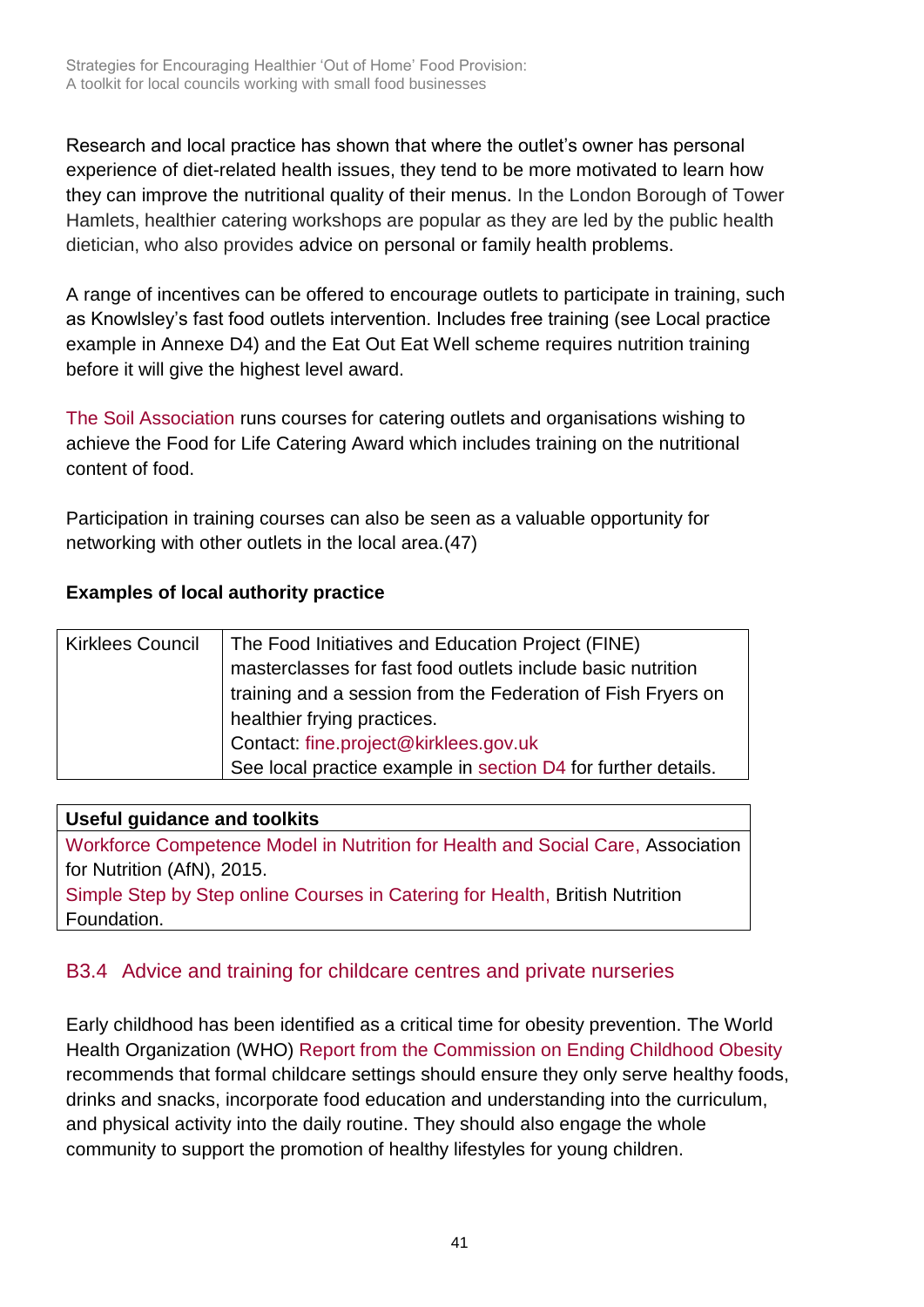Empowering the whole childcare workforce to promote healthy lifestyles by increasing access to accredited training in diet and health, aligned to the [Association for Nutrition](http://www.associationfornutrition.org/Default.aspx?tabid=209)  [Workforce Competence Model in Nutrition,](http://www.associationfornutrition.org/Default.aspx?tabid=209) will help increase opportunities to influence the food choices made by children and families. It is also likely to increase relevant knowledge and lead to improvements in diet.

In England, the Children's Food Trust's Eat Better, Start Better programme directly supports the delivery of the Commission's recommendations. It does this through its national food and drink guidelines for early years settings, the delivery of an accredited training package on food, nutrition and cooking for early years and the health sector, and regular monitoring of impact using standardised evaluation tools.

The [Voluntary Food and Drink Guidelines for Early Years Settings in England](http://www.childrensfoodtrust.org.uk/childrens-food-trust/early-years/ey-resources/) have helped set a national benchmark for food provision in childcare. They provide ageappropriate advice on how to meet the nutritional requirements of young children and supporting settings to meet the [Early Years Foundation Stage welfare requirement](https://www.gov.uk/government/publications/early-years-foundation-stage-framework--2) to provide 'healthy, balanced and nutritious' meals, snacks and drinks. The accredited train the trainer programme has been successfully delivered in one quarter of all local authorities in England. The evaluation has consistently shown that all programme outcomes have been met. For more information see Annexe D1.(48) In June 2016, PHE commissioned the Children's Food Trust to develop a series of new example menus for early years settings in England (it is anticipated these will be published at [www.gov.uk](http://www.gov.uk/) in 2017), to reflect current government dietary recommendations, and these menus will help contribute towards delivery of the government's "Childhood Obesity Plan - A Plan for Action".(4)

The [Food for Life Early Years Award](http://www.foodforlife.org.uk/early-years) run by the Soil Association requires that settings demonstrate compliance with best practice nutrition guidelines and that 75% of meals are freshly prepared, with specialist training and resources provided to help early years settings become beacons of good practice with regards to healthy food and a good food culture.

The HENRY (Health Exercise Nutrition for the Really Young) training scheme has led to the provision of age-appropriate portion sizes, serving plates and utensils and the introduction of healthy snacks as well as healthier cooking practices.(49)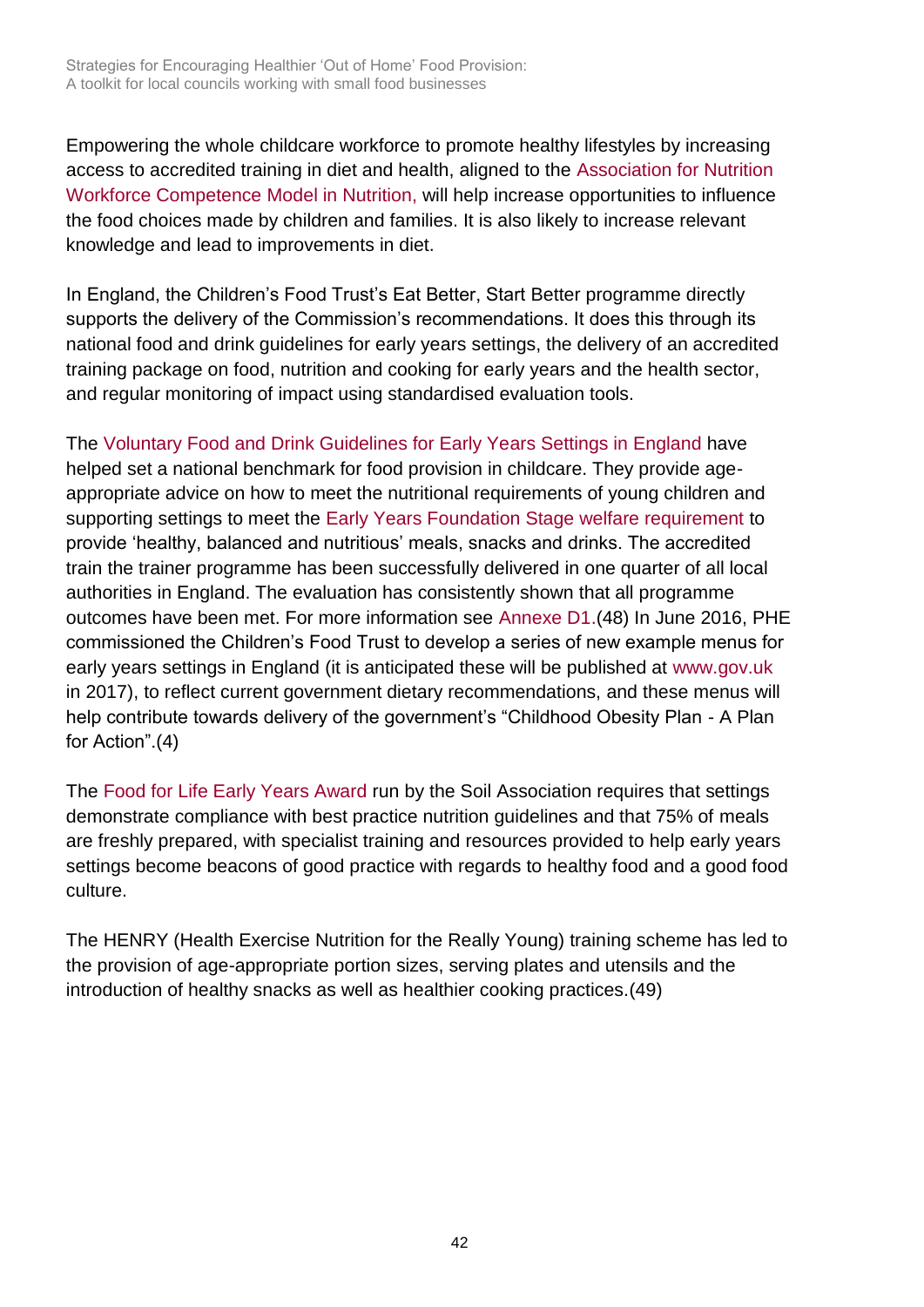## **Examples of local authority practice**

| Medway | Medway's food and nutrition support programme for childcare settings<br>adopted the Children's Food Trust Eat Better Start Better programme. |
|--------|----------------------------------------------------------------------------------------------------------------------------------------------|
|        |                                                                                                                                              |
|        | This provided training and support to staff on planning healthier menus                                                                      |
|        | leading to a significant improvement in the food being offered. For                                                                          |
|        | further details see local practice example in Healthy weight, healthy                                                                        |
|        | futures: Local government action to tackle childhood obesity.                                                                                |
|        | Contact: change4life@medway.gov.uk                                                                                                           |

#### **Useful guidance and toolkits**

Example Menu's for Early Years Settings in England (it is anticipated these will be published at [www.gov.uk](http://www.gov.uk/) in 2017).

Healthier catering guidance for different types of businesses, Public Health England, 2016. [Government Buying Standards for Food & Catering Services](https://www.gov.uk/government/publications/sustainable-procurement-the-gbs-for-food-and-catering-services)  [Nutrition Criteria \(GBSF\), D](https://www.gov.uk/government/publications/sustainable-procurement-the-gbs-for-food-and-catering-services)epartment for Environment, Food and Rural Affairs, 2014.

[PHE healthier and more sustainable catering guidance and supporting tools,](https://www.gov.uk/government/publications/healthier-and-more-sustainable-catering-a-toolkit-for-serving-food-to-adults) Public Health England, 2017.

[Eat Better Start Better: Voluntary Food and Drink Guidelines for Early Years](http://www.childrensfoodtrust.org.uk/childrens-food-trust/early-years/ey-resources/)  [Settings in England –A Practical Guide, C](http://www.childrensfoodtrust.org.uk/childrens-food-trust/early-years/ey-resources/)hildren's Food Trust, 2012.

[Snack Pack,](http://www.bhf.org.uk/publications/children-and-young-people/snack-pack) British Heart Foundation, 2011.

[Guidance and tools to support schools to meet Government Buying Standards for](http://www.childrensfoodtrust.org.uk/thestandards/ingredients)  [Food and Catering Services,](http://www.childrensfoodtrust.org.uk/thestandards/ingredients) Children's Food Trust and Public Health England, 2014.

<span id="page-42-0"></span>[Healthier Food Procurement,](http://www.local.gov.uk/publications/-/journal_content/56/10180/7931587/PUBLICATION) Local Government Association, 2016. [Food for Life Early Years Award,](http://www.foodforlife.org.uk/early-years) Soil Association.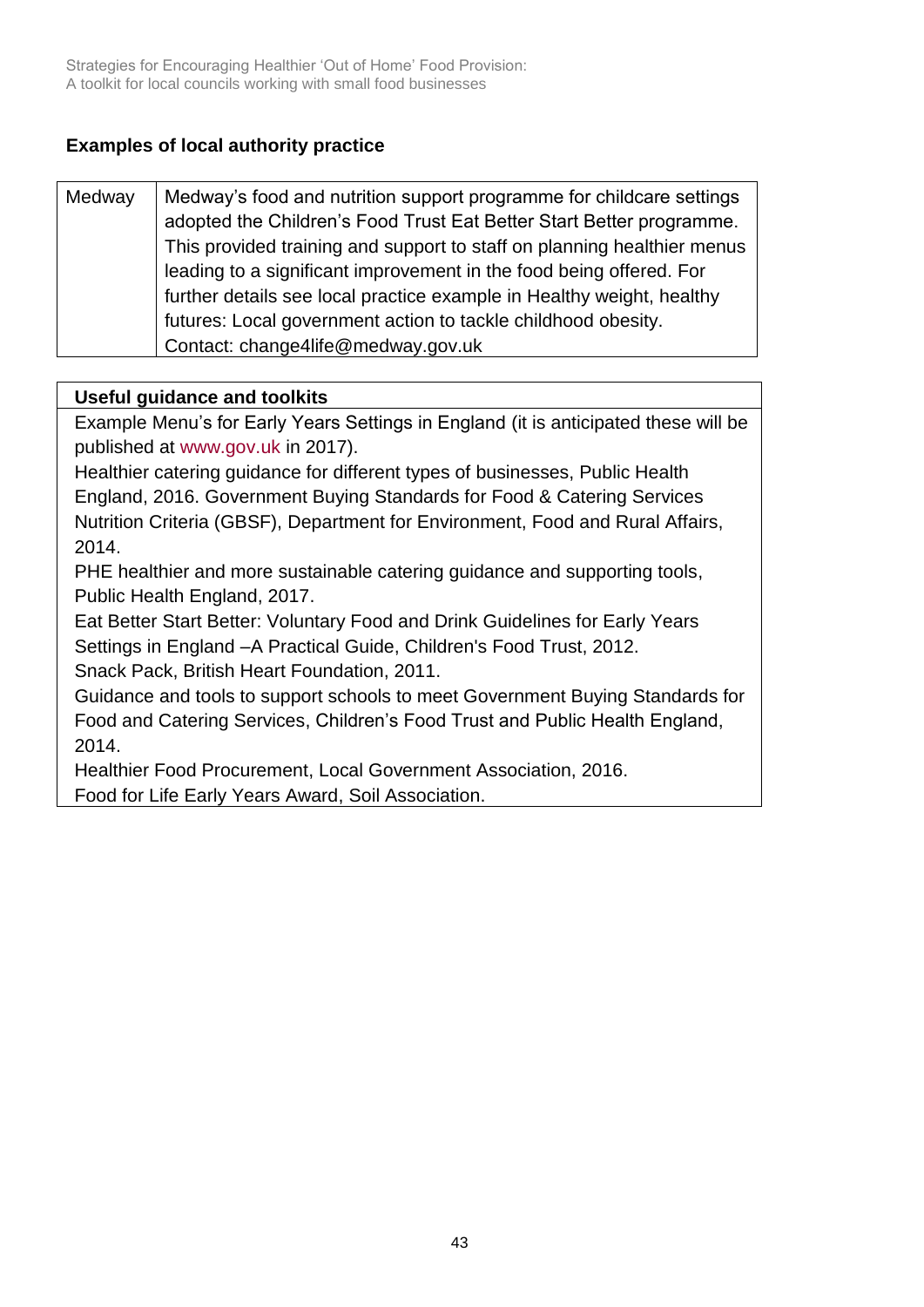# <span id="page-43-0"></span>B4 Using 'nudge' strategies to influence behaviour change

There are a number of non-coercive ways to influence behaviour. For example; by altering the context or environment, altering the default option, promoting societal or group norms, and incentivising action. Interventions that use such approaches are often described as 'nudges'. These do not restrict choice but will increase the likelihood that people will choose the preferred (in this case healthier) option. This section covers the use of 'nudging' techniques to encourage healthier food choices.

#### **Key points:**

- **interventions should make behaviour change Easy, Attractive, Social and Timely (EAST framework)**
- **outlets can make changes to the context or environment that encourage ('nudge') customers to choose healthier options, without removing choice**

## B4.1 Insights from behavioural economics

The government's Behavioural Insights Team developed the EAST framework as a simple way to apply behavioural insights to a proposed intervention.(50) The EAST principles are that interventions should make behavioural change:

- **Easy**. For example, harness the power of defaults, reduce the 'hassle factor' and simplify messages
- **Attractive.** For example, attract attention, offer rewards, and include sanctions for maximum effect
- **Social**. Show that most people behave in the desired way (the norm), use the power of networks, and encourage people to make a commitment to others
- **Timely.** Prompt people when they are likely to be most receptive

## B4.2 Behaviour change strategies for catering outlets

Using the EAST framework and drawing on emerging research evidence the following behaviour change strategies could be encouraged in catering outlets.

#### **Easy**

- Alter the physical layout, including placing healthier drinks, snacks and side dishes in easier-to-reach or easier-to-see locations.(51–53)
- Redesign menus and display boards to increase the prominence of healthier options. For example, place healthier items at the beginning or end of a category.(54)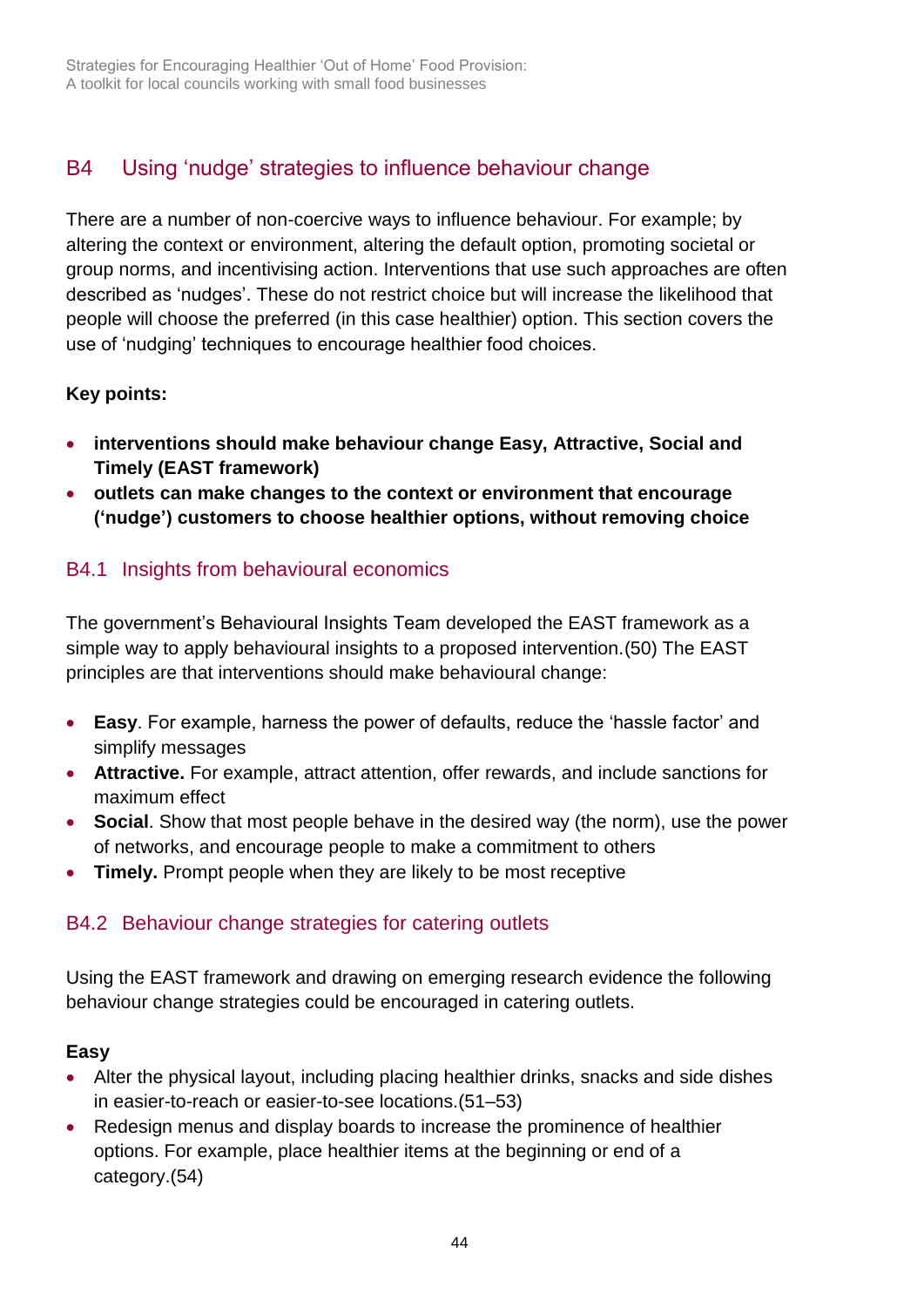- Provide calorie information for consumers on menu's or at point of sale. Calories should be given per portion or per meal.
- Introduce smaller portion sizes to give consumers the option to downsize their meal.(55)
- Reduce the size of plates or packages to give the illusion of larger portions.(56–58)
- Make healthier products (such as rapeseed oil, fatter chips, low-fat spread) the default option and make unhealthy items on request.

## **Attractive**

- Provide subtle health cues. For example, attractive, healthy eating recipes to reduce the purchase of unhealthy products.(59)
- Develop attractive signage to direct attention towards healthier products.(60)
- Offer free tasters of healthier side dishes and require separate purchase of, or charge more for, unhealthy items.
- Offer special deals on healthier menus and products with less salt, saturated fat, sugar and calories on menus for example two for the price of one.

## **Social**

- Increase the proportion of healthier options, to create the perception that this is the normal choice.(61)
- Promote the take up of healthier choices, for example, posters saying a low-fat product is the most frequently purchased to encourage those with less will power.(62)

## **Timely**

 Prompt customers when given menus and at point of purchase to make the healthier choice.

## **Examples of local authority practice**

| Brighton and | Brighton and Hove has encouraged several food outlets to           |
|--------------|--------------------------------------------------------------------|
| Hove         | implement the Children's Health Fund voluntary sugary drinks       |
|              | levy. Restaurants put a voluntary 10p levy on any soft drinks      |
|              | with added sugar that they sell. The money raised through the      |
|              | levy is paid into the Children's Health Fund and used to support   |
|              | projects to improve kids' health and food education.               |
|              | Contact: ehl.food@brighton-hove.gov.uk                             |
| Warrington   | Street traders applying for, or renewing, a licence are offered a  |
|              | £100 discount on the standard licence fee if they meet criteria    |
|              | regarding the use of salt, fat and sugar, and portion control. See |
|              | local practice example in D4.                                      |
|              | Contact: environmental.health@warrington.gov.uk                    |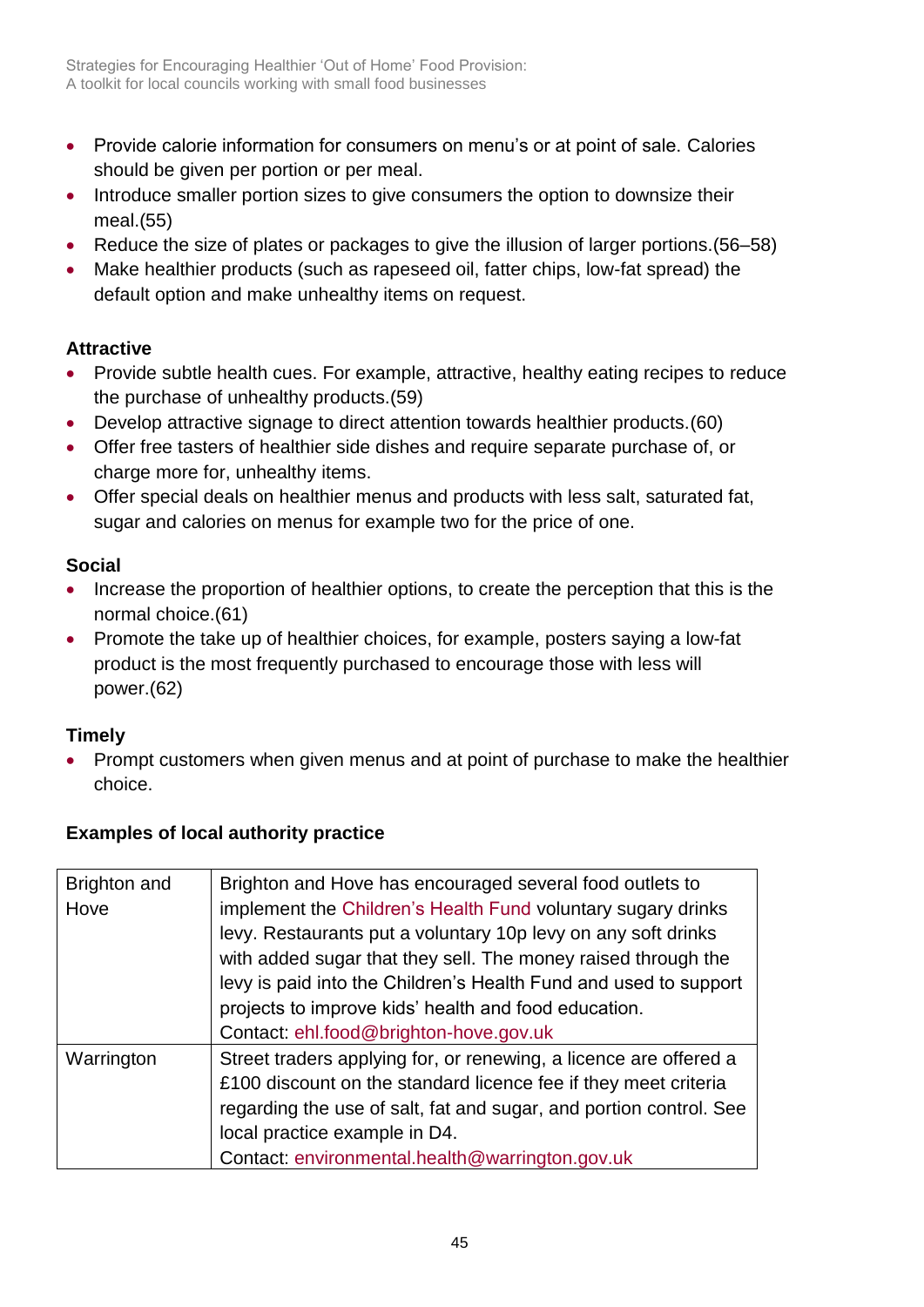#### **Useful guidance and toolkits**

[Key Discoveries,](http://foodpsychology.cornell.edu/discoveries) Food and Brand Lab, Cornell University.

[Smarter Lunchrooms,](http://smarterlunchrooms.org/) Cornell Center for Behavioral Economics in Child Nutrition Program.

[Changing behaviours in public health –](http://www.local.gov.uk/publications/-/journal_content/56/10180/5557157/PUBLICATION) to nudge or to shove? Local Government Association, 2013.

[Behavioural Economics and the Psychology of Fruit and Vegetable Consumption,](http://www.macrothink.org/journal/index.php/jfs/article/view/2014/1755ʺ,ʺBehavioral%20Economics%20and%20the%20Psychology%20of%20Fruit%20and%20Vegetable%20Consumption) Harvard University: Macrothink Institute, 2012.

[EAST: Four simple ways to apply behavioural insights,](http://www.behaviouralinsights.co.uk/publications/east-four-simple-ways-to-apply-behavioural-insights/) The Behavioural Insights Team, 2014.

[Understanding the Behavioural Drivers of Organisational Decision-Making,](http://www.employment-studies.co.uk/resource/understanding-behavioural-drivers-organisational-decision-making) Cabinet Office, 2016.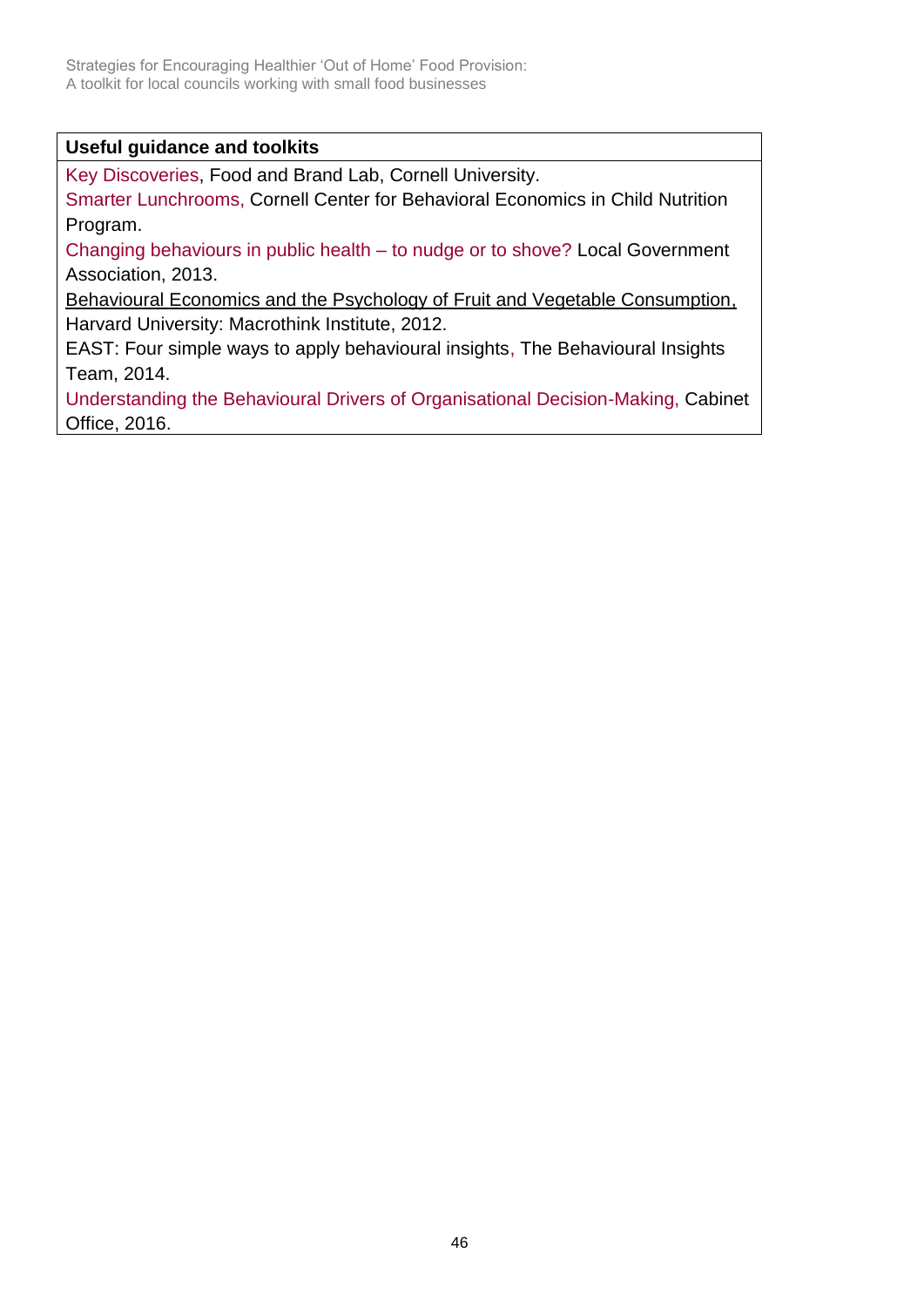Strategies for Encouraging Healthier 'Out of Home' Food Provision: A toolkit for local councils working with small food businesses

## <span id="page-46-0"></span>B5 Working with local schools

This section covers working in partnership with schools.

#### **Key points:**

- **initiatives to improve pupils eating habits need to focus on both the 'in-school' and 'out of school' food environment**
- **the** *[Takeaways Toolkit](http://www.cieh.org/policy/takeaways_toolkit.html)***(63) suggests that schools can adopt a number of policies to encourage pupils to purchase their lunch from the school canteen. These include:**
- **consulting with children on the food offer and school canteen via school nutrition action groups**
- **making the canteen environment more attractive by use of, for example, shorter lunch queues, music and improved decor**
- **adopting cashless systems to speed up food service and remove the need for pupils to be given cash which might be spent outside school on less healthy alternatives**
- **closed gate/onsite policies**
- **offering meal deals, subsidised or free school meals**
- **getting pupils to analyse local food outlet offers and develop and trial healthier, tastier food options, as part of the curriculum, can encourage change in choices**

Children need a healthy balanced diet to support growth and development, and the school environment can have a powerful influence on their eating habits. No other public institution has such uninterrupted and intensive contact with children during their first two decades in life. Children eat at least one, and sometimes more meals there each day. For some, a school lunch is their main meal, providing a critical nutritional safety net.(64)

As well as food provision, the development of a 'whole school approach' around food (that is, the integration of food across the whole school ethos and throughout the curriculum, requiring the active involvement and training of teachers, school food personnel and the wider school workforce, and involving children in decision making through a School Nutrition Action Group (SNAG)) will help to ensure that children receive consistent messages around what constitutes a healthy lifestyle. Compulsory national standards for school food were phased in from 2006, to ensure that schools provide food and meals that are nutritionally balanced to support children's needs. The standards place requirements on the provision of fruit and vegetables, wholegrain foods, fish and water, and restrict less healthy foods high in fat, saturated fat, sugar, or salt.(65) The introduction of compulsory standards for school food made a positive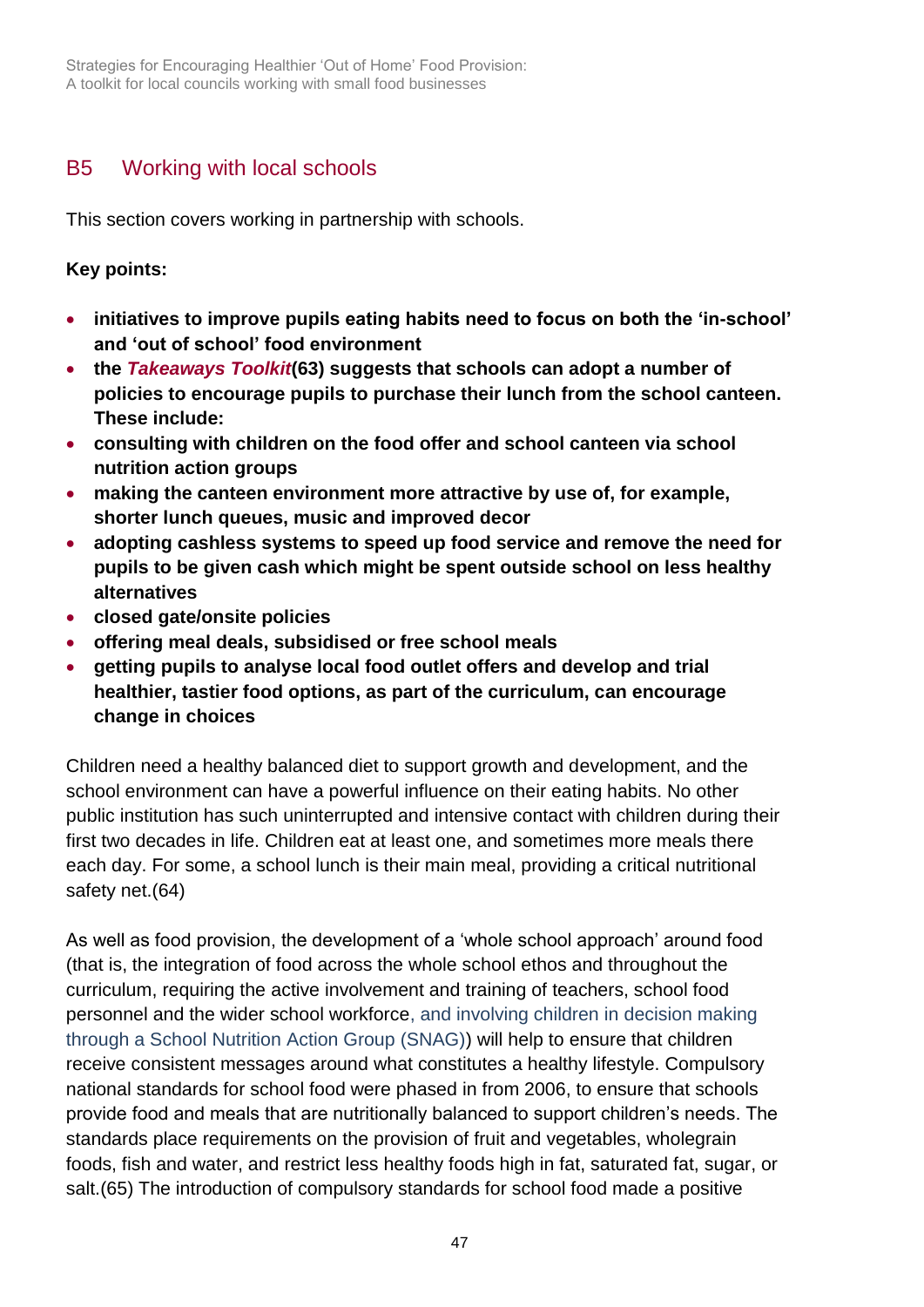impact on the type of food provided, chosen and consumed, in both primary and secondary schools.(66,67)

The last Annual Survey of Take Up of school lunches in England, conducted in 2012, suggests that these are eaten by 46% of primary-school pupils and 40% of secondary school pupils. Most of the remaining pupils bring a packed lunch, although in some secondary schools pupils are allowed off-site at lunchtime.(68)

With a significant proportion of secondary, and even some primary age pupils, choosing to purchase food from nearby outlets, the food environment around schools has an important role to play in encouraging children and young people to eat a healthy diet. There is considerable scope for action. Scottish guidance 'Beyond the School Gate' – Improving food choices in the school community,(69) provides practical advice on how local authorities and schools can work together to positively influence the food environment outside schools to better support children, young people, and the wider community, to make healthier choices.

Some schools are thinking innovatively about ways to encourage children and young people to purchase food in schools to ensure the quality and nutritional content of the food on offer. Action taken has included consulting on and introducing a stay on site policy, providing alternative school food outlets, which mirror but provide healthier versions of the high street offer, or linking up with social enterprises such as Shift Design's Box Chicken project (see below).

As part of the most recent 'Take up' survey, councils were asked about their food policies. Just under half reported that they had a food strategy plan, 21% said that they intended to implement one and a further 20% said they had no strategy. Just 9% of responding councils said they restricted unhealthy food outlets near schools, although a further 12% said that such actions were planned or in discussion. Over half said there were no plans (and one quarter said they did not know)(68) highlighting that there is clear scope for action on this agenda.

The recent publication of the HM Government Childhood Obesity – A Plan for Action<sup>(4)</sup> acknowledges obesity is a complex problem and a long-term, sustainable change in childhood obesity rates will only be achieved through the active engagement of schools. Schools are a vital part of the Government's plan, as they have opportunities to support healthier eating, physical activity and to shape healthy habits. In England, the Healthy Schools Programme, available in some local authorities, could be a conduit for fostering collaboration between local authorities, schools and independent food businesses so they can work together to positively influence the food environment outside schools to better support children, young people, and the wider community, to make healthier choices.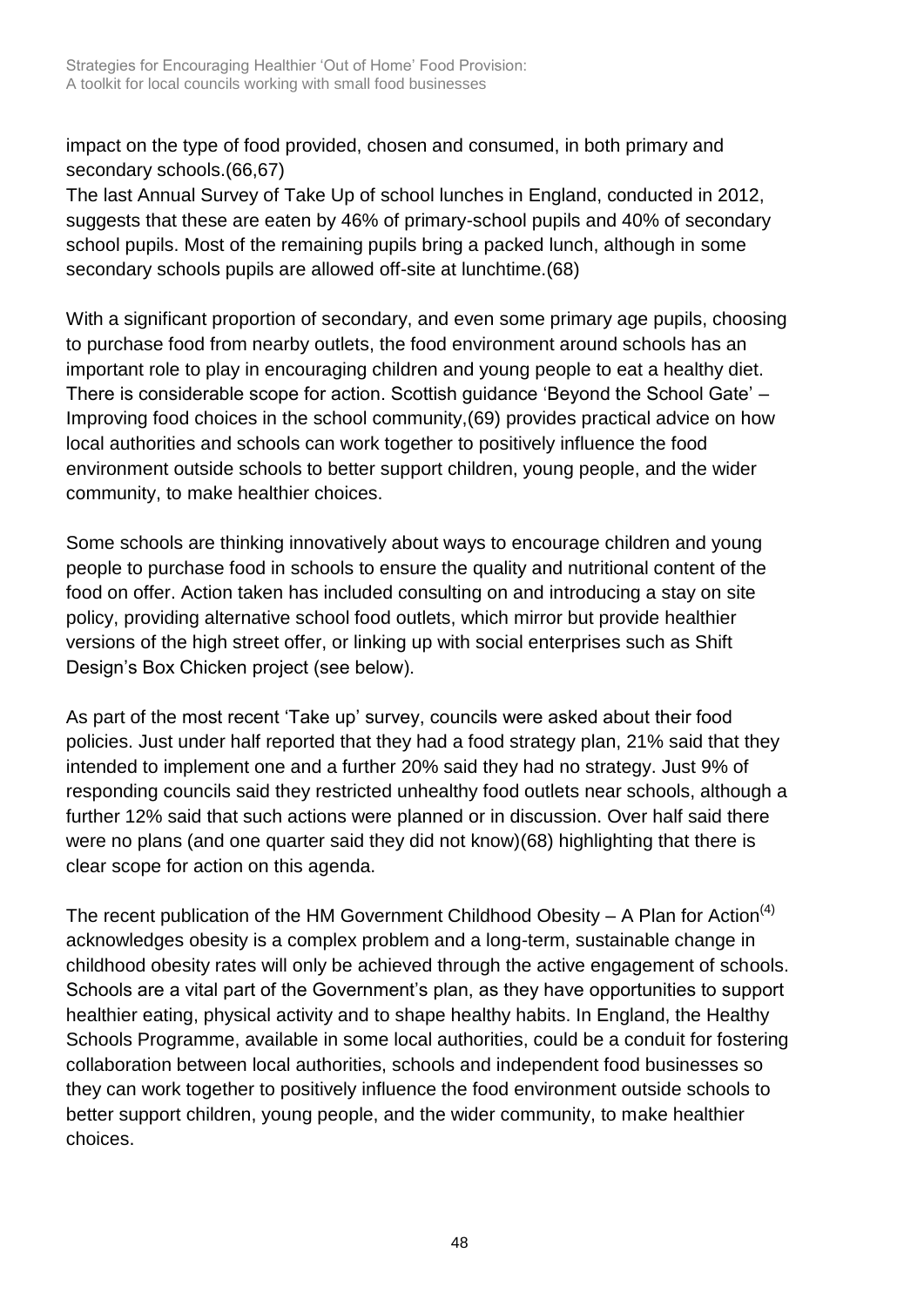## **Examples of local authority practice**

| The London                                 | The London Borough of Islington has worked with outlets within    |  |  |  |
|--------------------------------------------|-------------------------------------------------------------------|--|--|--|
| Borough of                                 | 500m of secondary schools and a significant number have           |  |  |  |
| Islington                                  | signed up to the Healthier Catering Commitment. The work was      |  |  |  |
|                                            | promoted to young people through the Youth Health Forum and       |  |  |  |
|                                            | to school food technology teachers.                               |  |  |  |
|                                            | Contact: commercial.envh@islington.gov.uk                         |  |  |  |
| London Boroughs                            | Shift Design's - Box Chicken project was piloted in these four    |  |  |  |
| of Camden,                                 | London boroughs. It involved a mobile food outlet serving         |  |  |  |
| Hackney,                                   | healthy chicken stew in a box from a site close to schools. A     |  |  |  |
| Newham, and                                | menu, brand, and price (just £2.50 for a meal) was developed      |  |  |  |
| <b>Tower Hamlets</b>                       | that was appealing to young people. For further details see the   |  |  |  |
|                                            | evaluation report available from Shift's website.                 |  |  |  |
|                                            | Contact: hello@shiftdesign.org.uk                                 |  |  |  |
| Sandwell                                   | The planning team stresses the importance of working with         |  |  |  |
|                                            | schools when considering an application for a new takeaway        |  |  |  |
|                                            | outlet. If the schools have healthy eating policies and object to |  |  |  |
|                                            | the opening of new outlets this adds weight to the guidance in    |  |  |  |
|                                            | the councils SPD which is designed to restrict new outlets within |  |  |  |
|                                            | 400m of schools.                                                  |  |  |  |
|                                            | Contact: ldf_planning@sandwell.gov.uk                             |  |  |  |
| West<br><b>Sussex</b>                      | The Sugar reduction project, launched in January 2015, involves   |  |  |  |
| <b>County Council</b>                      | four secondary schools and one further education (FE) college     |  |  |  |
|                                            | who have been working to reduce sugar in school meal provision    |  |  |  |
|                                            | and change school food policy regarding drinks sold in 'tuck      |  |  |  |
|                                            | shops'. Discussions have been held to secure 'buy-in' from the    |  |  |  |
|                                            | school community. Mapping exercises have been undertaken to       |  |  |  |
|                                            | identify the availability of sugar-sweetened beverages (SSBs) on  |  |  |  |
|                                            | journeys to/from school. Focus groups, school debates and a       |  |  |  |
|                                            | whole school survey on sugar consumption on the journey to        |  |  |  |
|                                            | and from school have also been organised, alongside a debate      |  |  |  |
|                                            | in conjunction with the local District Councils Youth Council and |  |  |  |
|                                            | other activities (such as school nurse lesson plans) to raise and |  |  |  |
|                                            | test awareness.                                                   |  |  |  |
|                                            | Contact: catering.advisory.service@westsussex.gov.uk              |  |  |  |
| <b>Useful guidance and toolkits</b>        |                                                                   |  |  |  |
| The Takeaways Toolkit, CIEH and GLA, 2012. |                                                                   |  |  |  |
|                                            |                                                                   |  |  |  |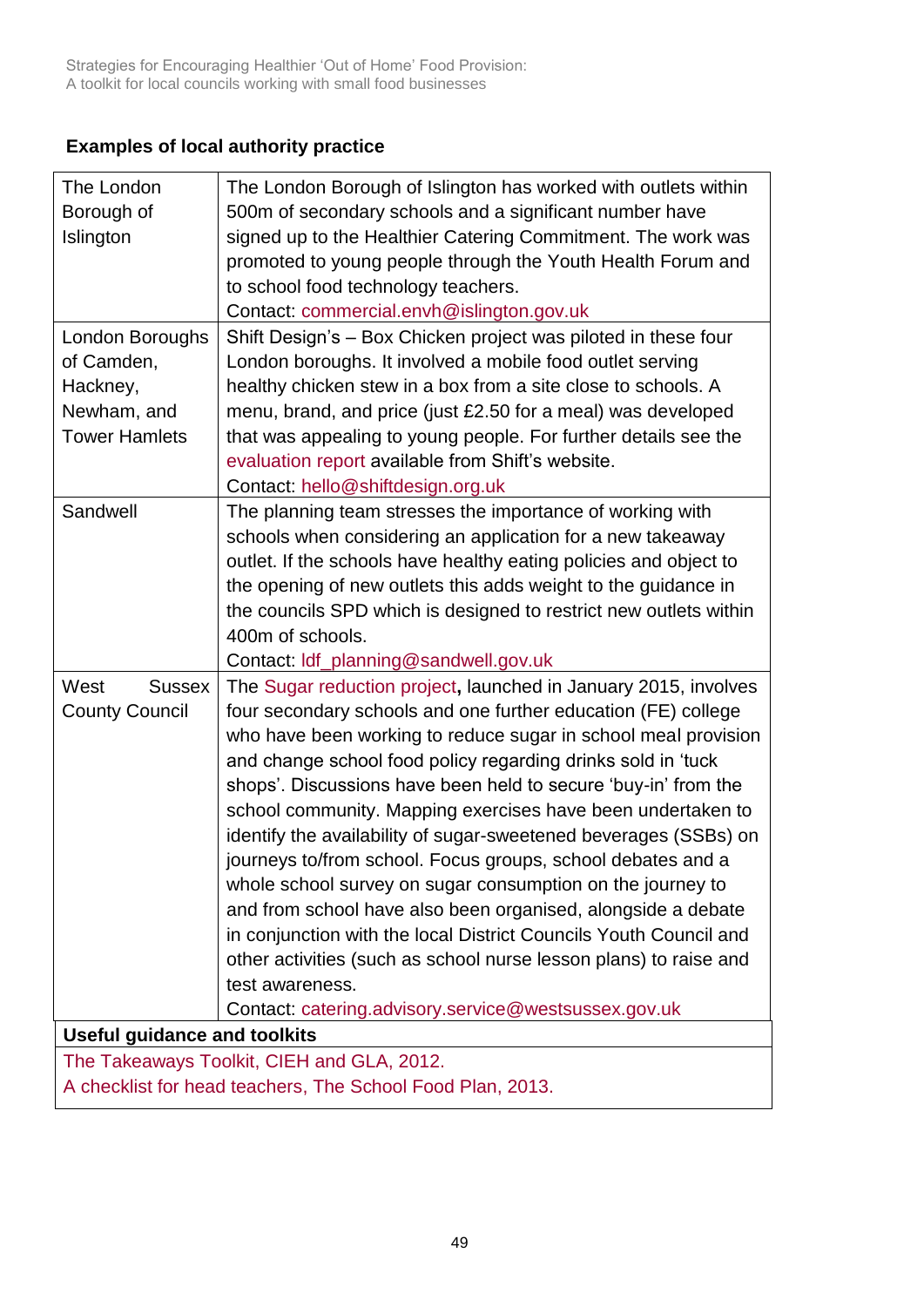Strategies for Encouraging Healthier 'Out of Home' Food Provision: A toolkit for local councils working with small food businesses

## <span id="page-49-0"></span>B6 Working with local communities

This section covers working with local communities on healthier food interventions.

#### **Key points:**

**Involving local communities in improving the out-of-home food environment can increase the pressure for change by:**

- **encouraging demand for healthier options**
- **using food tasting sessions to help convince outlets about demand**
- **encouraging local residents to express views about new hot food takeaway proposals**

Involving local communities in initiatives designed to help local outlets create a healthier food offer can raise awareness of the importance of healthier eating habits and help increase the pressure on outlets to make changes. Outlets are also likely to pay more attention to their customers than local practitioners. Interventions with local outlets can help reinforce the messages of national campaigns such as [Change4LifeSugarSmart](https://www.nhs.uk/change4life-beta/campaigns/sugar-smart/home) and local initiatives, for example, Brighton and Hove's campaign to become a Sugar Smart City.

NICE guidance suggests that public health teams should use community engagement and capacity building methods to identify networks of local people, champions and advocates who have the potential to co-produce action on obesity as part of an integrated health and wellbeing strategy.(23) Strategies that inform and enable communities could increase demand for changes to tackle obesity, while providing information about the effectiveness of interventions, which can increase support for them.(70)

For example, some Afro-Caribbean outlets have reduced the amount of salt used in cooking in response to requests from local customers concerned about the increased risk of high blood pressure in their community.(14)

In the East Midlands the Eat In Eat Out Healthy initiative with Indian restaurants ran tasting sessions to convince outlets that their customers liked the new healthier recipes developed.(71)

Community campaigns against the opening of new hot food takeaways have also influenced local authority planning decisions and have added to the evidence needed to uphold decisions at appeal.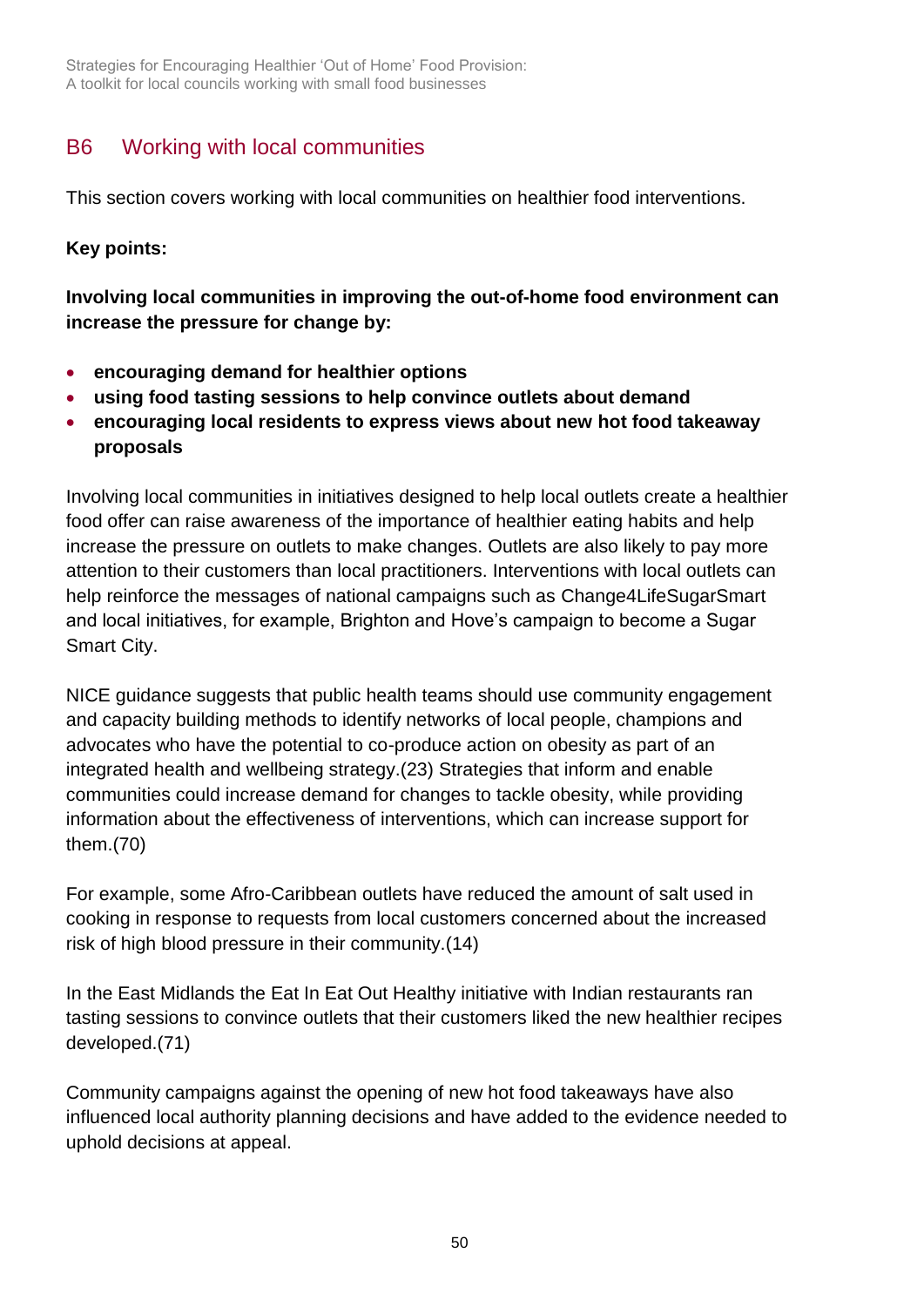Similarly, Sandwell Council's mapping of its food system has led to a number of recommendations about how food outlets could be developed and supported to deliver outcomes meeting economic, health, anti-poverty and sustainability priorities.(72) Proposals included reduced rents for market stalls offering fruit and vegetables to increase access for low-income residents. Such initiatives can also be used to provide new employment opportunities.

### **Examples of local authority practice**

| <b>Brighton and</b> | <b>Sugar Smart City Brighton and Hove</b>                          |
|---------------------|--------------------------------------------------------------------|
| Hove                | Sugar Smart City is a joint initiative from Brighton and Hove City |
|                     | Council, Brighton and Hove Food Partnership and the Jamie          |
|                     | Oliver Food Foundation that aims to raise awareness of, and        |
|                     | tackle, high sugar intake. The first stage of the campaign was a   |
|                     | city-wide debate asking residents whether, and how, action on      |
|                     | sugar should be taken. Since then, schools, outlets and venues     |
|                     | have been invited to take a range of actions to reduce sugar in    |
|                     | their setting.                                                     |
|                     | Contact: ehl.food@brighton-hove.gov.uk                             |
| Cambridgeshire      | The Healthier Options Awards Scheme encourages local people        |
|                     | to become Healthier Options ambassadors and leave postcards        |
|                     | at outlets promoting the scheme. They are also asked to take       |
|                     | pictures and tweet about the places they would like to see offer   |
|                     | healthier options.                                                 |
|                     | Contact: info@healthier-options.org.uk                             |

#### **Useful guidance and toolkits**

[Obesity: working with local communities, N](https://www.nice.org.uk/guidance/ph42)ICE, 2012.

A guide [to community-centred approaches for health and wellbeing,](https://www.gov.uk/government/publications/health-and-wellbeing-a-guide-to-community-centred-approaches) PHE, 2015.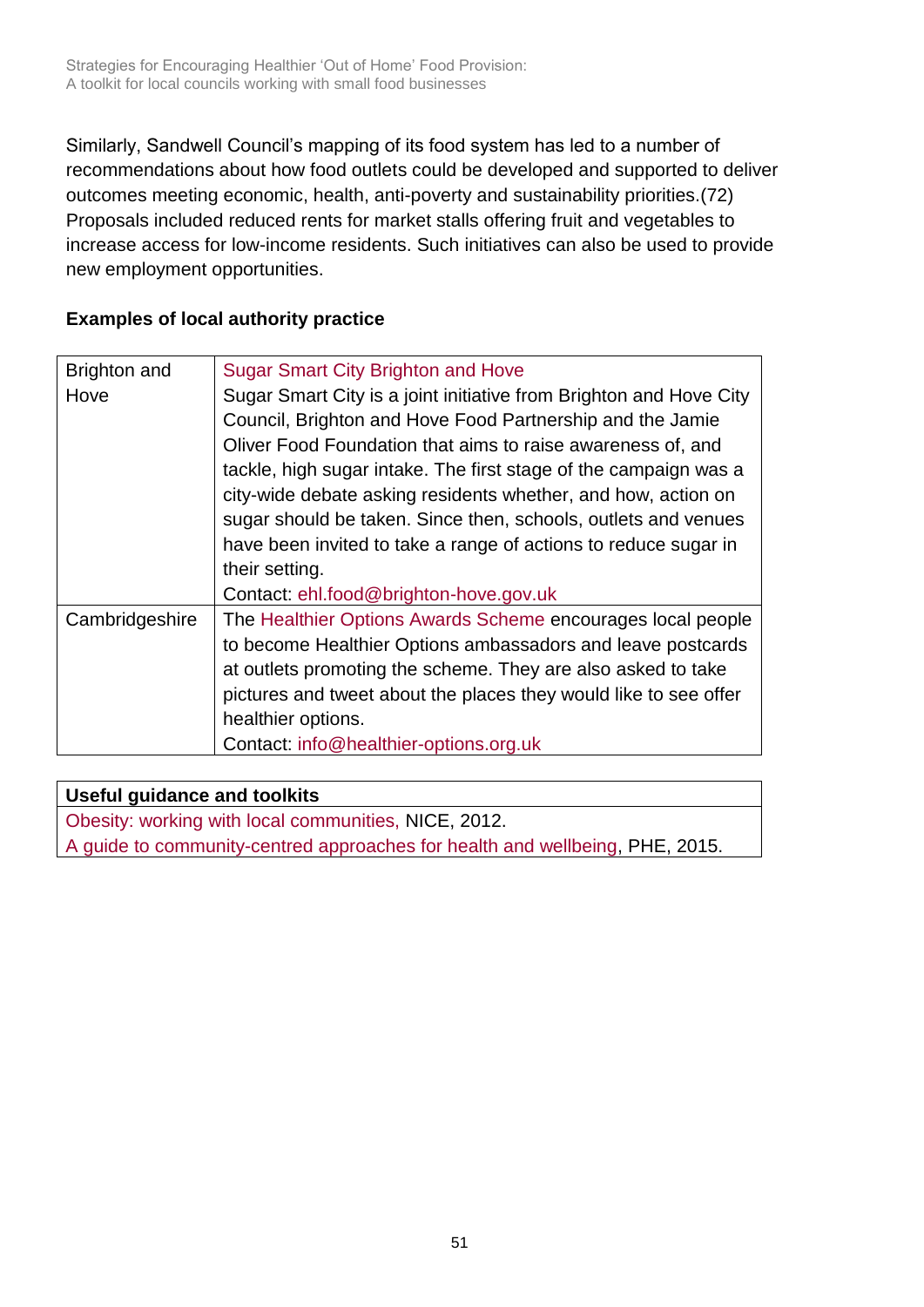# <span id="page-51-0"></span>B7 Working with the supply chain to encourage healthier procurement

This section covers working with the supply chain to increase the supply of and demand for healthier product options.

### **Key points:**

- **food outlets are often tied into deals with suppliers or are reliant on what suppliers sell making it difficult for them to offer healthier options.**
- **partnerships between local councils and suppliers have led to important changes in some areas including persuading suppliers to:** 
	- o **reduce the price differential between healthier and less healthy products**
	- o **provide discounts on healthier products to outlets signed up to the local healthier catering scheme**
	- o **reformulate products and front of pack labelling to encourage the use of less salt**
- **local councils can use their leasing and purchasing powers to influence the nature of the food supplied to outlets and vending machines on council owned premises**

Suppliers may charge more for healthier products and may not offer them in the smaller sizes that many local outlets require. Working with local suppliers on these issues can make it easier to purchase healthier products. Initiatives in London and the North East have shown that it is possible to persuade suppliers to alter their pricing strategies, to market healthier products more prominently, and undertake product reformulation.

Local councils can also use their procurement powers to influence the provision of healthier food and drinks offered by local outlets. [Government Buying Standards for](https://www.gov.uk/government/uploads/system/uploads/attachment_data/file/595129/Healthier_and_more_suistainable_GBSF_checklist.pdf)  [Food and Catering services](https://www.gov.uk/government/uploads/system/uploads/attachment_data/file/595129/Healthier_and_more_suistainable_GBSF_checklist.pdf) (GBSF), which are recommended across the wider public sector, set out clear nutrition-related standards for those involved in procurement. Local authorities could add a clause to their contracts requiring outlets to adhere to standards such as these, or the local healthier catering scheme. Birmingham, for example, has introduced a food standard for commissioned catering services. Other local authorities are using their leasing and licencing powers to do this with caterers operating on council premises. PHE have a range of guidance and tools to support those who must, or choose to adopt, GBSF – including a tool for commissioners.

More detailed information on leasing and licensing can be found in [section B1.](#page-32-1)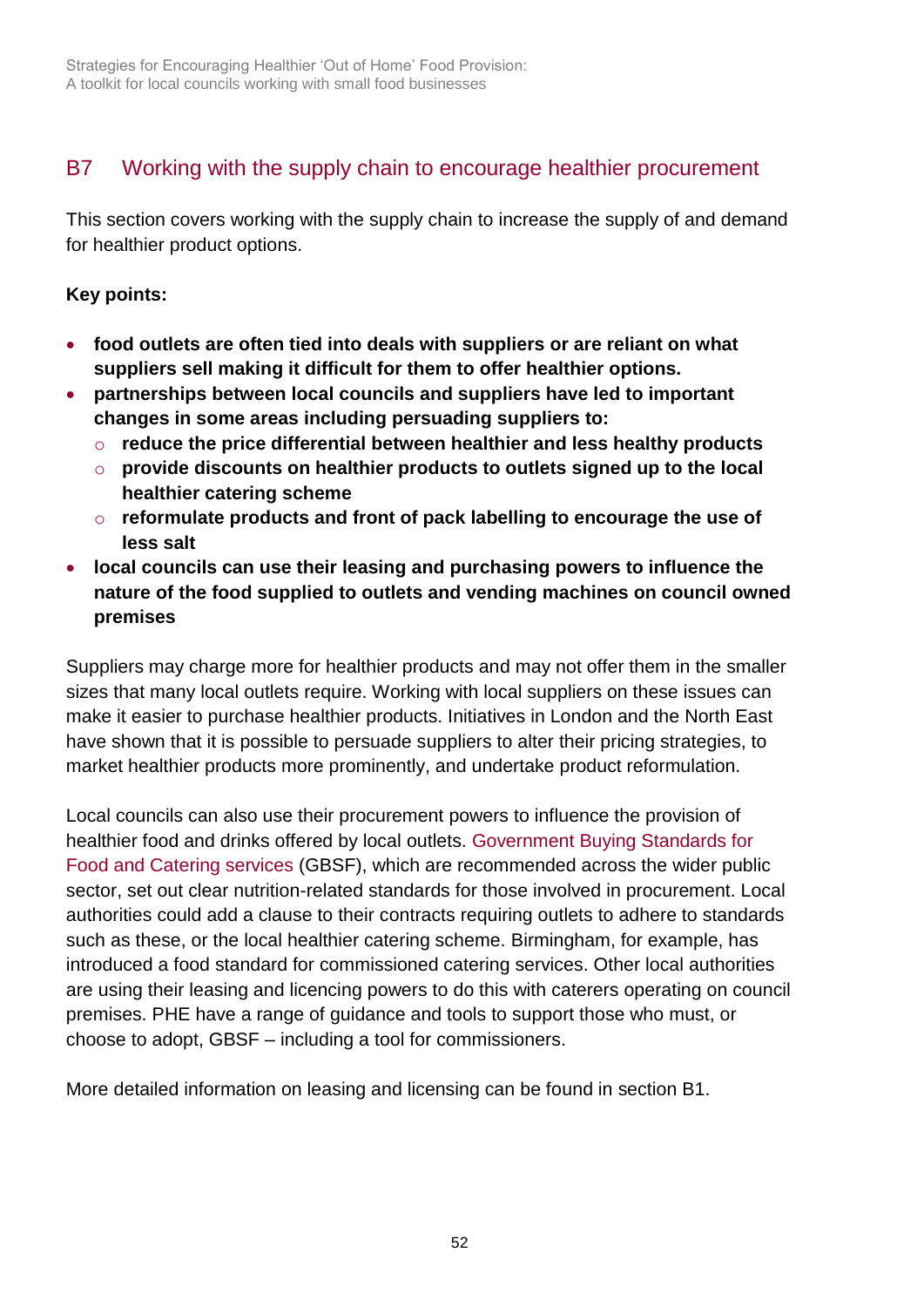### **Examples of local authority practice**

| Birmingham      | The council has a food standard for contracted services which          |  |  |  |  |
|-----------------|------------------------------------------------------------------------|--|--|--|--|
|                 | requires minimum health and hygiene standards and provision of         |  |  |  |  |
|                 | healthy options.                                                       |  |  |  |  |
|                 | Contact eh@birmingham.gov.uk or                                        |  |  |  |  |
|                 | janet.bradley@birmingham.gov.uk                                        |  |  |  |  |
| <b>Brighton</b> | The council has established a Good Food Procurement Group for all      |  |  |  |  |
| and Hove        | major public sector food purchasers in the area to collectively        |  |  |  |  |
|                 | promote the procurement of sustainable and healthy food. The           |  |  |  |  |
|                 | minimum buying standards for all public sector food purchases are      |  |  |  |  |
|                 | set to be the equivalent of the Bronze Food for Life Catering Mark     |  |  |  |  |
|                 | standards                                                              |  |  |  |  |
|                 | Contact: info@bhfood.org.uk                                            |  |  |  |  |
| London          | The Healthier Catering Commitment (HCC) network is working with        |  |  |  |  |
|                 | JJ Food Supplies – the major supplier to fast food outlets in the      |  |  |  |  |
|                 | capital and much of the south east. This has led to JJs highlighting   |  |  |  |  |
|                 | healthier products in a special brochure and on their website; pricing |  |  |  |  |
|                 | healthier options at a similar or the same price as less healthy       |  |  |  |  |
|                 | options, and offering outlets with HCC 10% discount on healthier       |  |  |  |  |
|                 | options for three months.                                              |  |  |  |  |
|                 | Contact: health@royalgreenwich.gov.uk                                  |  |  |  |  |
|                 | See local practice example in Annexe D4                                |  |  |  |  |
| Newcastle       | Staff from Newcastle University are working on portion control with a  |  |  |  |  |
|                 | major fish and chip shop supplier                                      |  |  |  |  |
|                 | Contact: ashley.adamson@ncl.ac.uk                                      |  |  |  |  |
| Warrington      | Local council staff have been working with local manufacturers on      |  |  |  |  |
|                 | reformulation and front-of-pack labelling. This has included changing  |  |  |  |  |
|                 | instructions on pasta packaging to remove the need to add salt to      |  |  |  |  |
|                 | cooking water. The manufacturer also checked the rest of their range   |  |  |  |  |
|                 | for other similar, easy-to-make changes.                               |  |  |  |  |
|                 | Contact: environmental.health@warrington.gov.uk                        |  |  |  |  |

#### **Useful guidance and toolkits**

[Healthier Food Procurement, L](http://www.local.gov.uk/publications/-/journal_content/56/10180/7931587/PUBLICATION)GA, 2016.

[Government Buying Standards for Food & Catering Services Nutrition Criteria](https://www.gov.uk/government/publications/sustainable-procurement-the-gbs-for-food-and-catering-services)  [\(GBSF\),](https://www.gov.uk/government/publications/sustainable-procurement-the-gbs-for-food-and-catering-services) 

Defra, 2014.

[Healthier and more sustainable catering guidance and supporting tools,](https://www.gov.uk/government/publications/healthier-and-more-sustainable-catering-a-toolkit-for-serving-food-to-adults) PHE, 2017 Healthier catering guidance for different types of businesses, Public Health England, 2016

[Food for Life Catering Mark Standards,](https://www.soilassociation.org/certification/the-food-for-life-catering-mark/) Soil Association.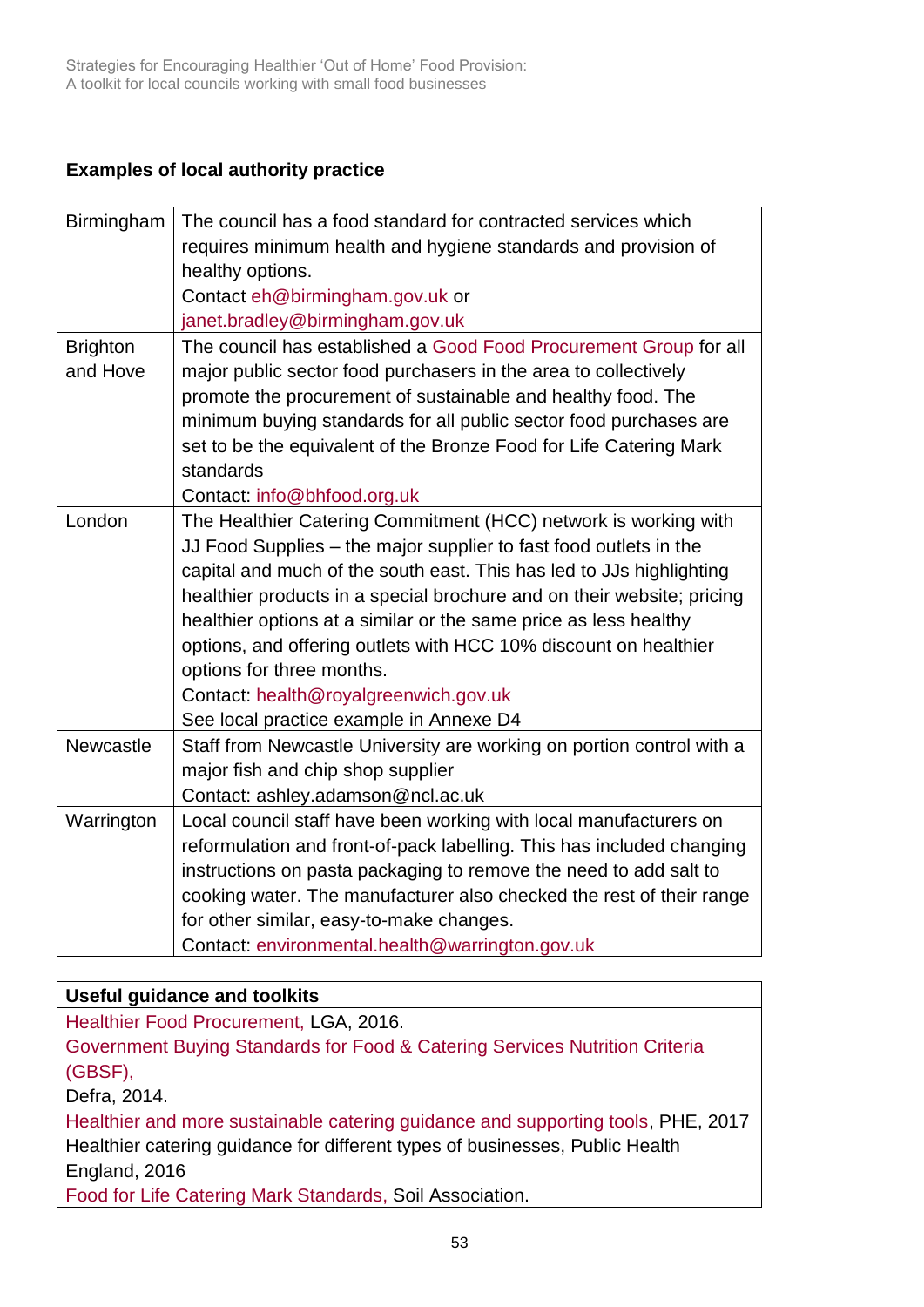## <span id="page-53-0"></span>B8 Whole systems approaches

This section covers the whole systems approach to tackling obesity.

NOTE: Tackling an unhealthy food environment is just one part of a whole systems approach. This toolkit, though only focused on food outside the home, will support that broader approach.

#### **Key points:**

- **single interventions are likely to have limited impact in tackling obesity – a comprehensive, systematic programme of multiple interventions (a whole systems approach) will have greater effect**
- **whole systems approaches need to involve wide ranging partnerships**

It is recognised that individual interventions designed to tackle obesity are likely to have limited impact as obesity is such a complex problem. The Foresight Obesity Report (2007) argued that tackling obesity effectively requires a whole systems approach, where a range of measures focus on individuals, social and other systems.

NICE(73) has suggested that such an approach should incorporate ten core features:

- explicit recognition of the public health system
- capacity building
- **•** encouragement of local creativity and/or innovation
- developing working relationships
- community engagement
- enhancing communication
- embeddedness of policy and action
- robustness and sustainability
- facilitative leadership
- monitoring and evaluation

In October 2015, PHE, working with the LGA and the Association of Directors of Public Health launched a three-year research programme to pilot a 'whole systems approach'. Leeds Beckett University (LBU) was commissioned to lead this work.

The whole systems obesity programme is focused on close collaboration with local councils to understand the realities and practicalities for local authorities, so that outputs are as relevant and supportive as possible. The programme is liaising with local councils through several routes, but one of the most important will be working closely with a number of local authorities, including Durham County Council, Gloucestershire County Council, London Borough of Lewisham and North Kesteven District Council. This collaboration will explore what can be done over the short, medium and long term.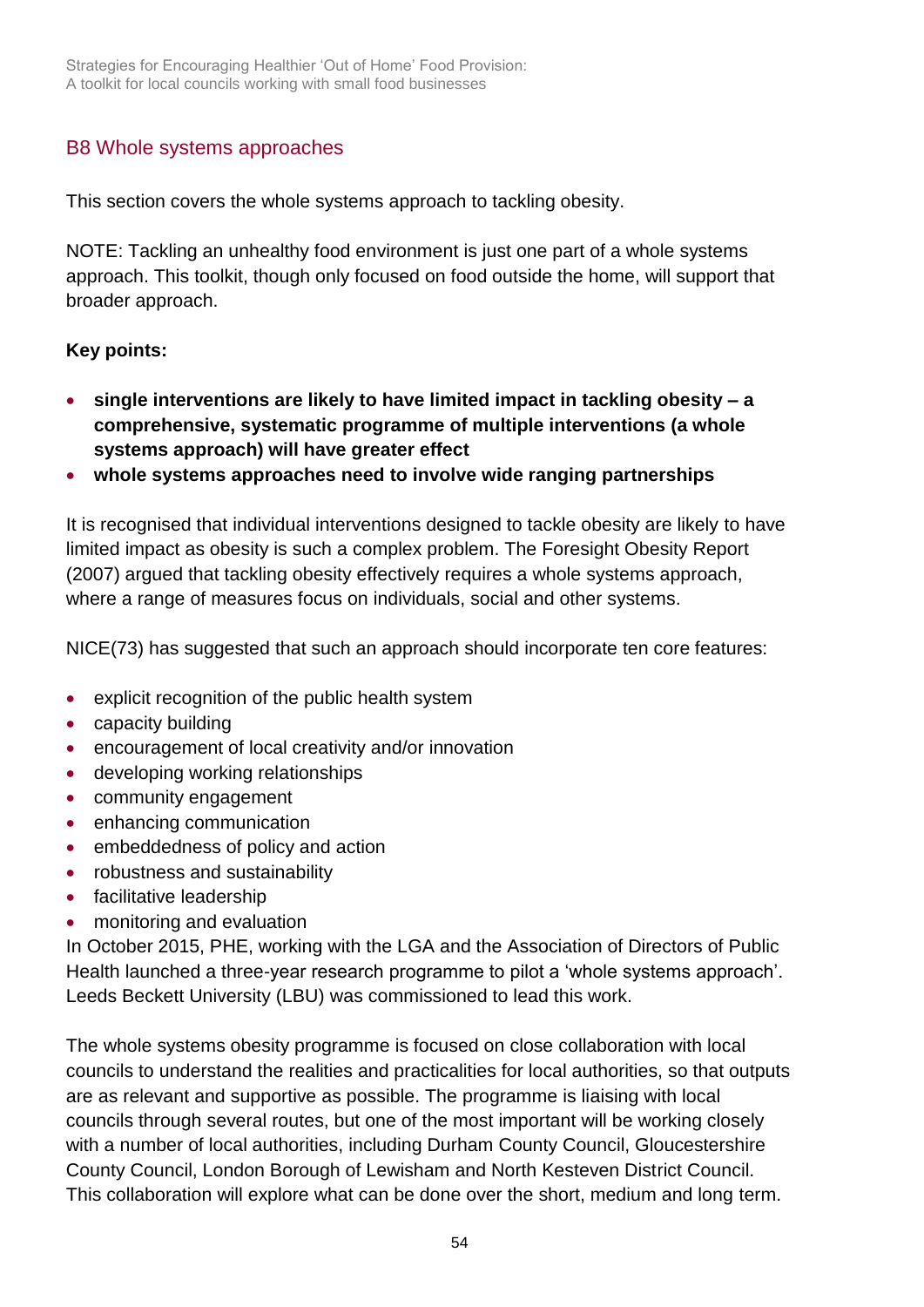The core objectives of the programme are to explore:

- how the findings from the Foresight report can be transformed into a local 'whole systems approach' to tackle obesity
- what a whole systems approach means in practice for local councils
- what support local authorities require to create a whole systems approach

Outputs will include:

- development of an understanding of what a whole systems approach looks like and how it can be created for example a Route Map to turn 'what" into "how"
- a set of strategies, actions or approaches for local council action
- transferable learning, tools and guides to support a local council whole systems approach to tackling obesity

Further details are available from the [programme website](http://www.leedsbeckett.ac.uk/wholesystemsobesity/) where it is also possible to sign up to the community of learning that has been created.

#### **Useful guidance and toolkits**

[Obesity: working with local communities,](https://www.nice.org.uk/guidance/ph42) NICE, 2012. [Cardiovascular disease prevention,](https://www.nice.org.uk/guidance/ph25) NICE, 2010.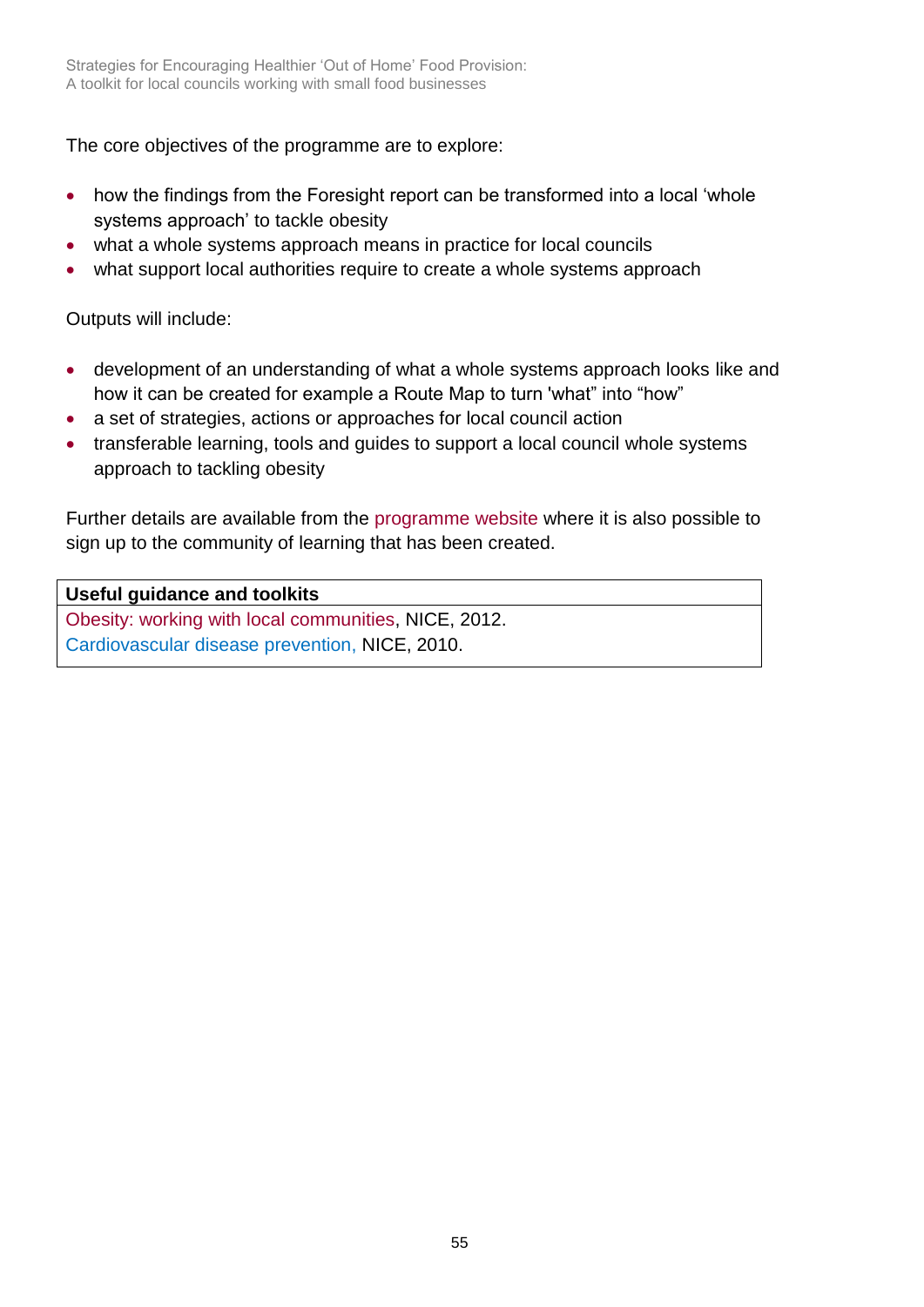Strategies for Encouraging Healthier 'Out of Home' Food Provision: A toolkit for local councils working with small food businesses

# <span id="page-55-0"></span>C Monitoring and evaluation

This section provides information on monitoring and evaluation.

#### **Key points:**

- **evaluations are required to measure the extent to which objectives have been met and establish the impacts of the intervention**
- **evaluation design needs to be appropriate to the intervention, the standard of evidence required, and the resources available**
- **a mixed methods approach that captures both quantitative and qualitative' data is likely to work best**
- **evaluations should include assessment/measurement of baseline data, outputs, outcomes and impact, as well as value for money**
- **beyond evaluation of an intervention there should also be elements of reflective learning to help inform future activities**

Monitoring and evaluation should be an integral part of any intervention and should provide information on the effectiveness of the intervention in achieving its objectives, and its value for money.

The design of the evaluation should take account of the:

- aims and objectives of the intervention
- group or population to be targeted
- mechanisms through which the objectives will be achieved
- feasible evaluation models taking into account available resources and the ease with which data can be collected

It is a good idea to spend some time developing a clear logic model. This helps develop thinking on how and why an intervention should work (the Theory of Change). This divides the data to be measured into:

## **Inputs – Activities – Outputs – Interim outcomes – Final outcomes/impact**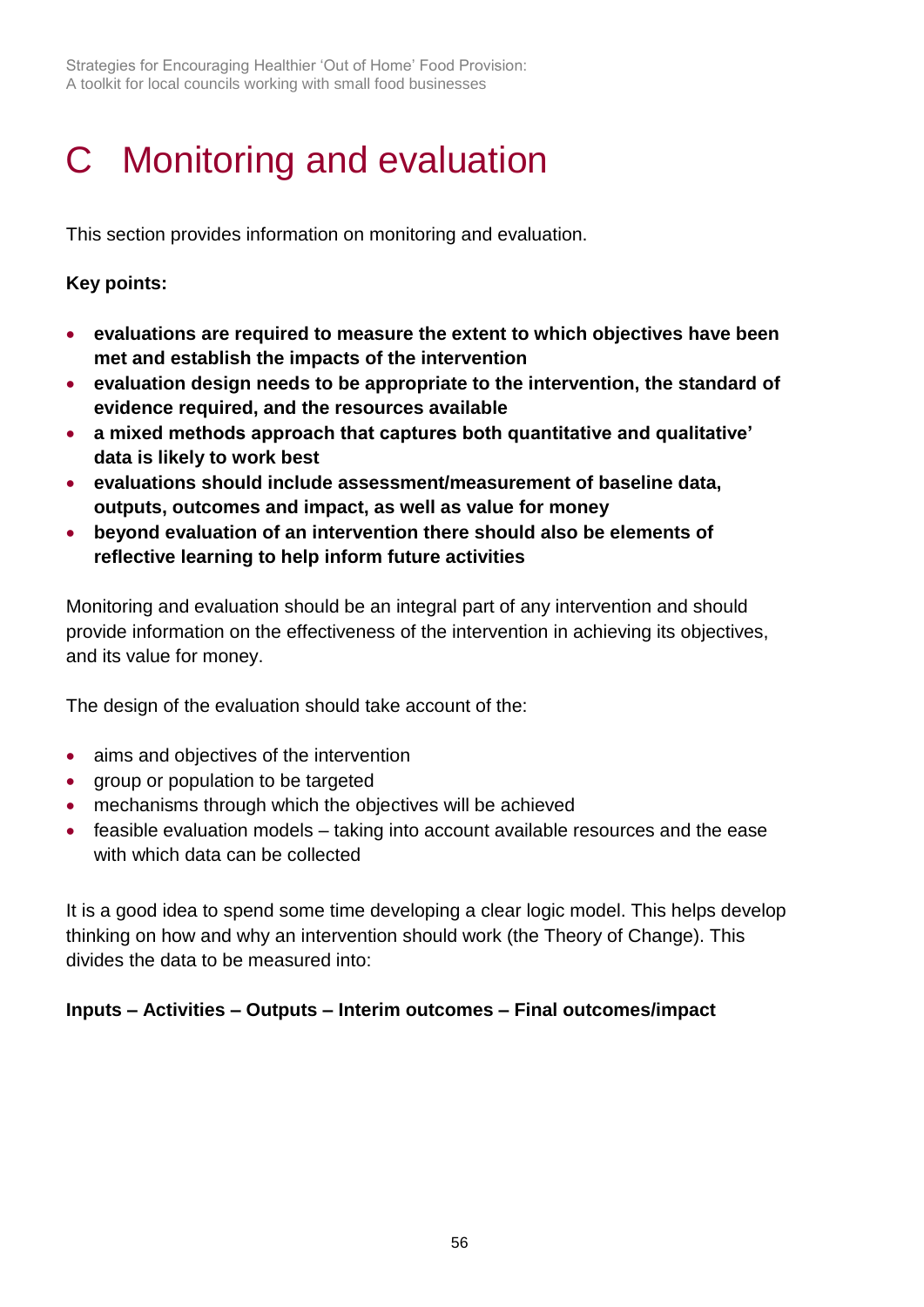An example of a logic model developed for two different types of interventions is shown below:

| <b>Intervention</b> | <b>Inputs</b> | <b>Activities</b> | <b>Outputs</b> | <b>Interim</b> | <b>Final</b> |
|---------------------|---------------|-------------------|----------------|----------------|--------------|
|                     |               |                   |                | outcomes       | outcomes/    |
|                     |               |                   |                |                | impact       |
| <b>SPD to limit</b> | Staff time    | Gathering         | Number of A5   | Change in      | Stable (or   |
| growth in           | to develop    | research          | planning       | number of      | reduced)     |
| hot food            | policy        | evidence          | applications   | A <sub>5</sub> | number of    |
| takeaways           |               | Developme         | and number     | applications   | A5 outlets   |
| (A5 outlets)        |               | nt of SPD         | turned down    |                |              |
|                     |               | document          |                |                |              |
| <b>Healthier</b>    | Staff time    | Healthier         | Number of      | Change in      | Reduction    |
| <b>Catering</b>     | to develop,   | catering          | outlets signed | number of      | in salt      |
| award               | promote,      | scheme            | $up$ (by       | healthier      | sugar and    |
| scheme              | administer    | actively          | type/area)     | meals sold     | fat          |
|                     | and           | promoted to       | Number of      | Impact on      | consumpti    |
|                     | monitor       | group of          | changes        | outlets        | on by        |
|                     | scheme        | outlets by        | made by        | profits        | consumers    |
|                     | Marketing     | public            | each outlets   | Change in      | Number of    |
|                     | material      | health team.      | Comparison     | customers      | award        |
|                     |               | Existing          | with similar   | purchasing     | holders      |
|                     |               | award             | outlets not    | patterns       | increased    |
|                     |               | holders           | signing up to  |                |              |
|                     |               | supported to      | the scheme     |                |              |
|                     |               | retain award      |                |                |              |

Evaluations can be undertaken at a number of different levels ranging from just reporting outputs (that is the number of participants) to more rigorous schemes which include control and comparison groups and attempt to measure causality and the impact on health. For a further information see the [Nesta Standards of Evidence.](http://www.nesta.org.uk/publications/nesta-standards-evidence)

NICE (2012) recommends that sufficient resources are set aside for planning, monitoring and evaluation – 10% of project budgets is suggested. Monitoring and evaluation needs to consider the impact of strategies, policies and activities on inequalities in obesity and related health issues. Evaluations should include baseline data collection, measure value for money and should encourage a reflective learning approach. Good evaluation will help build the evidence base and enable new toolkit users to learn from the experience of others.

Data collection methodologies and models will vary depending on the nature of the intervention and the expertise and resources available.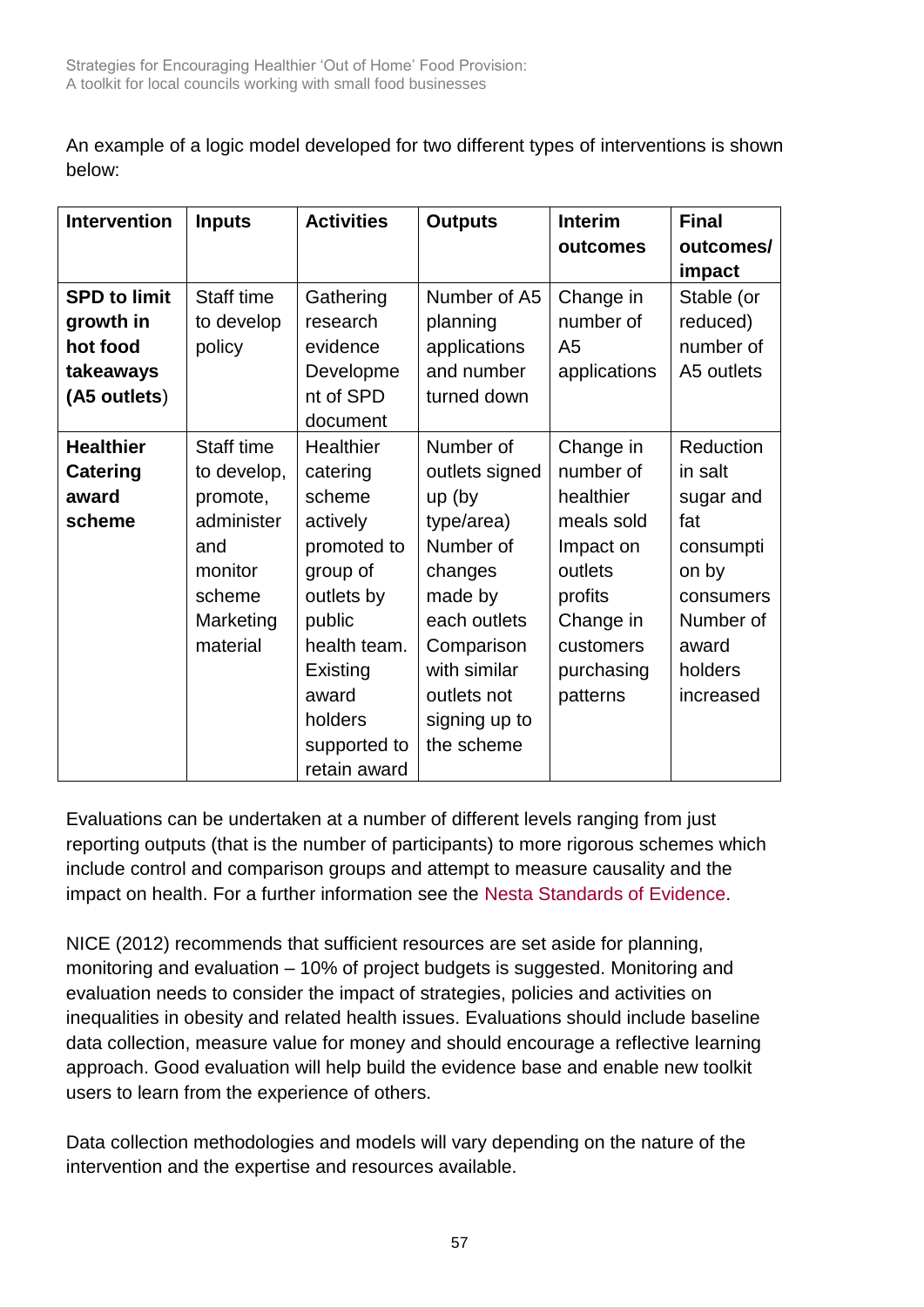There are numerous toolkits to assist in evaluation design however, there may also be expertise available, such as through a local university. For example, Surrey County Council commissioned the University of Surrey to undertake an evaluation of the *Eat Out Eat Well* scheme(47) in 2009 and Redcar and Cleveland Council is working with Newcastle University to evaluate behaviour change approaches incorporated into its outlets healthier catering training sessions.

#### **Useful guidance and toolkits**

[PHE Weight Management Economic Assessment Tool,](https://www.noo.org.uk/visualisation) PHE, 2016. [Introduction to Evaluation for Local Authorities,](https://www.food.gov.uk/enforcement/enforcetrainfund/local-authority-evaluation) Food Standards Agency, 2015. [Evaluation of weight management, physical activity and dietary interventions: an](http://www.noo.org.uk/core/eval_guidance)  [introductory guide,](http://www.noo.org.uk/core/eval_guidance) PHE, 2015.

[Standard Evaluation Framework for dietary interventions,](https://www.noo.org.uk/core/frameworks/SEF_Diet) PHE, 2012.

[Obesity: working with local communities, N](https://www.nice.org.uk/guidance/ph42)ICE, 2012.

[Guidance on Evaluating the Impact of Interventions on Business, D](https://www.gov.uk/government/publications/impact-evaluation-guidance-for-business)epartment for Business Innovation and Skills (BiS), 2011.

[Logic Model Development Guide,](https://www.wkkf.org/resource-directory/resource/2006/02/wk-kellogg-foundation-logic-model-development-guide) WK Kellogg Foundation, 2006.

[Developing and evaluating complex interventions: new guidance,](http://www.mrc.ac.uk/search-results/?keywords=Developing%20and%20evaluating%20complex%20interventions&page=1&perPage=10&sortBy=_score&sortDirection=desc&category=&selectedYear=&contenttype=§ion=) Medical Research Council, 2016.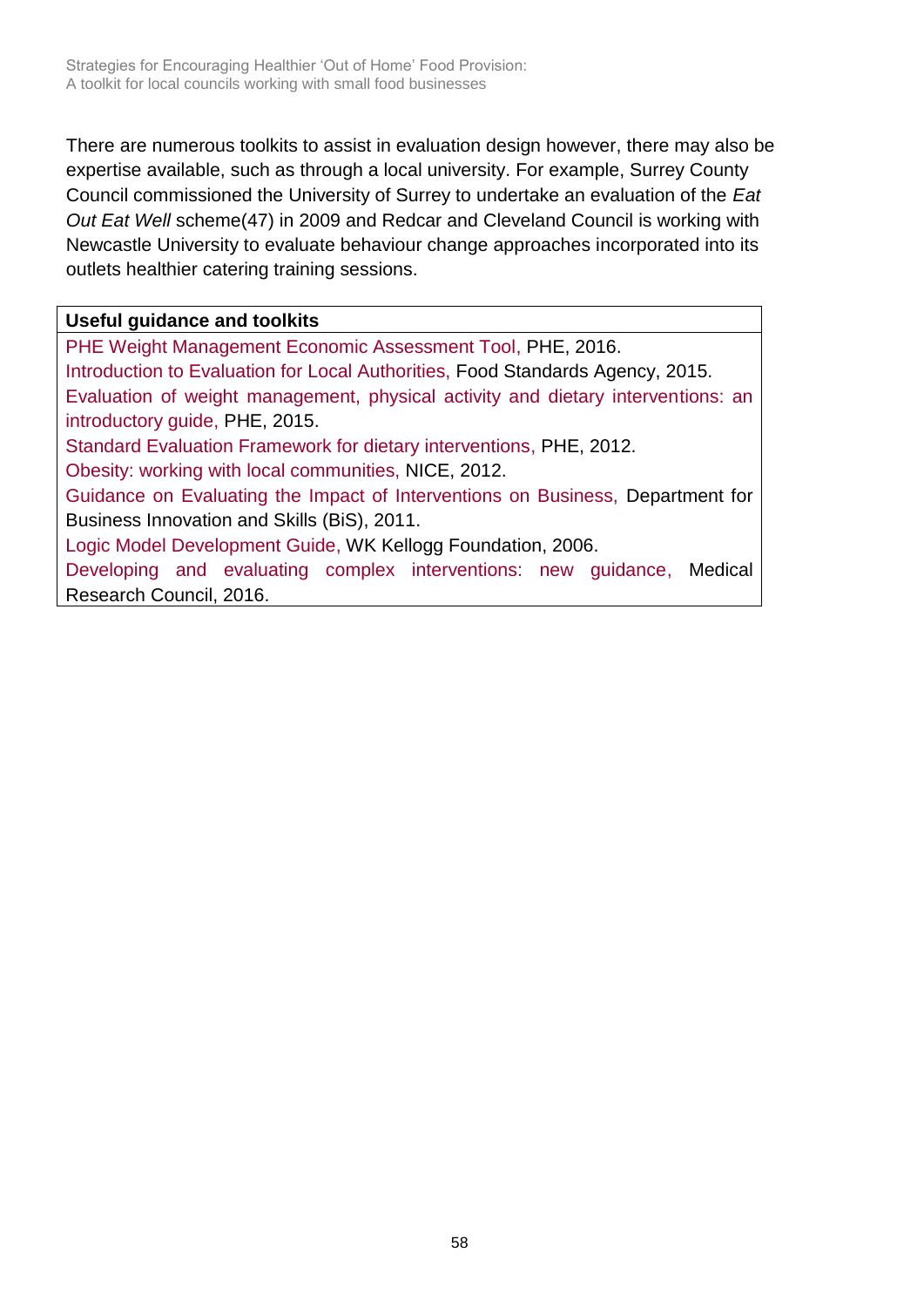# <span id="page-58-0"></span>**References**

- 1. Health and Social Care Information Centre. National Child Measurement Programme England, 2014-15 [NS] [Internet]. 2015 Nov. Available from: http://www.hscic.gov.uk/catalogue/PUB19109/nati-chil-meas-prog-eng-2014-2015-rep.pdf
- 2. World Health Organisation. Report of the Commission on Ending Childhood Obesity [Internet]. World Health Organisation; 2016. Available from: http://www.who.int/end-childhoodobesity/publications/echo-report/en/
- 3. Committee on the Rights of the Child. General comment No. 15 on the right of the child to the enjoyment of the highest attainable standard of health. 2013 p. (art. 24), para 47; CRC/C/GC/15.
- 4. Department of Health. Childhood obesity: a plan for action Publications GOV.UK [Internet]. 2016 [cited 2016 Aug 31]. Available from: https://www.gov.uk/government/publications/childhoodobesity-a-plan-for-action
- 5. Government Office for Science. Tackling obesities: future choices project report (2nd edition) [Internet]. [cited 2016 Mar 4]. Available from: https://www.gov.uk/government/publications/reducing-obesity-future-choices
- 6. Jaworowska A, Blackham T, Stevenson L, Davies IG. Determination of salt content in hot takeaway meals in the United Kingdom. Appetite. 2012 Oct;59(2):517–22.
- 7. Lake AA, Burgoine T, Stamp E, Grieve R. The foodscape: classification and field validation of secondary data sources across urban/rural and socio-economic classifications in England. Int J Behav Nutr Phys Act. 2012;9:37.
- 8. Fraser LK, Edwards KL, Cade J, Clarke GP. The Geography of Fast Food Outlets: A Review. Int J Environ Res Public Health. 2010 May;7(5):2290–308.
- 9. Burgoine T, Forouhi NG, Griffin SJ, Wareham NJ, Monsivais P. Associations between exposure to takeaway food outlets, takeaway food consumption, and body weight in Cambridgeshire, UK: population based, cross sectional study. BMJ. 2014 Mar 13;348:g1464.
- 10. Burgoine T, Forouhi NG, Griffin SJ, Brage S, Wareham NJ, Monsivais P. Does neighborhood fast-food outlet exposure amplify inequalities in diet and obesity? A cross sectional study. 2016 [cited 2016 Jul 4]; Available from: https://www.repository.cam.ac.uk/handle/1810/254929
- 11. Burgoine T, Harrison F. Comparing the accuracy of two secondary food environment data sources in the UK across socio-economic and urban/rural divides. Int J Health Geogr. 2013;12:2.
- 12. Estrade M, Dick S, Crawford F, Jepson R, Ellaway A, McNeill G. A qualitative study of independent fast food vendors near secondary schools in disadvantaged Scottish neighbourhoods. BMC Public Health. 2014;14:793.
- 13. Bagwell S. The Role of Independent Fast-Food Outlets in Obesogenic Environments: A Case Study of East London in the UK. Environ Plan A. 2011 Sep 1;43(9):2217–36.
- 14. Bagwell, S. Encouraging healthier takeaways in low income communities. Cities Institute, London Metropolitan University; 2014.
- 15. Collins B. Food hygiene, deprivation, types of premises and rates of gastrointestinal illnesses in the UK. Public Health Nutr. 2015 Jan;18(01):160–166.
- 16. Nowak M, Jeanes Y, Reeves S. The food environment in leisure centres and health clubs: how appropriate is it for children? Nutr Food Sci. 2012 Sep 5;42(5):307–14.
- 17. Public Health England. Obesity and the environment briefing: regulating the growth of fast food outlets - Publications - GOV.UK [Internet]. 2014 [cited 2016 Aug 31]. Available from: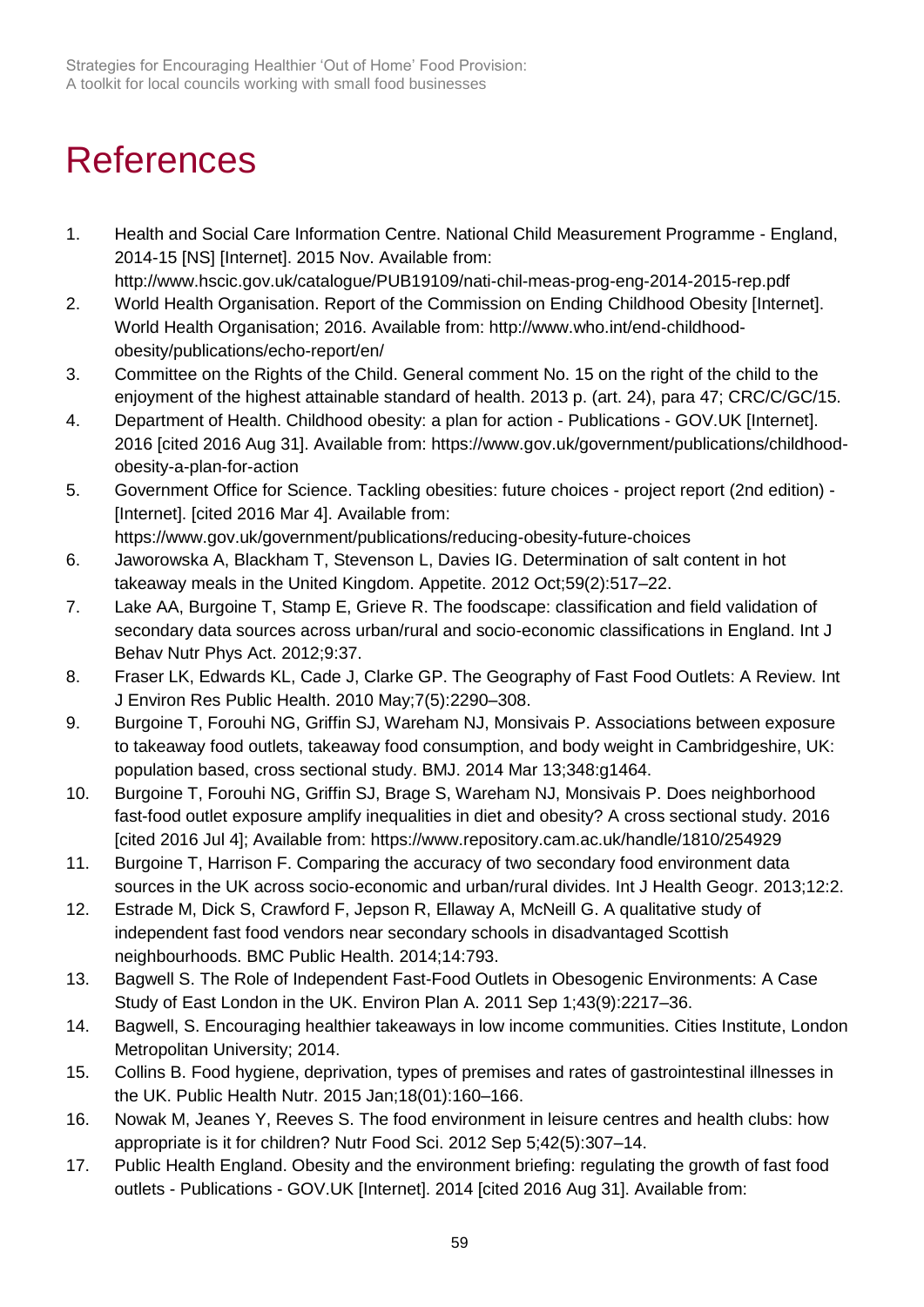https://www.gov.uk/government/publications/obesity-and-the-environment-briefing-regulating-thegrowth-of-fast-food-outlets

- 18. Ham C, Dixon A, Brooke B. Transforming the delivery of health and social care [Internet]. The King's Fund; 2012. Available from: http://www.kingsfund.org.uk/publications/transformingdelivery-health-and-social-care
- 19. National Institute for Health and Clinical Excellence. Preventing obesity and helping people to manage their weight NICE advice [LGB9] [Internet]. 2013 [cited 2016 Aug 31]. Available from: https://www.nice.org.uk/advice/lgb9/chapter/introduction
- 20. National Institute for Health and Clinical Excellence. Workplace health | Introduction | Advice | NICE [Internet]. 2012 [cited 2016 Aug 31]. Available from: https://www.nice.org.uk/advice/lgb2/chapter/introduction
- 21. Harvey SB, Glozier N, Carlton O, Mykletun A, Henderson M, Hotopf M, et al. Obesity and sickness absence: results from the CHAP study. Occup Med Oxf Engl. 2010 Aug;60(5):362–8.
- 22. McCormick B, Stone I, Corporate Analytical Team. Economic costs of obesity and the case for government intervention. Obes Rev. 2007 Mar 1;8:161–4.
- 23. National Institute for Health and Clinical Excellence. Obesity: working with local communities [Internet]. 2012. Available from: http://www.nice.org.uk/guidance/ph42/resources/obesity-workingwith-local-communities-1996354580677
- 24. Brambila-Macias J, Shankar B, Capacci S, Mazzocchi M, Perez-Cueto FJA, Verbeke W, et al. Policy interventions to promote healthy eating: a review of what works, what does not, and what is promising. Food Nutr Bull. 2011 Dec;32(4):365–75.
- 25. Griffith R, O'Connell M, Smith K. The importance of product reformulation versus consumer choice in improving diet quality [Internet]. Institute for Fiscal Studies; 2014 Jul [cited 2016 Feb 23]. Report No.: W14/15. Available from: http://econpapers.repec.org/paper/ifsifsewp/14\_2f15.htm
- 26. Hawkes C, Smith TG, Jewell J, Wardle J, Hammond RA, Friel S, et al. Smart food policies for obesity prevention. The Lancet. 2015 Jun;385(9985):2410–21.
- 27. Nuffield Council on Bioethics. Public health: ethical issues [Internet]. London: Nuffield Council on Bioethics; 2007. Available from: http://www.nuffieldbioethics.org/
- 28. Caraher M, O'Keefe E, Lloyd S, Madelin T. The planning system and fast food outlets in London: lessons for health promotion practice. Rev Port Saúde Pública. 2013 Jan;31(1):49–57.
- 29. Mitchell C, Cowburn G, Foster C. Assessing the options for local government to use legal approaches to combat obesity in the UK: putting theory into practice. Obes Rev Off J Int Assoc Study Obes. 2011 Aug;12(8):660–7.
- 30. Department of Health. Healthy Lives Healthy People: A call to action on obesity in England. 2011.
- 31. National Institute for Health and Clinical Excellence. Cardiovascular disease prevention | 1 recommendations | Guidance and guidelines | NICE [Internet]. 2010 [cited 2016 Mar 15]. Available from: https://www.nice.org.uk/guidance/ph25/chapter/1-recommendations
- 32. Local Government Association and Town and Country Planning Association. Building the foundations: Tackling obesity through planning and development [Internet]. 2016 [cited 2016 Mar 1]. Available from: http://www.local.gov.uk/documents/10180/7632544/L16- 6+building+the+foundations+-+tackling+obesity\_v05.pdf/a5cc1a11-57b2-46e3-bb30- 2b2a01635d1a
- 33. Local Government Association. Tipping the scales: Case studies on the use of planning powers to limit hot food takeaways [Internet]. 2016 [cited 2016 Mar 1]. Available from: http://www.local.gov.uk/documents/10180/7632544/L15-427+Tipping+the+scales/6d16554e-072b-46cd-b6fd-8aaf31487c84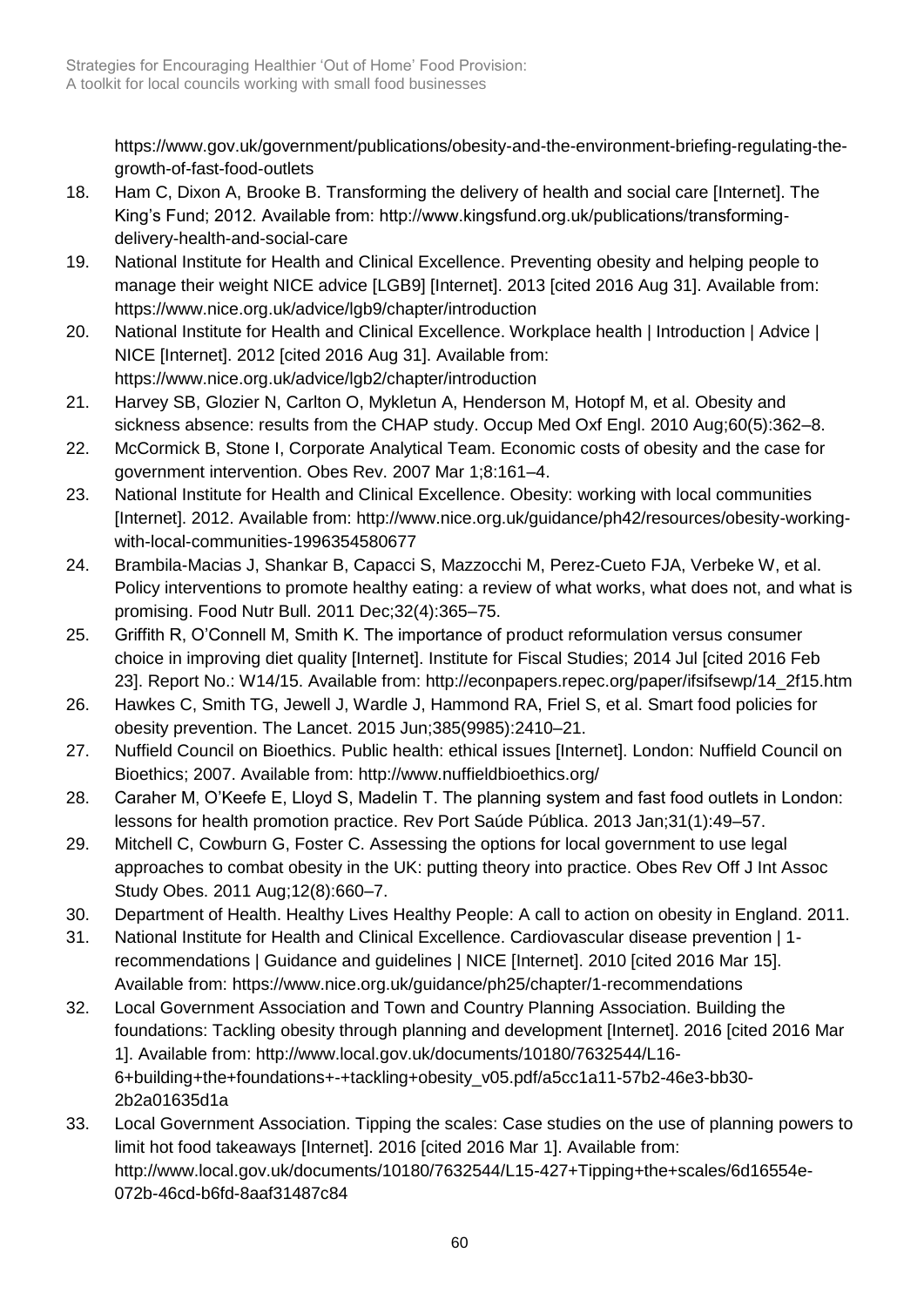- 34. Town and Country Planning Association. Public Health in Planning Good Practice Guide [Internet]. 2015 [cited 2016 Mar 15]. Available from: http://www.tcpa.org.uk/data/files/Health\_and\_planning/Submit\_- \_TCPA\_FINAL\_Public\_Health\_in\_Planning\_Good\_Practice\_Guide.pdf
- 35. National Institute for Health and Clinical Excellence. Obesity in adults: prevention and lifestyle weight management programmes | Guidance and guidelines [Internet]. 2016 [cited 2016 Apr 5]. Available from: https://www.nice.org.uk/guidance/qs111
- 36. Olstad D, Raine KD, McCargar LJ. Competing Mandates in Recreational Facilities: Profit vs Public Health. Can J Diabetes. 2013 Apr;37, Supplement 2:S246.
- 37. Bagwell S. Designing healthier catering interventions for takeaways in deprived areas. J Environ Health Res. 2015;15(1).
- 38. Bagwell S. Healthier catering initiatives in London, UK: an effective tool for encouraging healthier consumption behaviour? Crit Public Health. 2014 Jan 2;24(1):35–46.
- 39. Ayala GX, Baquero B, Laraia BA, Ji M, Linnan L. Efficacy of a store-based environmental change intervention compared with a delayed treatment control condition on store customers' intake of fruits and vegetables. Public Health Nutr. 2013 Nov;16(11):1953–60.
- 40. Gardiner B, Blake M, Harris R, Gee C, Charaktis S, Choong C, et al. Can small stores have a big impact? A qualitative evaluation of a store fruit and vegetable initiative. Health Promot J Aust Off J Aust Assoc Health Promot Prof. 2013 Dec;24(3):192–8.
- 41. Rose D, O'Malley K, Dunaway LF, Bodor JN. The influence of the WIC food package changes on the retail food environment in New Orleans. J Nutr Educ Behav. 2014 Jun;46(3 Suppl):S38-44.
- 42. Martin KS, Havens E, Boyle KE, Matthews G, Schilling EA, Harel O, et al. If you stock it, will they buy it? Healthy food availability and customer purchasing behaviour within corner stores in Hartford, CT, USA. Public Health Nutr. 2012 Oct;15(10):1973–8.
- 43. Rice, S. Buywell Retail Project: Final Report March 2010. Rice Retail Marketing; 2010.
- 44. Giambona G, Birchall DW. An Evaluation-Led Virtual Action Learning Programme--Was the Theory Put into Practice? Educ Media Int. 2011;48(1):55–65.
- 45. Jones P, Beynon MJ, Pickernell D, Packham G. Evaluating the Impact of Different Training Methods on SME Business Performance. Environ Plan C Gov Policy. 2013 Feb 1;31(1):56–81.
- 46. Public Health England. Sugar Reduction The evidence for action [Internet]. 2015. Available from: https://www.gov.uk/government/publications/sugar-reduction-from-evidence-into-action
- 47. Lumbers M. Evaluation of the effectiveness and impact of the Eat Out Eat Well Healthy Eating Award: Executive Summary. University of Surrey; 2009.
- 48. Mucavele P, Sharp L, Wall C, Pryde E, Wood S. Eat Better, Start Better programme Phase 2 (2012-2013) Evaluation report: impact and recommendations [Internet]. Sheffield; Available from: http://media.childrensfoodtrust.org.uk/2015/06/EatBetterStartBetterEvaluationJan2014.pdf
- 49. Willis TA, Potrata B, Hunt C, Rudolf MCJ. Training community practitioners to work more effectively with parents to prevent childhood obesity: the impact of HENRY upon Children's Centres and their staff. J Hum Nutr Diet. 2012 Oct;25(5):460–8.
- 50. Behavioural Insights Team. EAST Four simple ways to apply behavioural insights [Internet]. London; 2014. Available from: http://www.behaviouralinsights.co.uk/publications/east-four-simpleways-to-apply-behavioural-insights/
- 51. Kroese FM, Marchiori DR, de Ridder DTD. Nudging healthy food choices: a field experiment at the train station. J Public Health Oxf Engl. 2015 Jul 17;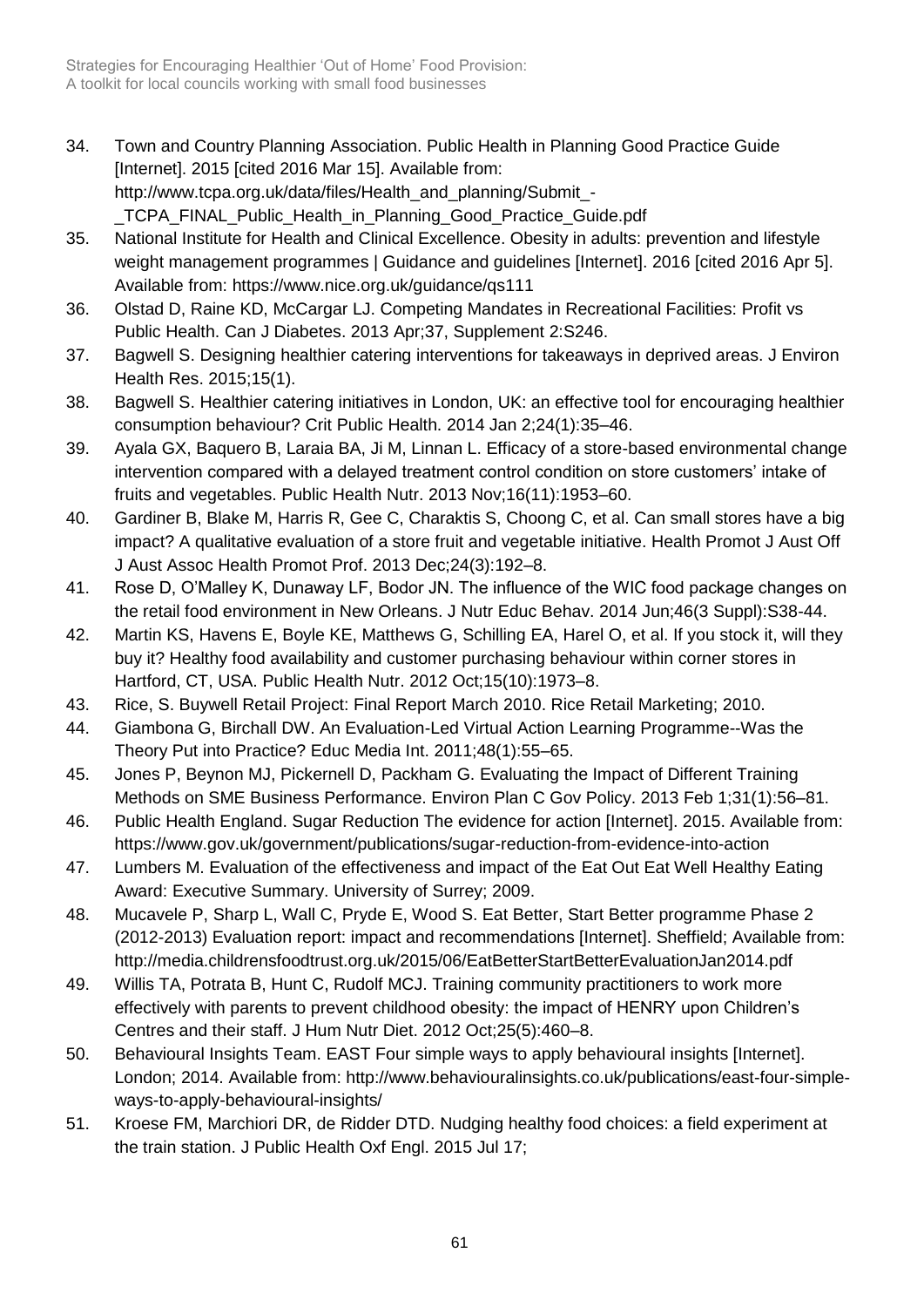- 52. Cohen JFW, Richardson SA, Cluggish SA, Parker E, Catalano PJ, Rimm EB. Effects of choice architecture and chef-enhanced meals on the selection and consumption of healthier school foods: a randomized clinical trial. JAMA Pediatr. 2015 May;169(5):431–7.
- 53. Hanks AS, Just DR, Smith LE, Wansink B. Healthy convenience: nudging students toward healthier choices in the lunchroom. J Public Health Oxf Engl. 2012 Aug;34(3):370–6.
- 54. Dayan E, Bar-Hillel M. Nudge to nobesity II: Menu positions influence food orders [Internet]. The Federmann Center for the Study of Rationality, the Hebrew University, Jerusalem; 2011 [cited 2016 Feb 10]. Report No.: dp581. Available from: https://ideas.repec.org/p/huj/dispap/dp581.html
- 55. Vermeer WM, Steenhuis IHM, Poelman MP. Small, medium, large or supersize? The development and evaluation of interventions targeted at portion size. Int J Obes 2005. 2014 Jul;38 Suppl 1:S13-18.
- 56. Wansink B, van Ittersum K. Portion size me: plate-size induced consumption norms and win-win solutions for reducing food intake and waste. J Exp Psychol Appl. 2013 Dec;19(4):320–32.
- 57. Hollands GJ, Shemilt I, Marteau TM, Jebb SA, Lewis HB, Wei Y, et al. Portion, package or tableware size for changing selection and consumption of food, alcohol and tobacco [Internet]. Cochrane Database of Systematic Reviews; 2015 Sep [cited 2016 Feb 3]. Available from: http://onlinelibrary.wiley.com/doi/10.1002/14651858.CD011045.pub2/abstract
- 58. Wansink B, Payne CR, Shimizu M. The 100-calorie semi-solution: sub-packaging most reduces intake among the heaviest. Obes Silver Spring Md. 2011 May;19(5):1098–100.
- 59. Papies EK, Potjes I, Keesman M, Schwinghammer S, van Koningsbruggen GM. Using health primes to reduce unhealthy snack purchases among overweight consumers in a grocery store. Int J Obes 2005. 2014 Apr;38(4):597–602.
- 60. Otterbring T, Wästlund E, Gustafsson A, Shams P. Vision (im)possible? The effects of in-store signage on customers' visual attention. J Retail Consum Serv. 2014 Sep;21(5):676–84.
- 61. van Kleef E, Otten K, van Trijp H. Healthy snacks at the checkout counter: a lab and field study on the impact of shelf arrangement and assortment structure on consumer choices. BMC Public Health. 2012;12:1072.
- 62. Salmon SJ, De Vet E, Adriaanse MA, Fennis BM, Veltkamp M, De Ridder DTD. Social proof in the supermarket: Promoting healthy choices under low self-control conditions. Food Qual Prefer. 2015 Oct;45:113–20.
- 63. London Food Board and Chartered Institute of Environmental HealthCIEH. Takeaways Toolkit [Internet]. London; 2012. Available from: http://www.cieh.org/WorkArea/DownloadAsset.aspx?id=44312
- 64. Children's Food Trust. Child obesity: their lives in our hands [Internet]. Sheffield; 2015. Available from: http://media.childrensfoodtrust.org.uk/2015/11/Child-obesity-their-lives-in-our-hands-FINAL.pdf
- 65. Department of Education. School Food Standards School Food Plan [Internet]. 2015 [cited 2016 Aug 31]. Available from: http://www.schoolfoodplan.com/actions/school-food-standards/
- 66. Nelson M, Bradbury J, Poulter J, McGee A, Msebele S, Jarvis L. School Meals in Secondary Schools in England. Research Report No. 557. London: Department for Education and Skills/Food Standards Agency; 2004.
- 67. Nelson M, Nicholas J, Suleiman S, Davies O, Prior G, Hall L, et al. School Meals in Primary Schools in England. Research Report No. 753. London: Department for Education and Skills/Food Standards Agency.; 2006.